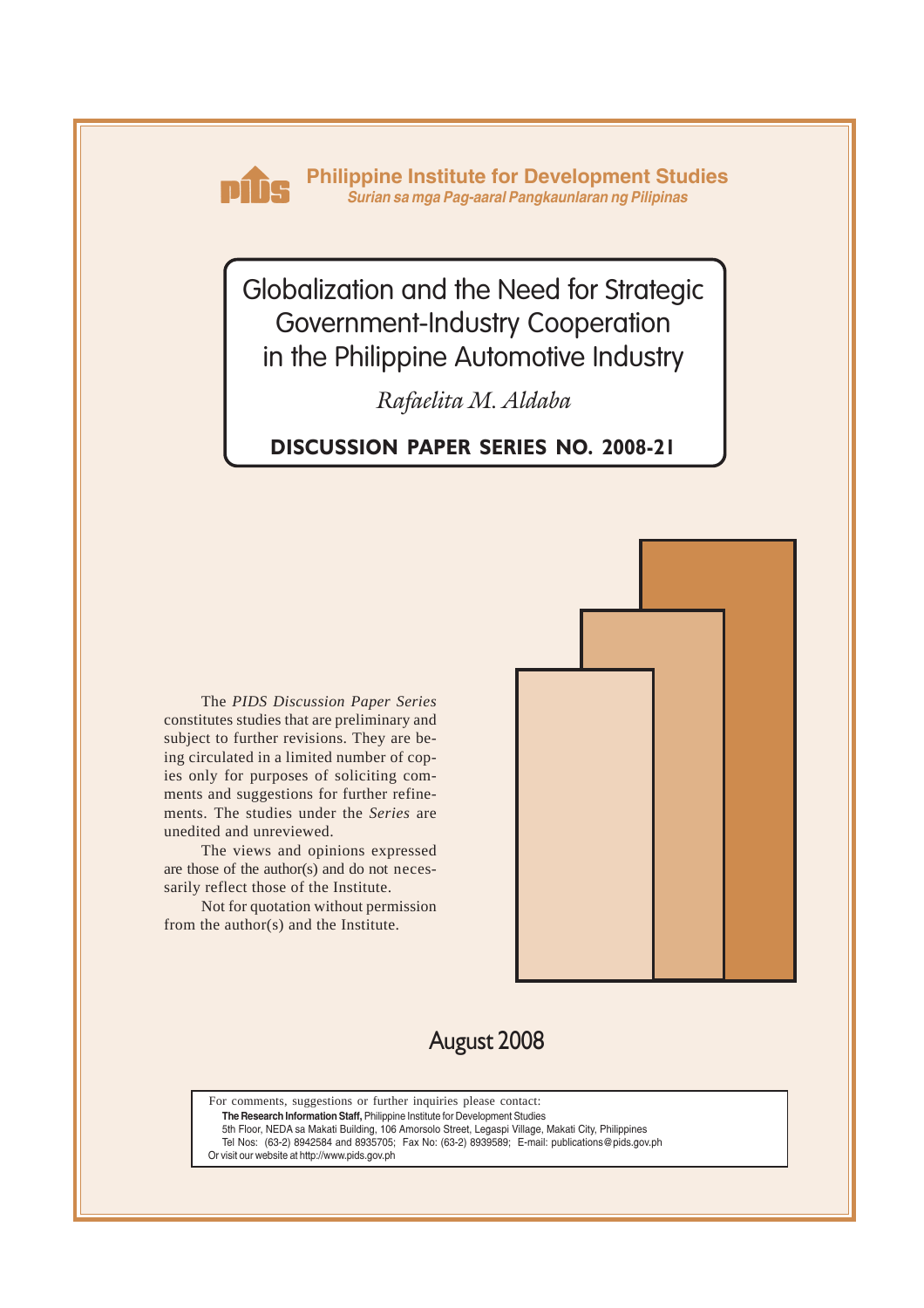## **Globalization and the Need for Strategic Government-Industry Cooperation in the Philippine Automotive Industry**

# Rafaelita M. Aldaba $<sup>1</sup>$ </sup>

Abstract: The industry's lack of competitiveness, absence of economies of scale and a weak supply base are the fundamental issues that must be addressed in order to strengthen the industry and integrate it with regional production networks of foreign automakers. The entry of cheap, smuggled second-hand vehicles has put tremendous pressure on the industry. Immediate government action to address smuggling and design a coherent set of policies and a comprehensive strategy to improve industry competitiveness is urgently needed. A temporary adjustment program is necessary to help both assemblers and parts makers face competition in the future and more importantly, in preparation for the implementation of zero tariffs under the AFTA in 2010. If smuggling continues and our competitiveness remains weak, the auto industry may just be a thing of the past as auto companies shift from CKD to CBU operations. This is the reality of doing business under the globalization age.

# *I. Introduction*

In its effort to develop the automotive industry, the Philippine government adopted local content requirement and protectionist policies for almost thirty years. Over the years, however, these policies resulted in very limited localization as the automotive assemblers encountered difficulties in achieving the local content requirements set by the government.

In the face of increasing pressures to improve competitiveness brought about by increasing globalization of the industry, reforms to liberalize and deregulate the industry were implemented. In the 1990s, the assembly sector was opened up to accommodate new players. At the same time, previous restrictions on the number of models that could be assembled were removed. The industry was also liberalized to allow the importation of all types of motor vehicles. In July 2003, the government completely abandoned its local content program.

Volume, particularly the current weak domestic demand, has remained a major internal problem in reducing firms' costs and improving their competitiveness. Another crucial element is the non-availability of the necessary raw materials domestically and the high dependence of the industry on imported raw materials which continue to add up to their rising costs of production. Although there are some domestic producers of certain raw materials, quality problems remain. Firms are aware that they need to invest in state of the art equipment and engage in innovation and product development, but unless there is an increase in production volume, they find it hard to justify the expenses involved in carrying out these activities.

The automotive industry is a highly competitive and technology intensive industry. It requires large economies of scale and high degree of specialization in parts and components manufacturing. The global operations of the automotive industry are highly complex and frequently integrated within the strategies of multinational organizations. With its globalization thrust, automotive parts and

<sup>1&</sup>lt;br><sup>1</sup> Senior Research Fellow, Philippine Institute for Development Studies.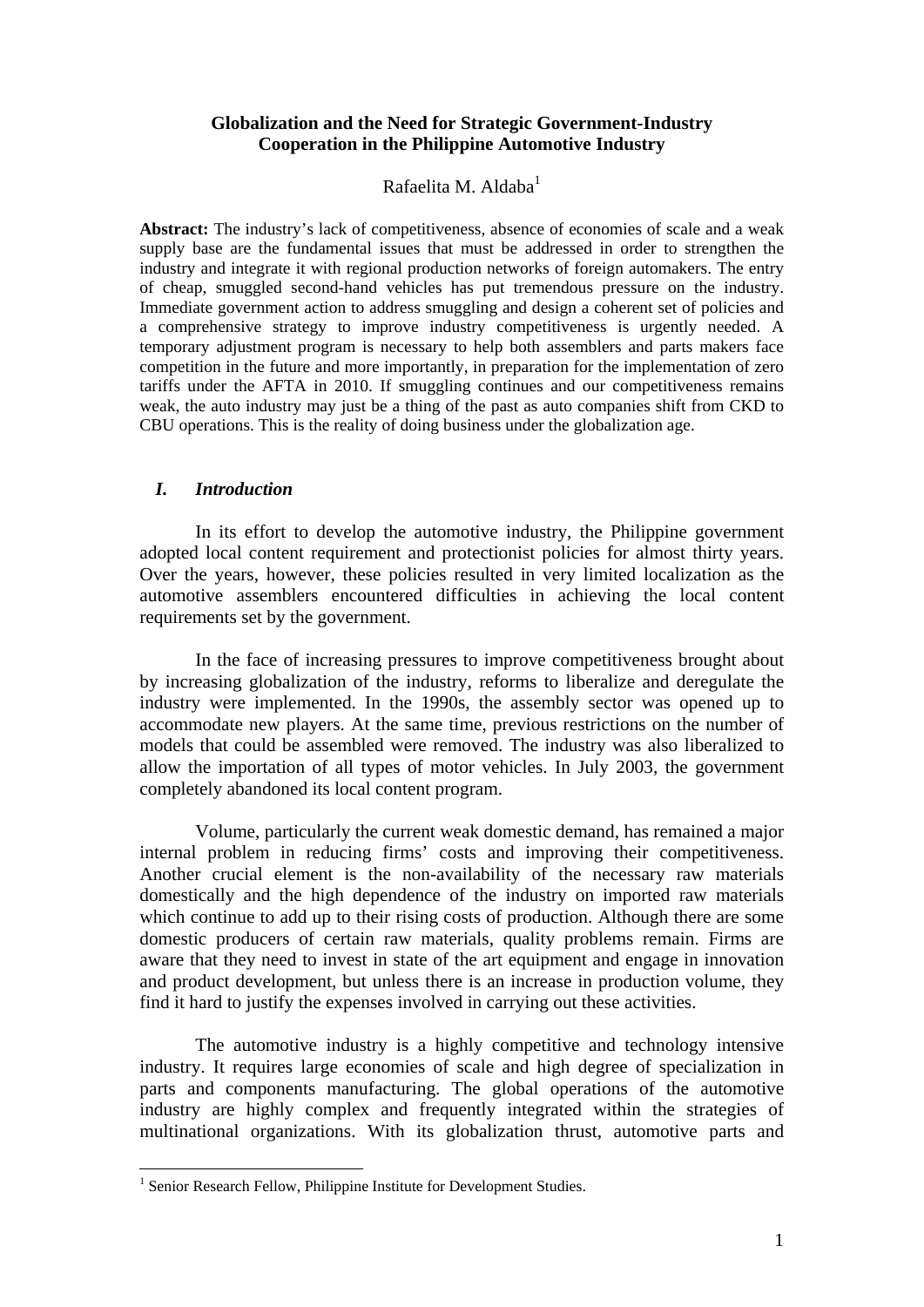component manufacturing has located in many countries while automotive assembly has concentrated mainly in countries that have large domestic markets and in countries that serve as platforms for regional exports. In terms of demand for its products, consumers want a large variety of models at competitive prices.

Given these international economic realities, the government has an important role to play in formulating, implementing, and coordinating a coherent set of policies for the automotive industry. Active government support will be necessary to help domestic firms adjust to the changing international and regional economic environment. The paper aims to identify general temporary industrial adjustment measures that the government, in cooperation with the private sector, may pursue to help the industry adjust efficiently and benefit from the globalization process.

The paper is outlined as follows: section II reviews the government policies and programs to promote and develop the industry. Section III presents the economic structure and performance of the Philippine automotive industry relative to Thailand. Section IV analyzes the issues and problems confronting the industry; section V identifies some general industrial adjustment measures to help the industry increase its chances of successfully integrating with the changing international economic environment. In the final section, the conclusions and recommendations of the paper are presented.

# **II. Government Policies and Programs**

#### **A. Industry Definition**

The Philippine automotive industry is composed of two sectors: the automotive assembly and parts and components manufacturing. The assembly sector is grouped on the basis of vehicle type such as passenger cars, commercial vehicles (consisting of utility vehicles, pick-ups, vans, trucks, buses, and special purpose vehicles) and motorcycles.

Imported cars and car parts are classified as completely-knocked-down (CKD), semi-knocked-down (SKD), and completely-built-up (CBU) vehicles. SKDs are semi-assembled cars without tires and batteries. CKDs are completely knockeddown parts and components which may include not only parts and components but also sub-assemblies and assemblies like engine, transmission, axle assemblies, chassis, and body assemblies.

Automotive parts with counterpart local components of acceptable quality are deleted from the CKD pack before its importation. Locally-produced parts are incorporated as original equipment parts (OE) in vehicles assembled in the country.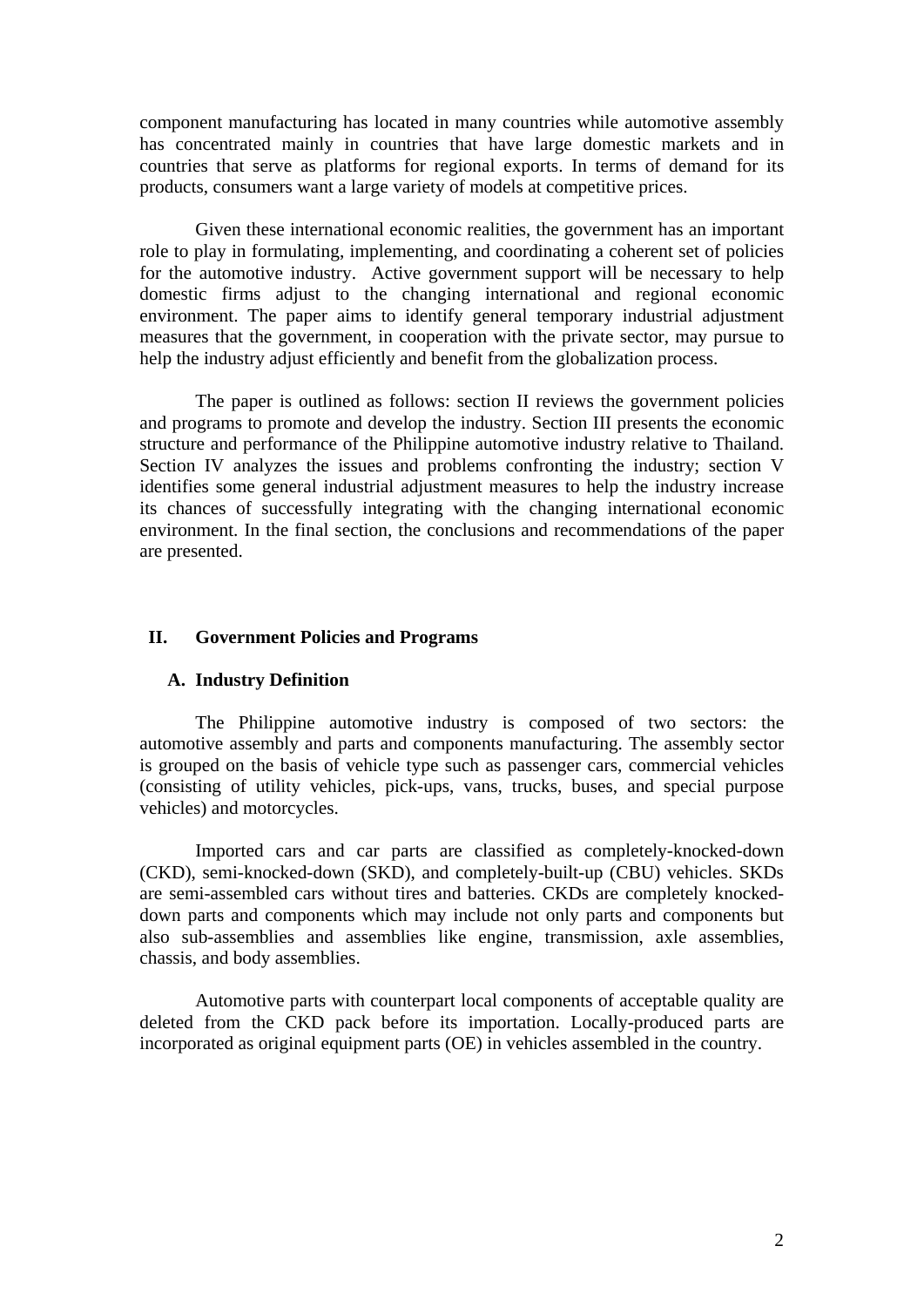#### **B. Local Content Programs**

In this paper, the focus of the analysis will be on the assembly of passenger cars and commercial vehicles. Under the Motor Vehicle Development Program  $(MVDP)<sup>2</sup>$ , these two categories are defined as follows:

- Passenger cars: any four-wheeled motor vehicle, which is propelled by gasoline, diesel, electricity or any other motive power and principally designed to transport persons and not primarily to transport goods.
- Commercial vehicles: any four or more wheeled motor vehicle, which is propelled by gasoline, diesel, electricity and any other movie power and principally designed to transport persons and/or goods/cargoes, such as light commercial vehicles (LCVs), buses, trucks, and special purpose vehicles (like ambulances and fire trucks). LCVs refer to vehicles whether 4-wheeled drive or not, which may be classified under but not limited to the following: utility vehicles, sports utility vehicles, Asian utility vehicles, commuter vans, and pick-ups.

The government encouraged domestic vehicle assembly through a local content program combined with restrictive trade policy measures that protected local assemblers against imported CBUs. The BOI implemented the country's first **Progressive Car Manufacturing Program (PCMP)** in 1973.This prohibited the imports of CBU vehicles and limited the number of registered firms allowed to import CKD parts to only five (5) assemblers. It also required assemblers to increase their domestic content from 10% in 1973 to 60% at the end of 1976.

In 1987, the government replaced the PCMP with the **Car Development Program** covering the manufacture of passenger cars with engine displacement of up to 2,800 cubic centimeters. It also limited the number of program participants to three: PAMCOR, Pilipinas Nissan, and Toyota Motors. The CDP continued to ban imports of CBU vehicles competing with domestic production and required CDP participants to comply with minimum local content requirement. CDP participants were also expected to earn 50% of their foreign exchange requirements for their CKD imports through revenues derived from exports.

In 1990, the government launched the **People's Car Program** in response to the clamour for more affordable cars. The PCP covered the assembly of cars with a displacement of 1,200 cc or less and an initial BOI-imposed price ceiling of P175,000 (later raised to P220,000 in the last quarter of 1990, again to P235,400 in the first quarter of 1991 and to P300,000 during the mid-1990s). Like the main CDP participants, PCP assemblers were required to meet the minimum local content usage and must earn at least 50% of their foreign exchange requirements by exporting automotive and non-automotive products. They should also invest at least P200 million and commit to manufacture major components. Participants were allowed to import passenger cars in SKD condition for a period of six months which could be

1

 $2$  The MVDP also includes motorcycles (referring to any two or three-wheeler vehicle fitted with an auxiliary motor, with or without sidecars).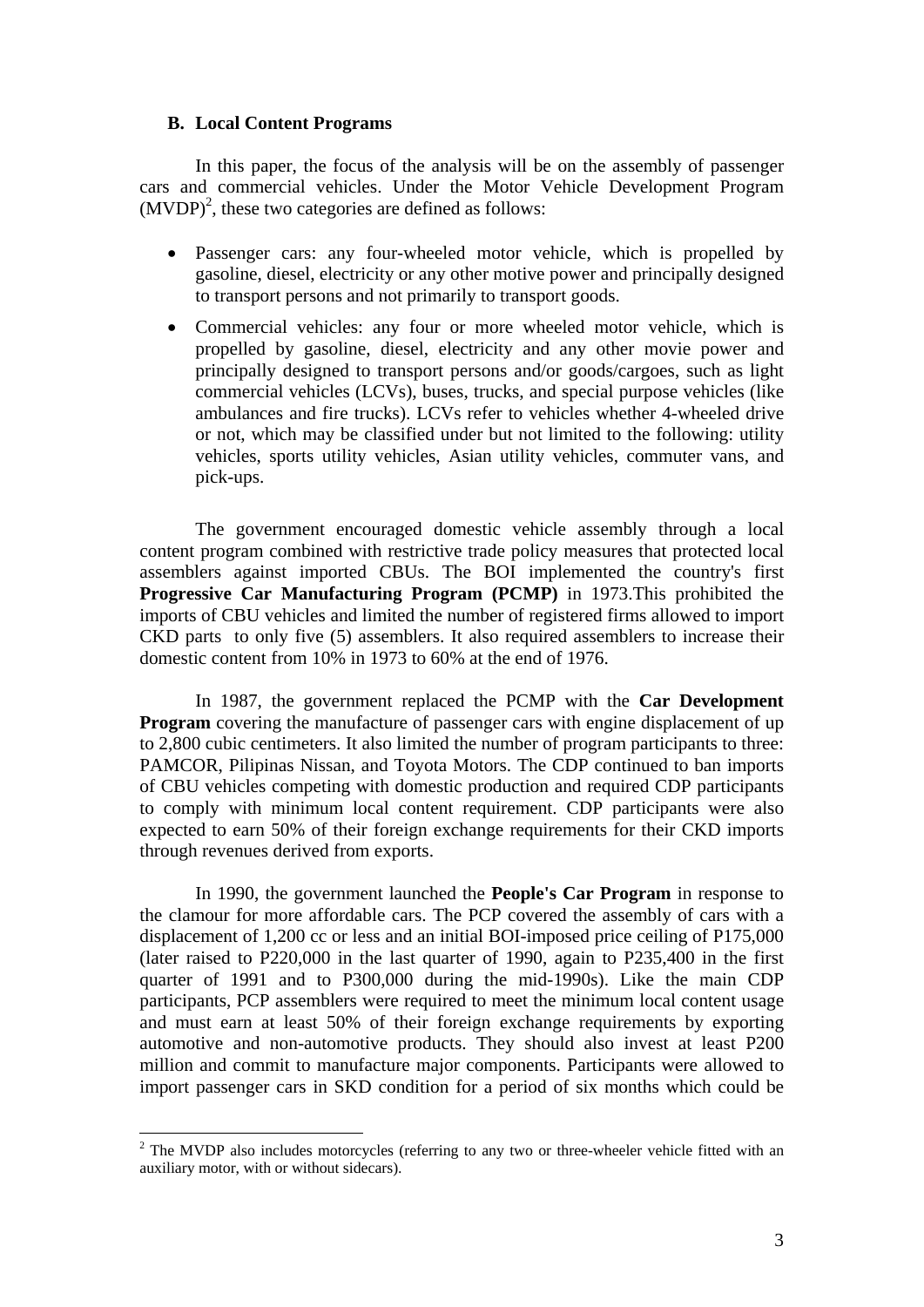extended for another six months to enable them to operate even while their assembly facilities were being set-up.

 Seven (7) participants were registered under the PCP: Italcar Pilipinas (Fiat), Honda Motors, Asian Carmakers (Daihatsu), Pilipinas Nissan, PAMCOR (Colt), Columbian Autocar (Kia), and Transfarm (Norkis Gurkel). Except perhaps for Columbian Autocars, the PCP was not a profitable undertaking for most participants, particularly for yen-dependent Japanese car assemblers. Despite its unprofitability, many of the firms entered the program in order to get into the mainstream market where demand was less elastic. People's car prices are subject to price ceilings while the main category cars are not.

In 1992, a new car category was introduced to allow new participants into the **assembly of cars** with engine displacement of 2,190 cc and above. Under the revised CDP guidelines, luxury car assemblers must invest at least P200 million in automotive parts and components for the export and domestic markets. Participants must also generate 100% of the foreign exchange needed for the importation of CKD packs from their net foreign exchange earnings generated through exports of auto parts and components. Like the PCP participants, they were allowed to import passenger cars in SKD condition for a period of six months while their CKD facilities were constructed. This expansion of the CDP allowed the entry of Volvo International of Sweden and Daimler Benz of Germany.

In 1994, the CDP was again amended to allow the entry of new assemblers under the **ASEAN Industrial Joint Venture Scheme**. Proton of Malaysia came in under this amendment through a joint venture with Filipino firm Autocorp Group. Proton assembles not only Proton Wira cars, but also European automobiles Volkswagen, Alfa Romeo, and Audi cars. Proton engaged only in SKD operations and did not build CKD facilities.

In October 1995, CB Circular 92 further liberalized the sector by removing the import restriction on cars and **allowing the importation of brand new vehicles**. In 1996, the signing of Executive Memorandum Order Number 346 in February opened up the closed car categories to new participants. Restrictions on the number of models and variants were removed, hence, new players can introduce and manufacture models in any of the existing categories. Prior to this amendment, CDP participants were required to go into the assembly of cars with engine displacement of 1200 cc or below before they could enter the medium range and luxury car categories.

Under Republic Act 8506, the importation of second-hand cars has remained prohibited<sup>3</sup>. Used cars cannot be imported, except for imports of returning residents and members of the diplomatic corps. Used trucks, buses and special-purpose vehicles are allowed but are subject to DTI- Bureau of Import Services (BIS) approval.

1

<sup>&</sup>lt;sup>3</sup> Importation of the following automotive components and parts has also remained regulated by the DTI-BIS requiring import clearances/permits prior to importation: dashboards, doors, fenders, ext. luggage racks, grilles, hoods, luggage compartments, running boards, plate brackets, visors, radiator cowlings, trunks/trunk lids, mudguards, floor boards, floor mats (other than of textile material/rubber). The importation of bodies (including cabs and body shell) and chassis fitted with engines for vehicles weighing below 6 tons is not allowed.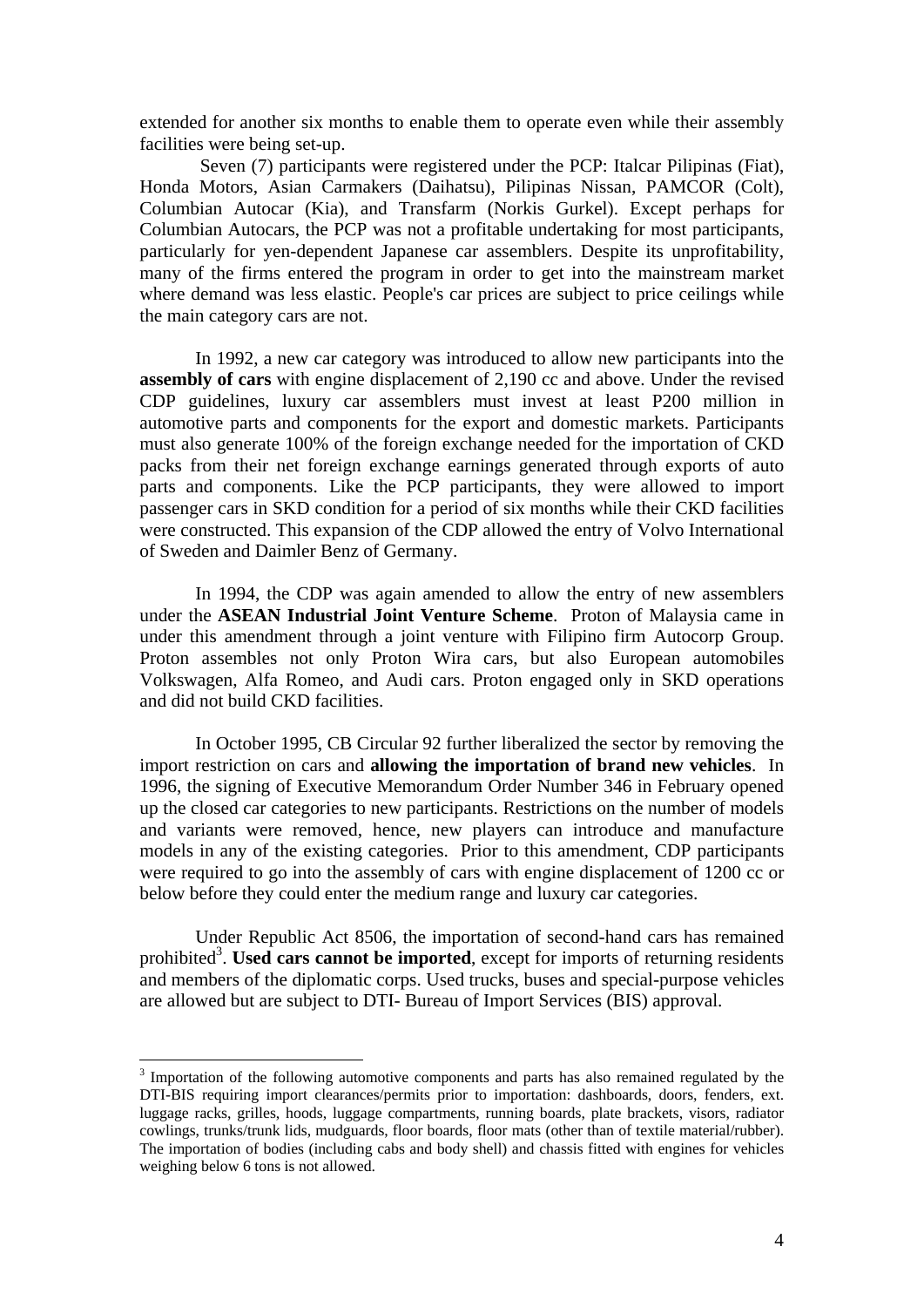This has been circumvented through free port zones which have been used as staging points to allow the duty-free entry of used vehicles in the country. Former SBMA Chairman Felicito Payumo pointed out that the country-wide ban on imported used vehicles did not apply in Subic because its "free port status allows it to be operated and managed as a separate customs territory ensuring free flow of goods and capital" (see Manuzon, 2002).

Auctioneers and dealers have located in free port zones and established conversion facilities to take advantage of the zones' duty-free privileges in importing inexpensive second-hand vehicles from countries like Korea and Japan. The Subic Bay Freeport is the largest free port area in the country where around 70 firms are engaged in second-hand vehicle importation, conversion, and trading. The converted vehicles are permitted to leave the zone area after three months of docking and upon payment of port taxes due. Once outside the freeport, the vehicles are usually auctioned in Subic, Malinta and Valenzuela (ibid).

Given the relatively cheap second-hand imported vehicles, industry sales of domestic assemblers have been negatively affected. In December 2002, the government legislated **EO 156** to prohibit the importation of all types of used motor vehicles and parts and components, inclusive of free port zones except those that may be allowed under certain conditions. In April 2005, another law was issued, EO 418, imposing a duty of P500,000 on importations of used motor vehicles.

However, EO 156 could not be enforced because of a temporary restraining order issued by the Olongapo City Regional Trial Court (RTC) on March 3, 2003, and a subsequent order from the same enforcing the injunction on August 19, 2003. In October 2002, the Court of Appeals issued a resolution preventing the Olongapo RTC from issuing another injunction against the implementation of EO 156. In February 2005, the Court of Appeals upheld the decision of the Olongapo RTC and ruled that EO 156 was unconstitutional and illegal.

In September 2006, the Supreme Court overruled the decision of the Olongapo RTC and the Court of Appeals with its decision to prohibit the import of second-hand vehicles. Subic importers, however, filed a second motion for reconsideration. Recently, the Supreme Court issued another ruling which turned down the second motion for reconsideration and confirmed that this decision is final and executory.

# **C. Tariffs and Liberalization Policy in the Auto Industry**

With the implementation of the first Progressive Car Manufacturing Program in the early 1970s, the importation of CBU passenger cars was officially banned. Between 1973 and 1980, a tariff of 100 percent was levied on CBU vehicles. This was reduced to 70 percent in 1981 and to 50 percent in 1982. In the face of increasing pressures to improve industry competitiveness, reforms to liberalize and deregulate the industry were implemented. In the 1990s, as the assembly sector was opened up to accommodate new players, tariffs on passenger cars were reduced to 40 percent in 1993 (see Table 1). Previous restrictions on the number of models that could be assembled were also removed. The industry was liberalized to allow the importation of all types of motor vehicles. In July 2003, the government completely abandoned its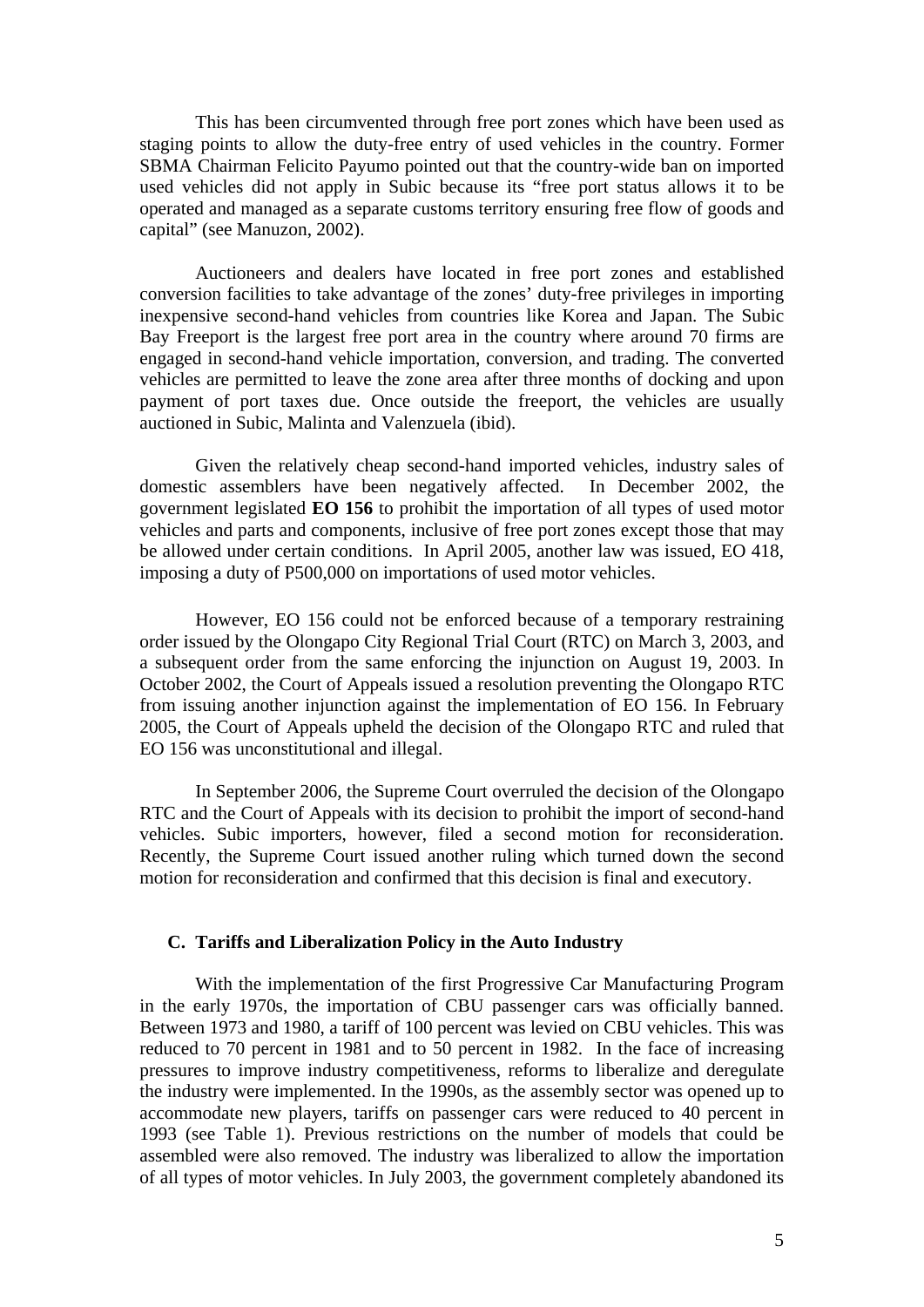local content program. Meanwhile, tariffs on cars were further reduced to 30 percent in 2000, to five percent in 2005, and are scheduled to be completely eliminated by 2010 in line with the ASEAN Free Trade Area-Common Effective Preferential Tariff (AFTA-CEPT) scheme.

|                                                                                                          | Most favored nation (MFN) Rates |    |    |                |                |                |                |                | <b>AFTA</b><br><b>CEPT</b> | JPEPA**          |                                                                                                                   |
|----------------------------------------------------------------------------------------------------------|---------------------------------|----|----|----------------|----------------|----------------|----------------|----------------|----------------------------|------------------|-------------------------------------------------------------------------------------------------------------------|
|                                                                                                          | 88-90                           | 93 | 95 | 96             | 98             | 00             | 03             | 04             | 04                         | 10               |                                                                                                                   |
| Vehicles for<br>10 or more<br>persons                                                                    |                                 |    |    |                |                |                |                |                |                            |                  |                                                                                                                   |
| CKD buses<br>$(6-18 \text{ tonnes})$                                                                     | 30                              | 10 | 10 | 3              | 3              | 3              | 3              | 3              | 3                          | $\mathbf{0}$     | <b>B4</b><br>Note 3                                                                                               |
| <b>Buses</b>                                                                                             |                                 |    |    |                |                |                |                |                |                            |                  |                                                                                                                   |
| $-6-18$ tonnes                                                                                           | 30                              | 35 | 25 | 25             | $20\,$         | 15             | 15             | 15             | 5                          | $\mathbf{0}$     | S<br>Notes 3, 10                                                                                                  |
| -greater than<br>18 tonnes                                                                               | 30                              | 55 | 35 | 30             | 20             | 15             | 15             | 15             | 5                          | $\mathbf{0}$     | S<br>Notes 3,9                                                                                                    |
| -other                                                                                                   | 50                              | 65 | 45 | 30             | 30             | 20             | 20             | 20             | 5                          | $\overline{0}$   | S<br>Notes 3,9                                                                                                    |
| Components<br>and parts of<br><b>CVDP</b><br>participants                                                | 20                              | 10 | 10 | 3              | 3              | 3              | 3              | $\mathbf{1}$   | $\mathbf{1}$               | $\mathbf{0}$     | S<br>Note 4                                                                                                       |
| Others                                                                                                   | 50                              | 65 | 45 | 30             | 30             | 20             | 20             | 20             | 5                          | $\overline{0}$   | S<br>Note 9                                                                                                       |
| Vehicles for<br>transport of<br>persons                                                                  |                                 |    |    |                |                |                |                |                |                            |                  |                                                                                                                   |
| Passenger<br>Cars                                                                                        | 50                              | 40 | 30 | 40             | 40             | 30             | 30             | 30             | $\overline{5}$             | $\overline{0}$   | S<br>Notes $3,6$ :<br>cylinder<br>capacity from<br>1000 cc to<br>3000 cc<br>Notes 3,7:<br>greater than<br>3000 cc |
| Components<br>and parts of<br><b>MVDP</b><br>participants                                                | 30                              | 20 | 10 | 3              | $\tau$         | 10             | 10             | 3              | $\theta$                   | $\theta$         | S<br>Note 4                                                                                                       |
| Vehicles for<br>transport of<br>goods                                                                    |                                 |    |    |                |                |                |                |                |                            |                  |                                                                                                                   |
| Dumpers for<br>highway use<br>with<br>compression<br>ignition<br>internal<br>combustion<br>piston engine | 30                              | 30 | 20 | 20             | $\overline{3}$ | 3              | $\overline{3}$ | $\overline{3}$ | $\mathbf{0}$               | $\mathbf{0}$     | A Note 3                                                                                                          |
| <b>Trucks</b>                                                                                            |                                 |    |    |                |                |                |                |                |                            |                  |                                                                                                                   |
| -refrigerated                                                                                            | 50                              | 55 | 35 | $\mathfrak{Z}$ | 3              | $\mathfrak{Z}$ | $\mathfrak{Z}$ | 3              | $\boldsymbol{0}$           | $\boldsymbol{0}$ | A Note 3                                                                                                          |
| -other                                                                                                   | 30                              | 55 | 35 | $30-$          | $20-$          | $20-$          | $20-$          | $20 -$         | $\overline{5}$             | $\theta$         | S Notes 3, 8:                                                                                                     |

Table 1: Tariff Rates on the Automotive Assembly Sector: 1988-2004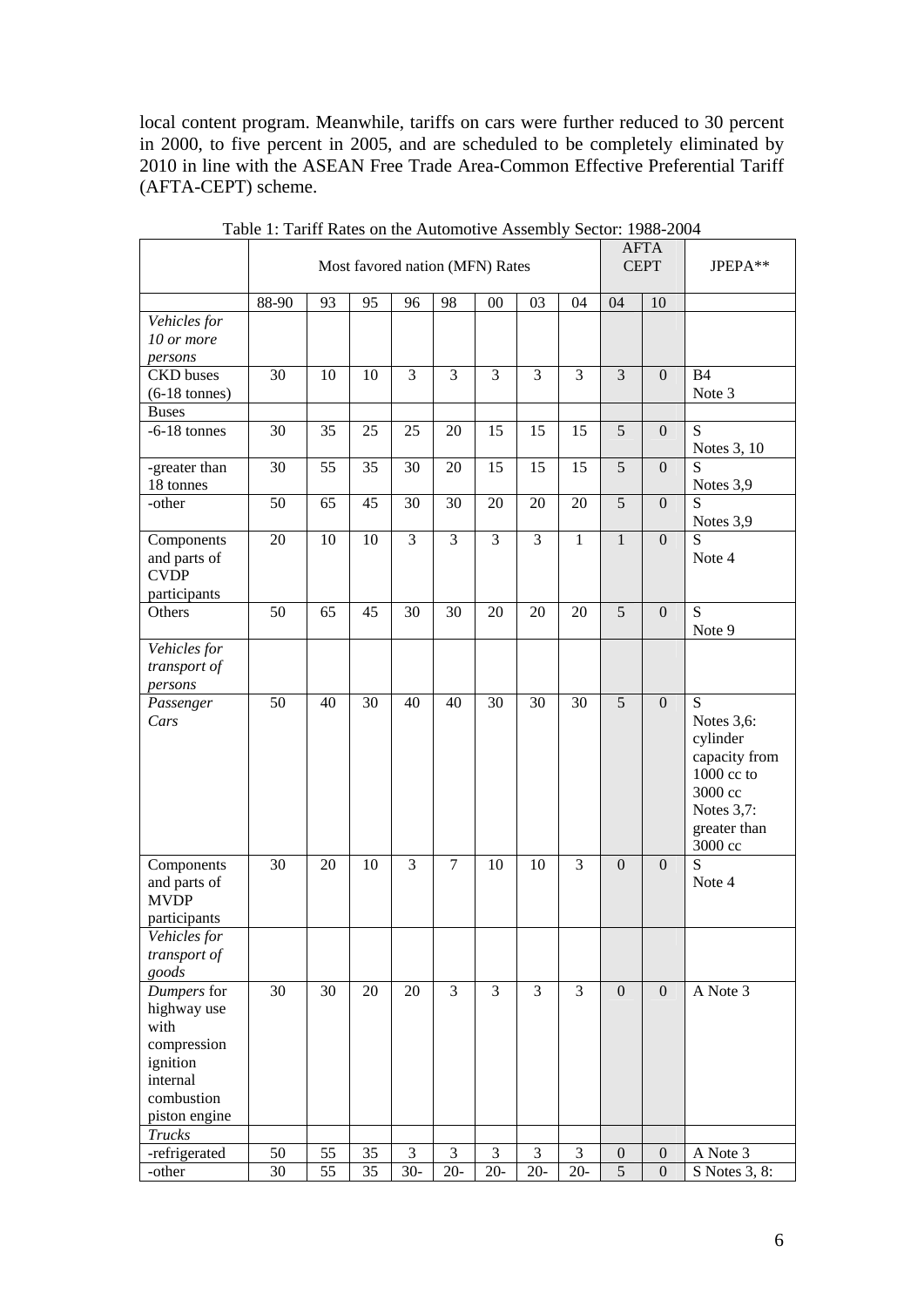|                         |    |    |    | $40*$ | $40*$ | $30*$  | $30*$      | $30*$ |  | gvw up to 18<br>tonnes<br>$S$ Notes 3,9:<br>greater than 18<br>tonnes |
|-------------------------|----|----|----|-------|-------|--------|------------|-------|--|-----------------------------------------------------------------------|
| Components<br>and parts | 20 | 10 | 10 | ⌒     | ⌒     | ◠<br>J | $\sqrt{2}$ |       |  | Note 8                                                                |

\* depending on gross vehicle weight

\*\* see Annex 1 for definitions and notes description.

With the ratification of the Japan Philippines Economic Partnership Agreement, tariffs on passenger cars cylinder capacity from 1000 cc to 3000 cc imported from Japan are scheduled to be reduced as follows:

- i. 29% as from date of entry into force of Agreement
- ii. 26% as from Jan 1, 2007
- iii. 23% as from Jan 1, 2008
- iv. 20% as from Jan 1, 2009.

Further tariff reduction and elimination will be negotiated by the two countries in 2009. For car imports with cylinder capacity greater than 3000 cc, the customs duty shall be eliminated as follows:

- i. 30% as from the date of entry into force of Agreement
- ii. Free as from Jan 1, 2010.

# **D. Investment Incentives, Taxes and Export Promotion Schemes**

Table 2 presents the various investment incentive schemes that investors in the automotive industry can avail of: Board of Investments Omnibus Investments Code (BOI-OIC), Philippine Export processing Zone (PEZA), and Subic Bay Metropolitan Authority (SBMA) and the Clark Development Corporation (CDC). BOI-registered enterprises are allowed income tax holiday up to eight years, tax and duty free importation of spare parts, and tax credit on raw materials. After the lapse of the income tax holiday, the regular corporate tax rate of 32% will apply to BOI enterprises. For export-oriented firms, PEZA grants the most generous incentives including income tax holiday, basic income tax rate of 5% of gross income, and tax and duty free importation of capital equipment, spare parts, and raw material inputs. Except for the income tax holiday, Clark and Subic enterprises enjoy the same incentives available to PEZA enterprises.

The automotive industry has been listed as a preferred area of investment which can enjoy the fiscal and non-fiscal incentives as indicated in Table 2. The 2006 Investment Priorities Plan (IPP) identified the manufacture of the following vehicle types:

- **•** generic vehicles<sup>4</sup> that are designed/suited for Asian market
- brand new three or four-wheel Philippine utility vehicles for cargos and/or passengers
- alternative fuel vehicle.

1

<sup>&</sup>lt;sup>4</sup> Generic vehicles are those produced using a common platform such as but not limited to chassis; and should have the following features: (i) vehicle model/variant should be produced in the Philippines and at least one other ASEAN country and (ii) there should be resource sharing/pooling or industrial complementation of parts and components among countries that produce the model.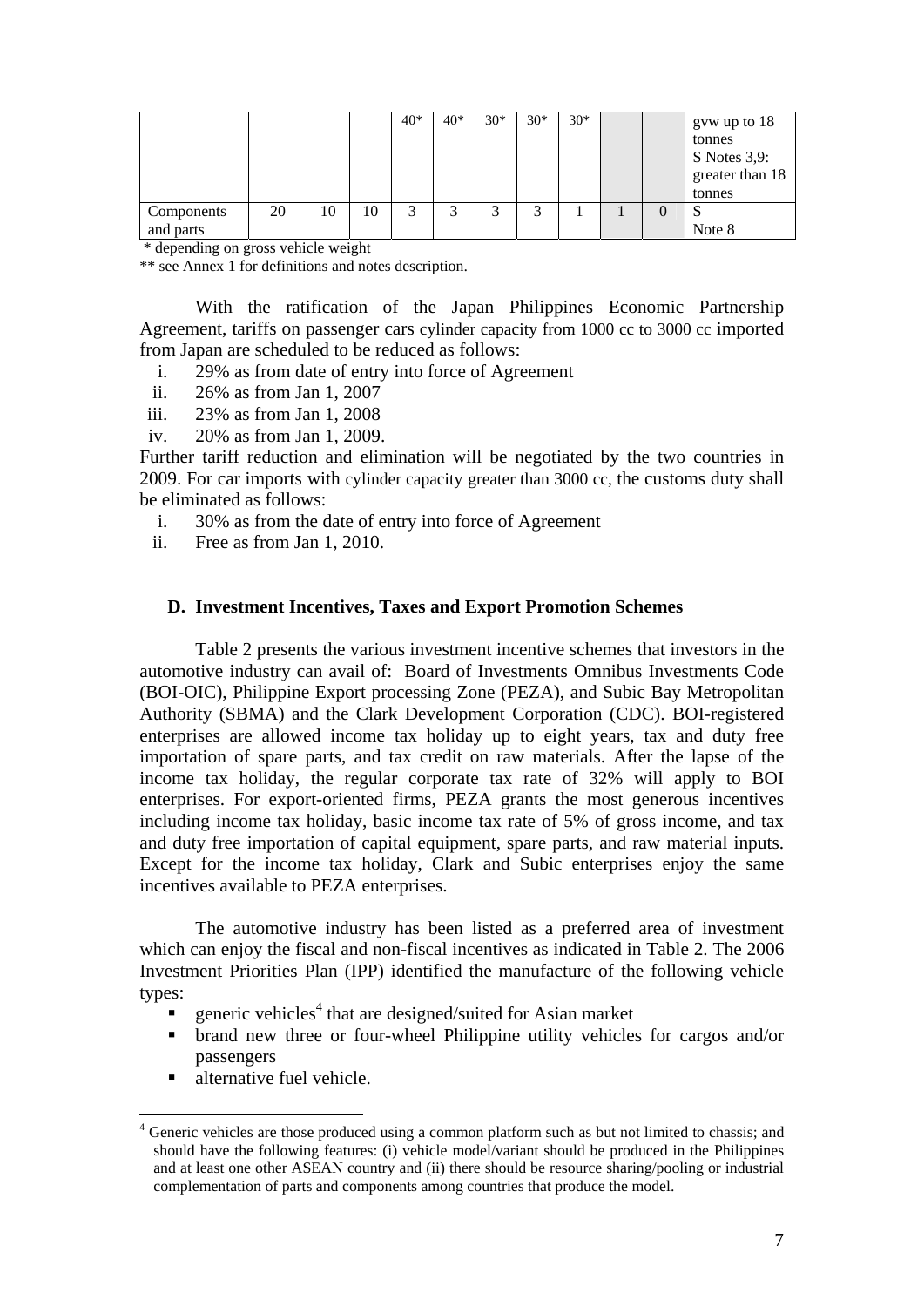For automotive parts and components, the following have been included in the list:

- transmission/engines
- tool  $&$  die to produce chassis and engine
- **E** common facility for forging/metal stamping of motor vehicle parts and components.

|            | <b>Investment Regime</b>                                            | <b>BOI OIC</b>                                                                         | <b>PEZA</b>                                                                                                          | SBMA &<br><b>CSEZ</b>                                                            |
|------------|---------------------------------------------------------------------|----------------------------------------------------------------------------------------|----------------------------------------------------------------------------------------------------------------------|----------------------------------------------------------------------------------|
|            | Income                                                              | 4-8 years ITH                                                                          | 4-8 years ITH                                                                                                        | No ITH                                                                           |
| Incentives | Others                                                              | After ITH, payment of<br>the regular corporate tax<br>rate of 35% of taxable<br>income | After ITH, exemption<br>from national & local<br>taxes, in lieu of this<br>special rate of 5% tax<br>on gross income | 5% tax on<br>gross<br>income in<br>lieu of all<br>local $&$<br>national<br>taxes |
|            | Importation of raw<br>materials & supplies                          | Tax credit                                                                             | Tax & duty exemption                                                                                                 | Tax & duty<br>exemption                                                          |
|            | Purchase of breeding<br>stocks & genetic materials                  | Tax exemption within 10<br>years from registration                                     | Tax & duty exemption                                                                                                 | Tax & duty<br>exemption                                                          |
|            | Imported capital<br>equipment, spare parts,<br>materials & supplies | Tax & duty exemption on<br>spare parts & capital<br>equipment                          | Tax & duty exemption                                                                                                 | Tax & duty<br>exemption                                                          |

|  | Table 2: Investment Incentives by Type of Investment Regime |  |  |  |
|--|-------------------------------------------------------------|--|--|--|
|--|-------------------------------------------------------------|--|--|--|

The government has also implemented an export incentive program for the industry. The program provides a preferential tariff privilege on a firm's imports on the basis of credits earned from its CBU exports. The granting of preferential tariff rates is contingent upon export performance on a yearly basis. An equivalent net foreign exchange earning (NFEE) is credited to the participant for every unit of CBU exported according to category.

The export program grants domestic manufacturers an export incentive in the form of tariff preference through the application of credit of \$400 for every \$5000 worth of exports phased down during the years from 2005-2009. For CBU export with FOB value of less than the minimum value according to the category, no NFEE will be credited.

The reduced tariff rates are: MFN rates of 30 percent and 20 percent will be reduced to 10 percent and the AFTA-CEPT rate of 5 percent will be reduced to 1 percent for imports from the other ASEAN countries. This export incentive will be equivalent to \$400 per unit exported for year one to two of the program, \$300 for year three, and phased down to \$100 by year five. The CBU export models allowed are as follows: regular CBU exports, developmental CBU exports, niche CBU exports, and high value low volume CBU exports. The imported CBUs must not be locally assembled (model and/or variant importations are less than 1,000 units per year in 2003) and the participating company owns the brands. Currently, Ford Motor Company is the only firm that has taken full advantage of the country's automotive export program.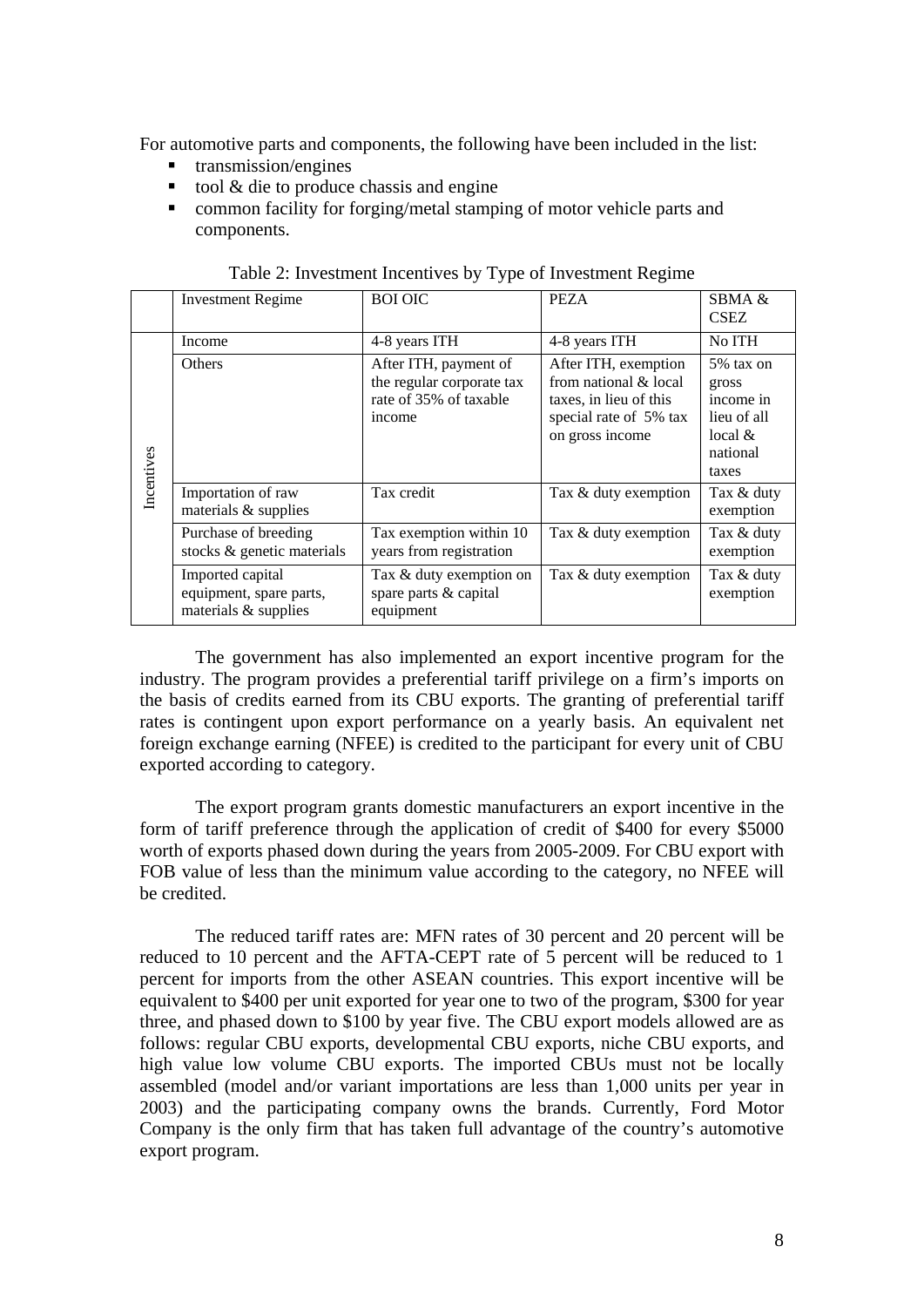Table 3 presents the total foreign direct investment cumulative flows in the transport sectors for three periods 1980-1985, 1986-1992, 1993-1997 and 1998-2003. Even with the investment incentives, cumulative inflows have declined substantially from US\$171 million to US\$78 million between the periods 1992-1997 and 1998- 2003.

| Table 3: Cumulative Flows to the Transport Industry (in million US\$) |           |           |           |           |  |  |  |  |  |
|-----------------------------------------------------------------------|-----------|-----------|-----------|-----------|--|--|--|--|--|
| Economic Sector                                                       | 1980-1985 | 1986-1991 | 1992-1997 | 1998-2003 |  |  |  |  |  |
| Manufacturing                                                         | 715.51    | 615.53    | 2106.88   | 2875.89   |  |  |  |  |  |
| <b>Transport Equipment</b>                                            | 67.08     | 37.84     | 171.14    | 77.75     |  |  |  |  |  |
| Course Denato Control no Bilinines, Espaign Direct Equity Invostment  |           |           |           |           |  |  |  |  |  |

Source: Bangko Sentral ng Pilipinas, Foreign Direct Equity Investment.

A 12 per cent value added tax is imposed on motor vehicles. In addition, imported and domestically assembled vehicles are subject to excise taxes. In August 2003, the base for the country's excise tax scheme was revised from engine displacement to vehicle price. An ad valorem tax on automobiles is imposed based on the manufacturer's or importer's selling price, net of excise and value-added taxes, in accordance with the schedule described in Table 4.

| Table 4: Excise Taxes in the Automotive Industry  |                                                                        |  |  |  |  |  |
|---------------------------------------------------|------------------------------------------------------------------------|--|--|--|--|--|
| Net manufacturer's price/Importer's selling price | Rate                                                                   |  |  |  |  |  |
| Up to P600 Thousand                               | 2%                                                                     |  |  |  |  |  |
| Over P600 Thousand to P1.1 Million                | Phil Peso $12,000 + 20\%$ of value in<br>excess of P600 Thousand       |  |  |  |  |  |
| Over P1.1 Million to P2.1 Million                 | Phil Peso $112,000 + 40\%$ of value in<br>excess of P1.1 Million       |  |  |  |  |  |
| Over P2.1 Million                                 | Phil Peso $512,000 + 60\%$ of value<br>excess of Phil Peso 2.1 Million |  |  |  |  |  |

Table 4: Excise Taxes in the Automotive Industry

Buses, trucks (excluding pick-ups), cargo vans, jeeps/jeepneys/jeepney substitutes, single cab, chassis, and special-purpose vehicles are exempted from excise taxes. Automobiles used exclusively within the country's freeport zones are also exempted.

Table 5: Income Tax, VAT, and Excise Tax Collections from the Auto Industry

| (in million pesos)                                                      |          |          |          |  |  |  |  |  |  |
|-------------------------------------------------------------------------|----------|----------|----------|--|--|--|--|--|--|
| Manufacture of motor vehicles                                           | 2004     | 2005     | 2006     |  |  |  |  |  |  |
| Income Tax                                                              | 225.52   | 218.25   | 566.99   |  |  |  |  |  |  |
| <b>VAT</b>                                                              | 322.08   | 459.88   | 1,003.56 |  |  |  |  |  |  |
| Excise                                                                  | 1,522.46 | 1,077.93 | 1,215.09 |  |  |  |  |  |  |
| Sub-total                                                               | 2,070.06 | 1,756.06 | 2,785.65 |  |  |  |  |  |  |
| Manufacture of bodies for motor<br>vehicles; trailers and semi-trailers |          |          |          |  |  |  |  |  |  |
| Income Tax                                                              | 2.48     | 4.00     | 2.87     |  |  |  |  |  |  |
| VAT                                                                     | 56.13    | 68.90    | 74.92    |  |  |  |  |  |  |
| Excise                                                                  | 19.00    | 11.40    | 0.00     |  |  |  |  |  |  |
| Sub-total                                                               | 77.61    | 84.29    | 77.79    |  |  |  |  |  |  |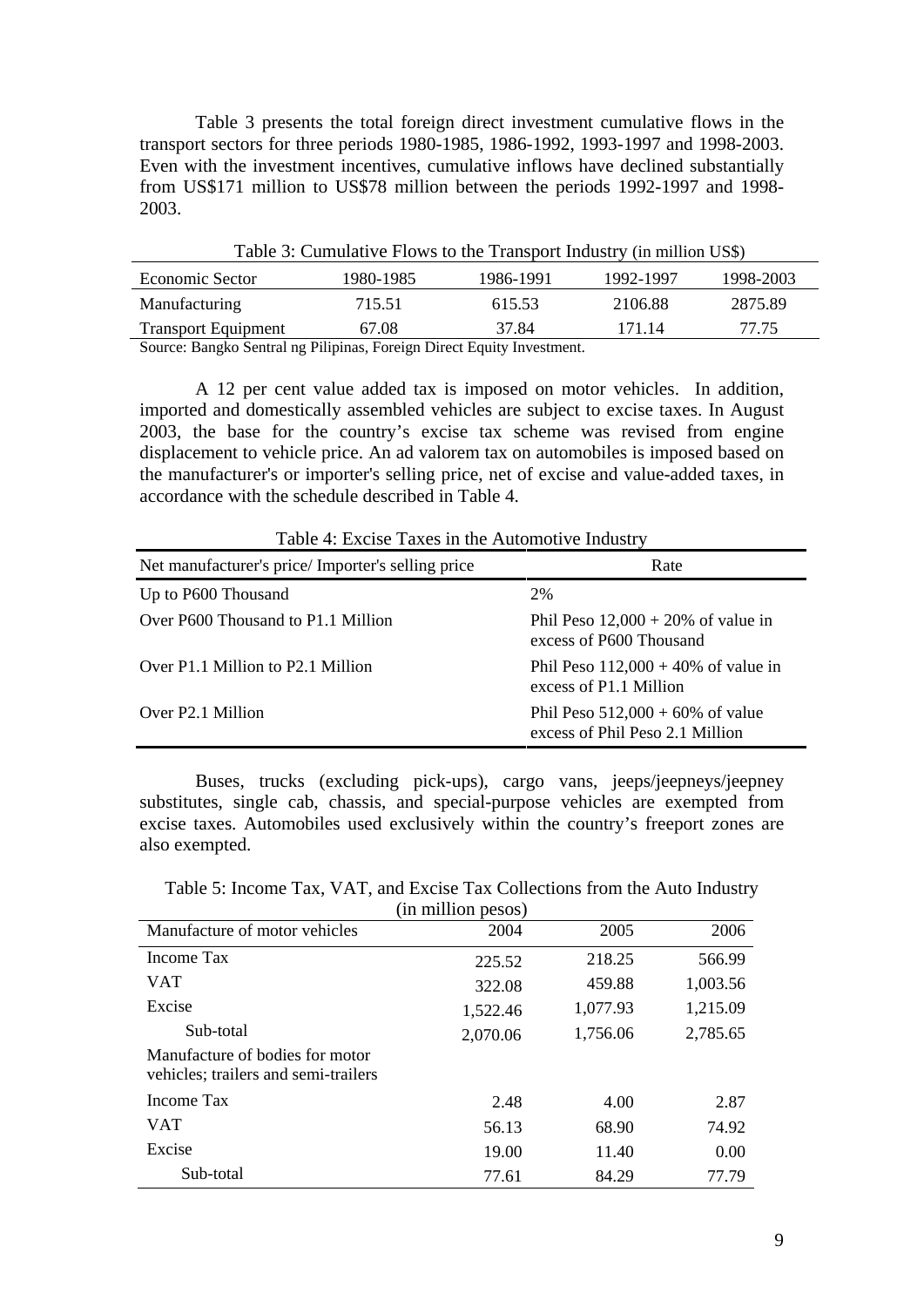| Manufacture of parts and accessories for |          |          |          |
|------------------------------------------|----------|----------|----------|
| motor vehicles and their engine          |          |          |          |
| Income Tax                               | 284.73   | 380.22   | 428.06   |
| <b>VAT</b>                               | 454.62   | 340.05   | 492.93   |
| Excise                                   |          | 0.00     | 0.01     |
| Sub-total                                | 739.35   | 720.28   | 921.00   |
| Total                                    | 2,887.01 | 2,560.63 | 3,784.44 |

Source: Bureau of Internal Revenue

Table 5 presents tax collections from the automotive industry for the years 2004, 2005 and 2006. These cover corporate income tax, value added and excise taxes from auto manufacturers and parts makers. Total tax collections increased from P2.9 billion in 2004 to almost P3.8 billion in 2006. About 72 percent of the total tax collections came from the automotive assembly segment of the industry. Income tax collections increased by 160 percent between 2005 and 2006, VAT payments rose by 118 percent, although excise tax payments changed by only 13 percent. Between 2004 and 2005, excise tax collections dropped by almost 30 percent.

# **III. Economic Structure and Performance of the Industry**

# **A. Assembly Firms**

The Philippine automotive industry consisted of 14 car assemblers with a combined annual capacity of 221,450 units and 21 commercial vehicle assemblers with a total capacity of 145,950 units. In 2002, the Chamber of Automotive Manufacturers of the Philippines (CAMPI) reported that the assembly sector generated total investment of around P40 billion and total employment of 15,000 workers.

Currently, only five of the 14 registered car assemblers are still engaged in auto manufacturing. Nine companies (Asian Carmakers Corp., Auto Prominence Corp., Columbian Autocar Corp., Dreamco Automobile Co., Inc. formerly known as Commercial, Italcar Pilipinas, Inc., Norkis Automotive Resources Corp., Proton Pilipinas Corp., Scandinavian Motors Corp., and Transfarm & Co., Inc.) are no longer active. Asian Carmakers and Scandinavian have shifted their operations to importing and distribution.

In the commercial vehicle assembly segment, there are 16 registered companies that are still engaged in assembly operations. The Board of Investments has listed the following as inactive participants: Francisco Motors Corp., Italcar Pilipinas, Inc., Norkis Automotive Resources Corp., Pasahero Motors Corp., Pilipinas Daeyang Heavy Industries Corp., Philippine Beijing Motors Corp., and Philippine China Automotive Services Inc.

Table 6 shows a total of 16 companies registered as participants of the Board of Investment's Car Development Program (CDP) and/or Commercial Vehicle Development Program (CVDP). The industry is dominated by five Japanese firms Toyota, Honda, Mitsubishi, Isuzu, Nissan and American manufacturer Ford.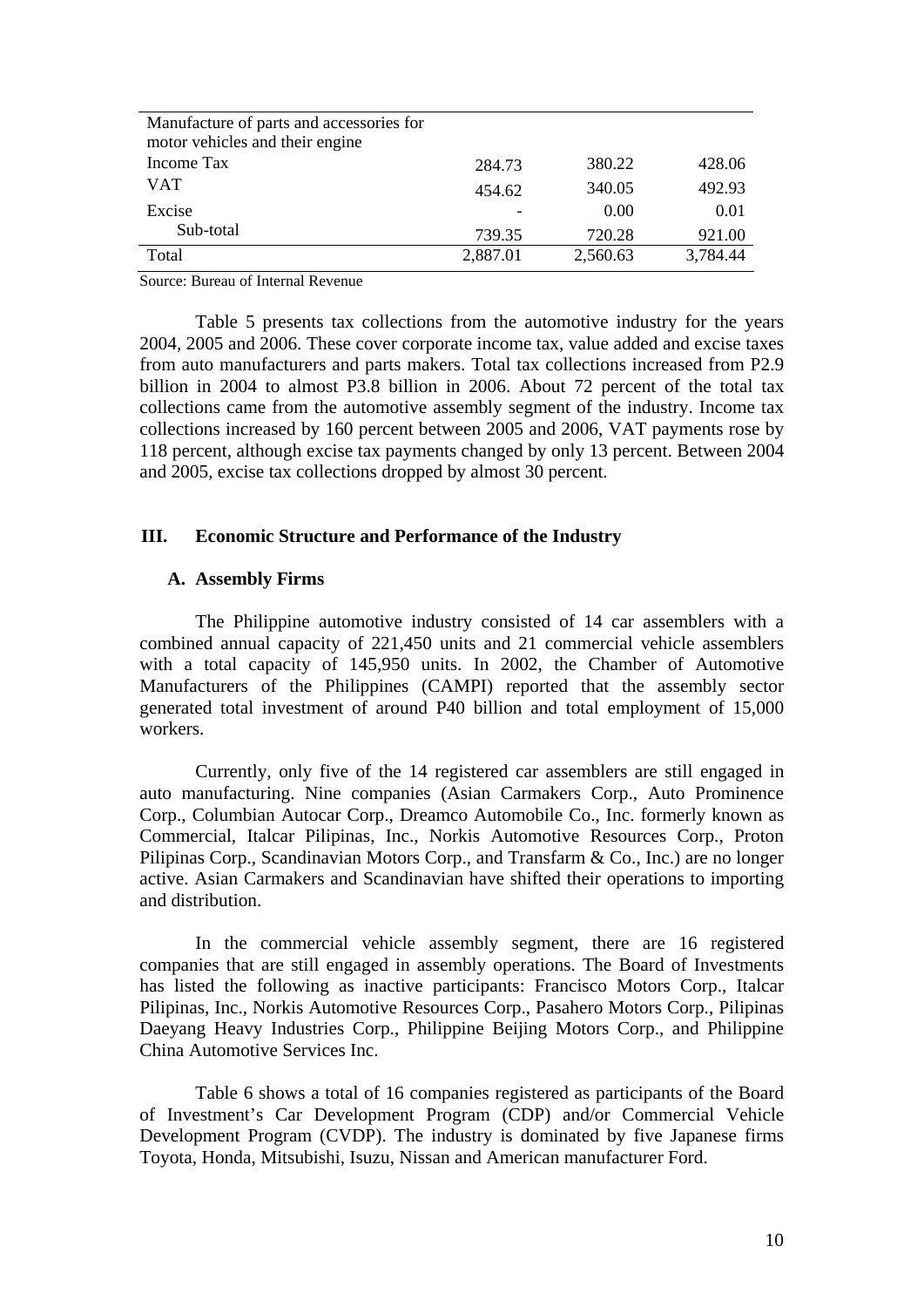| Company Name                                    | <b>MVDP</b> Registration                                                                                                                                                             | Equity                                                     | Technical Licensing &<br><b>Supply Agreement</b>                                                                                               |
|-------------------------------------------------|--------------------------------------------------------------------------------------------------------------------------------------------------------------------------------------|------------------------------------------------------------|------------------------------------------------------------------------------------------------------------------------------------------------|
| 1). Ford Motors Co.<br>Phils., Inc.             | CDP: Category II -<br>May 29, 1998<br><b>CVDP: Category II-</b><br>May 29, 1998                                                                                                      | 100 % - American                                           | Mazda Motor Corp.                                                                                                                              |
| 2).Honda Cars                                   | CDP: Category I-<br>November 26, 1990;<br>Category II -<br>February 18, 1993<br><b>CVDP: Category I-</b><br>2002; Category II-                                                       | 74.2% - Filipino;<br>25.8% - Japanese                      |                                                                                                                                                |
| Phils., Inc.<br>3).Nissan Motor<br>Phils. Corp. | August 6, 1997<br>CDP: Category II-<br>April 19, 1982;<br>Category III- June 14,<br>1993<br>CVDP: Category I, II<br>and III- April 19,<br>1982; Cat.II- Jan. 21,<br>2003             | $60%$ -<br>Filipino;9.2%<br>Japanese; 30.8% -<br>Taiwanese | Nissan Motor Co.,<br>Ltd.<br>Japan; Yulon Motor<br>Co., Ltd., Taiwan                                                                           |
| 4). Mitsubishi<br>Motors Phils. Corp.           | CDP: Category II-<br>March 1998;<br>Category III-1997;<br>Category IV-1995<br><b>CVDP: Category I-</b><br>July 1988; Category<br>III- July<br>1988;Category III-<br><b>July 1988</b> | 100% - Japanese                                            | Mitsubishi Motors<br>Corp. Japan                                                                                                               |
| 5). Toyota Motors<br>Phils., Corp.              | CDP: Category II -<br>January 9, 1989<br><b>CVDP: Category I</b><br>(AUV) & II-April 13,<br>1989                                                                                     | 60% - Filipino;<br>40% - Japanese                          | Toyota Motor Corp.<br>Japan; Mitsui & Co.,<br>Ltd. Japan                                                                                       |
| 6). Isuzu Phils.,<br>Corp.                      | CVDP: Category I,<br>II, III, IV - June $1996$                                                                                                                                       | 30% - Filipino;<br>70% - Japanese                          | Isuzu Motors Corp.,<br>Japan                                                                                                                   |
| 7). Columbian<br>Motors Corp.                   | CVDP: Category I, II,<br>IV-July 18, 1988;<br>Category V- July 24,<br>1997                                                                                                           | 46% - Filipino;<br>54% - Japanese                          | Nissan Diesel Motor<br>Co., Ltd., Japan<br><b>MAN Nutzfahrzeuge</b><br>Aktiengesellschaft,<br>Germany                                          |
| 8). Dreamco<br>Automobile Co., Inc.             | <b>CVDP: Category II-</b><br>February 12, 1998;<br>Category III & IV-<br>July 18, 1988                                                                                               | 100 % - Filipino                                           | Beiqi Foton Motor<br>Co., Ltd., China<br>Nanjing Automobile<br><b>Export and Import</b><br>Co., Ltd.,<br>ChinaSsangyong<br>Motors Corporation, |

Table 6: BOI Registered Motor Vehicle Companies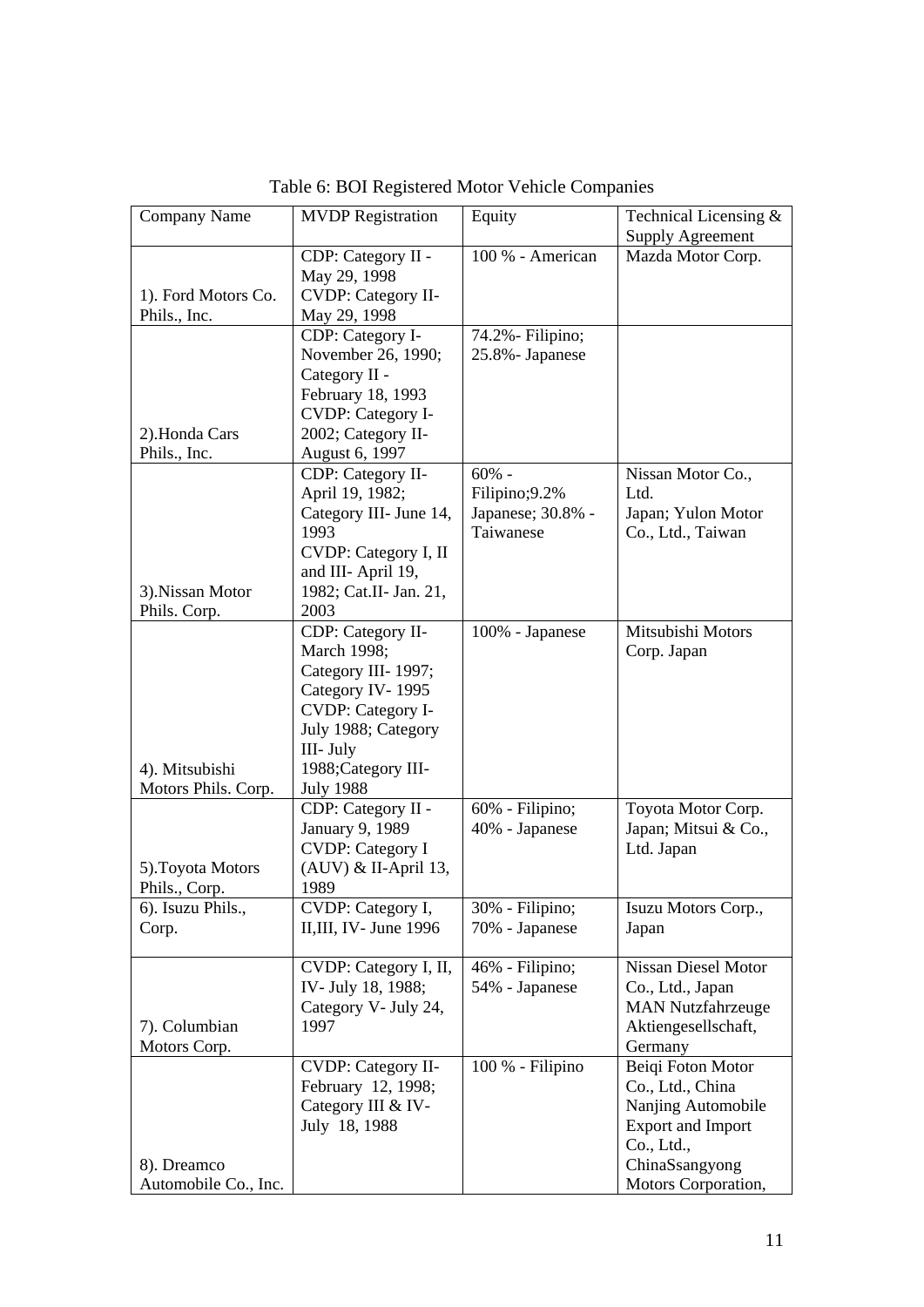|                       |                              |                     | S.Korea                        |
|-----------------------|------------------------------|---------------------|--------------------------------|
|                       |                              |                     | DaimlerChrysler AG,<br>Germany |
|                       |                              |                     |                                |
|                       | <b>CVDP: Category IV-</b>    |                     | Daewoo Motors Corp.,           |
|                       | October 31, 1991;            |                     | S.Korea                        |
| 9). Filipinas Daewoo  | Category V- October          |                     |                                |
| <b>Industries</b>     | 16, 1997                     |                     |                                |
|                       | CVDP:Category II -           | 100% Filipino       | China First                    |
| $10$ ). Focus         | December 12, 2006            |                     | Automobile Group               |
| Ventures, Inc.        |                              |                     | Import & Export Corp.          |
| 11). MAN              | CVDP: Category IV -          | 100% Filipino       | <b>MAN Nutzfahrzeuge</b>       |
| Automotive            | December 15, 1988            |                     | Aktiengesellschaft,            |
| Concessionaires       |                              |                     | Germany                        |
| Corp.                 |                              |                     |                                |
|                       | <b>CVDP: Category I</b>      | 100% Filipino       | Suzuki Motor Corp.,            |
| 12). Pilipinas        | $(AUV)$ & II-                |                     | Japan                          |
| Transport Ind's, Inc. | September 4,                 |                     |                                |
|                       | <b>CVDP: Category III</b>    | 70% - Filipino; 30% | Hino Motors Ltd.,              |
|                       | & IV-July 18, 1988;          | - Japanese          | Japan                          |
| 13). Pilipinas Hino,  | Category V- October          |                     |                                |
| Inc.                  | 8,1996                       |                     |                                |
|                       | <b>CVDP: Category I</b>      | 100% Filipino       |                                |
|                       | (AUV)-June 3, 1993;          |                     |                                |
| 14). Porta Coeli      | Category I (AUV)-            |                     |                                |
| Industrial Co., Inc.  | July 26,2002                 |                     |                                |
| 15). Transport        | <b>CVDP</b> : Classification | 75% - Filipino;     | <b>SHANDONG KAMA</b>           |
| Equipment             | $\mathbf{I}$                 | 25% - Chinese       | <b>AUTOMOBILE CO.</b>          |
| Automotive            |                              |                     | LTD. (KAMA)                    |
| Components, Inc.      |                              |                     |                                |
| (TEAC)                |                              |                     |                                |
| 16). Universal        | CVDP: Category I, II         | 100% Filipino       |                                |
| Motors Corp.          | & III-July 18, 1988          |                     |                                |

Source: Board of Investments

 As evident from Table 7, the share of industry leader Toyota has been consistently increasing from 28.9 percent in 2002 to 38 percent in 2007. In the last six years, its average market share was 34.3 percent. Mitsubishi is far second with an average share of almost 15 percent while Honda is very close at about 14 percent during the period 2002-2007. Isuzu is fourth with an average share 11 percent while Ford follows with a share of 7 percent. Note that the annual shares of Mitsubishi, Honda, and Isuzu fell between 2002 and 2007. Ford's share was rising up to 2005, but dropped in the last two years 2006 and 2007.

The same five companies have consistently landed in the country's top corporations in terms of net income after tax. As Table 8 shows, Toyota's profits rose from P159 million in 2000 to P712 million in 2005. Honda Cars profits increased significantly from P13 million in 2000 to P640 million in 2005. Ford's profits also went up from P22 million in 2000 to P262 million in 2005. Isuzu's profits increased from P22 million in 2000 to P381 million in 2003, though this fell to P199 million in 2005. Mitsubishi registered profits amounting to P189 million in 2005. The same is true for their parts manufacturers, Toyota Auto Parts, Honda Parts, Mitsubishi, and Isuzu Auto Parts. Nissan posted profits of P423 million in 2005.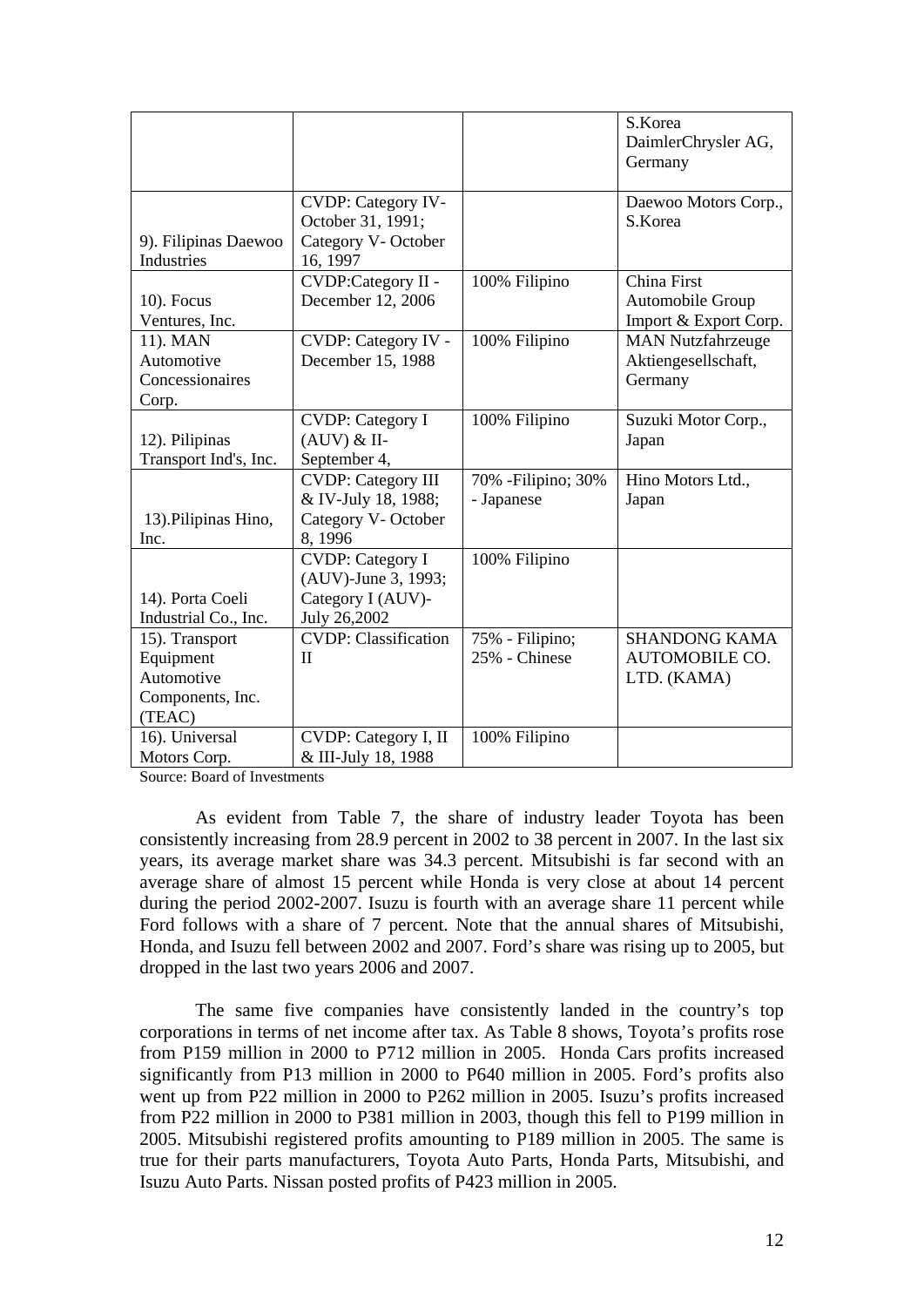|                            | Table 7: Market Share, 2002-2007 |      |      |                          |                          |      |                    |
|----------------------------|----------------------------------|------|------|--------------------------|--------------------------|------|--------------------|
| Company Name               | 2002                             | 2003 | 2004 | 2005                     | 2006                     | 2007 | Average<br>2002-07 |
| <b>TOYOTA</b>              | 28.9                             | 30.1 | 33.2 | 36.6                     | 38.5                     | 38.2 | 34.3               |
| <b>HONDA</b>               | 15.9                             | 16.5 | 12.0 | 10.1                     | 14.0                     | 14.7 | 13.9               |
| <b>MITSUBISHI</b>          | 19.0                             | 16.7 | 14.4 | 13.4                     | 12.6                     | 12.7 | 14.8               |
| <b>NISSAN</b>              | 3.4                              | 4.2  | 6.5  | 5.0                      | 3.1                      | 2.4  | 4.1                |
| <b>COLUMBIAN AUTOCAR</b>   | 0.5                              | 0.4  | 0.6  | 2.8                      | 2.4                      | 2.4  | 1.5                |
| <b>ASIAN CARMAKERS</b>     | 0.8                              | 0.9  | 1.0  | 0.8                      | 0.8                      | 0.7  | 0.8                |
| <b>PROTON</b>              | 0.1                              | 0.1  | 0.1  | $\overline{\phantom{0}}$ | $\overline{\phantom{0}}$ |      | 0.1                |
| <b>SCANDINAVIAN MOTORS</b> | 0.3                              | 0.3  | 0.4  | 0.4                      | 0.3                      | 0.2  | 0.3                |
| <b>COMMERCIAL MOTORS</b>   | 0.1                              | 0.1  | 0.0  | 0.1                      | 0.1                      | 0.1  | 0.1                |
| UNIVERSAL MOTORS           |                                  |      |      |                          |                          |      |                    |
| CORP.                      | 5.5                              | 4.9  | 3.8  | 3.1                      | 2.7                      | 2.8  | 3.8                |
| PHIL-HINO                  | 1.5                              | 1.4  | 1.0  | 1.2                      | 2.2                      | 2.0  | 1.6                |
| FORD MOTOR. CO. PHILS.     | 4.9                              | 6.0  | 8.3  | 8.6                      | 7.0                      | 6.3  | 6.8                |
| <b>ISUZU PHILS. CORP.</b>  | 14.1                             | 14.0 | 10.5 | 9.9                      | 8.2                      | 8.3  | 10.8               |
| <b>GENERAL MOTORS</b>      | 1.8                              | 2.0  | 3.2  | 2.5                      | 2.1                      | 1.7  | 2.2                |
| <b>COLUMBIAN MOTORS</b>    |                                  |      |      |                          |                          |      |                    |
| CORP.                      | 3.0                              | 2.4  | 2.2  | 0.3                      | 0.3                      | 0.3  | 1.4                |
| <b>FIL-DAEWOO</b>          | 0.0                              | 0.1  | 0.0  | 0.0                      | 0.0                      | 0.0  | 0.0                |
| <b>FRANCISCO MOTORS</b>    |                                  |      |      |                          |                          |      |                    |
| CORP.                      | 0.1                              | 0.1  | 0.0  | 0.0                      | 0.0                      | 0.0  | 0.0                |
| <b>MAN</b>                 | 0.0                              | 0.0  | 0.0  | 0.0                      | 0.0                      | 0.0  | 0.0                |
| <b>HYUNDAI</b>             |                                  |      | 2.8  | 5.1                      | 5.5                      | 7.0  | 5.1                |
|                            |                                  |      |      |                          |                          |      | 0.1                |
| PGA CARS, INC.             |                                  |      | 0.0  | 0.1                      | 0.2                      | 0.2  |                    |

Source: CAMPI

| Table 8: Net Income After Tax of Automotive Companies (in million pesos) |        |      |       |      |      |      |  |  |  |
|--------------------------------------------------------------------------|--------|------|-------|------|------|------|--|--|--|
| Company Name                                                             | 2000   | 2001 | 2002  | 2003 | 2004 | 2005 |  |  |  |
| <b>Toyota Motor Philippines Corporation</b>                              | 159    |      | 385   | 519  | 577  | 712  |  |  |  |
| Toyota Auto Parts Philippines Inc                                        | 357    | 219  | 67    | 322  | 21   | 255  |  |  |  |
| Honda Cars Philippines Incorporated                                      | 13     |      | 41    | 507  | 367  | 640  |  |  |  |
| Honda Parts Manufacturing Corp                                           | 33     |      | 84    | 22   |      |      |  |  |  |
| <b>Nissan</b>                                                            |        |      |       |      | 61   | 423  |  |  |  |
| Ford Motor Company Philippines Inc                                       | 22     | 32   | $-53$ | 23   | 149  | 262  |  |  |  |
| Mitsubishi Motors Philippines Corp                                       |        |      |       |      | 39   | 189  |  |  |  |
| Mitsubishi Corporation                                                   | $-370$ |      | 135   | 393  |      |      |  |  |  |
| <b>Isuzu Philippines Corporation</b>                                     | 22     |      | 241   | 381  | 181  | 199  |  |  |  |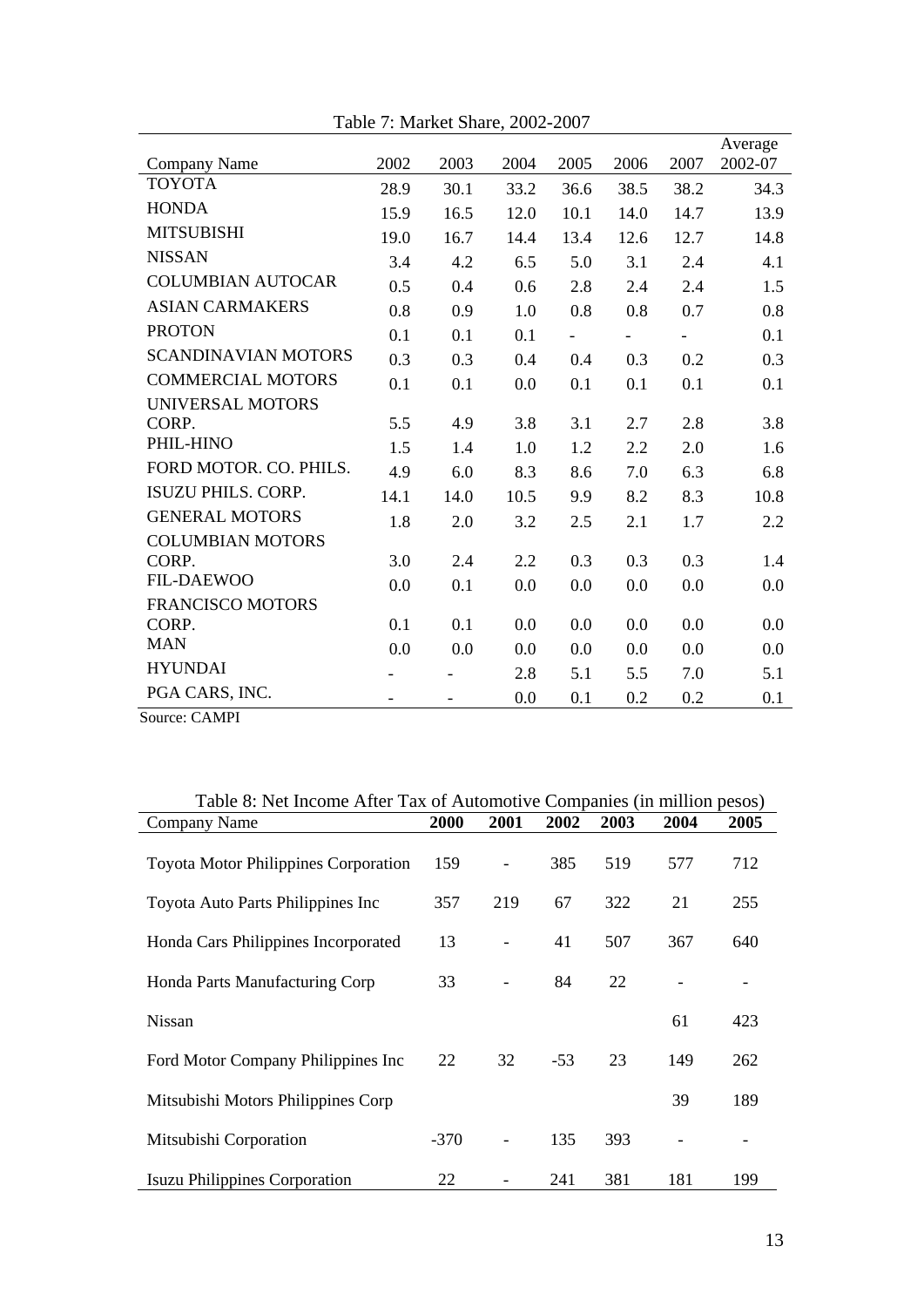Isuzu Autoparts Manufacturing Corp 275 123 316 572 734 722 Sources: Philippine Business Profiles Top 7,000 Corporations and Business World Top 1000 Corporations

|      |              |                  |                | raore 7. I impound rationfou to bares, I routetion, and imports |                  |
|------|--------------|------------------|----------------|-----------------------------------------------------------------|------------------|
| Year | <b>Sales</b> | Production/      | New CBU        | <b>CBU</b> Imports                                              | <b>CKD</b> Sales |
|      |              | <b>CKD</b> Sales | <b>Imports</b> | as % of total                                                   | as% of total     |
|      |              |                  |                | <b>Sales</b>                                                    | <b>Sales</b>     |
| 1990 | 57,865       |                  |                |                                                                 |                  |
| 1991 | 47,949       | 47,008           |                |                                                                 |                  |
| 1992 | 60,360       | 58,899           | 941            | $\overline{2}$                                                  | 98               |
| 1993 | 83,811       | 82,202           | 1,461          | $\overline{2}$                                                  | 98               |
| 1994 | 103,471      | 99,346           | 1,609          | $\overline{2}$                                                  | 96               |
| 1995 | 128,162      | 127,016          | 4,125          | $\overline{4}$                                                  | 99               |
| 1996 | 162,095      | 137,365          | 1,146          | 1                                                               | 85               |
| 1997 | 144,435      | 120,488          | 24,730         | 15                                                              | 83               |
| 1998 | 80,231       | 67,903           | 23,947         | 15                                                              | 85               |
| 1999 | 74,414       | 64,635           | 9,779          | 13                                                              | 87               |
| 2000 | 74,000       | 70,851           | 3,149          | $\overline{4}$                                                  | 96               |
| 2001 | 76,670       | 65,202           | 11,468         | 15                                                              | 85               |
| 2002 | 85,587       | 74,734           | 10,853         | 13                                                              | 87               |
| 2003 | 92,336       | 85,388           | 6,948          | 8                                                               | 92               |
| 2004 | 88,068       | 58,822           | 29,246         | 33                                                              | 67               |
| 2005 | 97,063       | 58,566           | 38,497         | 40                                                              | 60               |
| 2006 | 99,541       | 56,050           | 43,491         | 44                                                              | 56               |
| 2007 | 117,903      | 61,128           | 56,775         | 48                                                              | 52               |

Table 9: Philippine Automotive Sales, Production, and Imports

Source: Production data from 1991 to 1996 was from the Board of Investments. Data from 2000 to 2003 was from Kubo, T. "Asia: Climbing to the World's Largest Auto Industry and Market" in Asian Automotive Business Review, Vol. 15 No. 4, October 2004, Fourin, Inc., Japan. 2002 to 2003 were adjusted to exclude exports data. Data from 1997 to 1999 refers to sales of domestically assembled vehicles. Sales from 1990 onwards are from CAMPI and 2004-2007 sales break down are from TMP.



Figure 1: Sales, Production and Import Shares: 1972-2007

Table 9 shows that as of 2007, the Philippine automotive industry sold a total of 117,903 vehicles, the highest sales registered after the 1997 Asian financial crisis. However, this is still below the peak sales reached in 1996 of 162,095 units.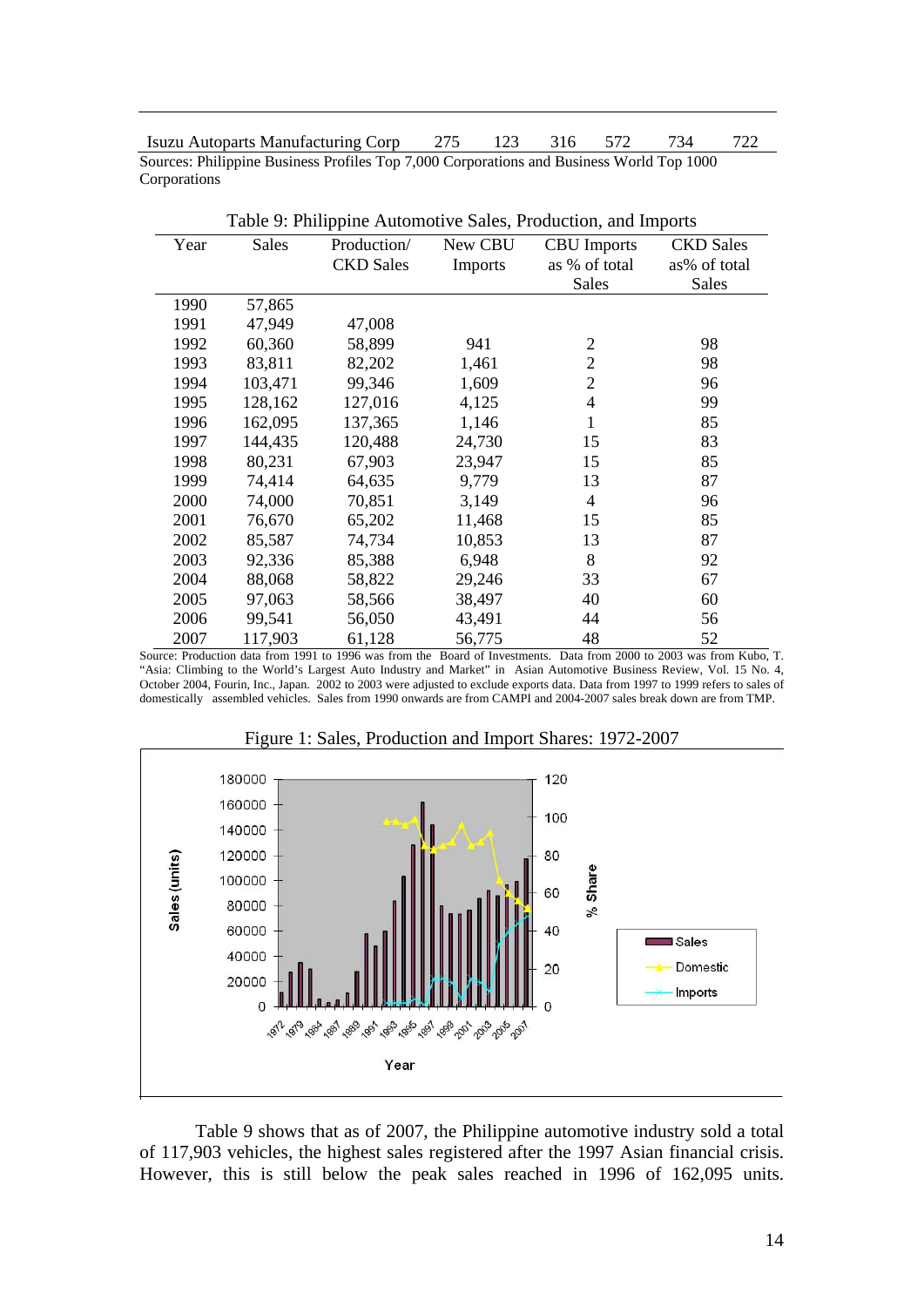Production has been on a steady decline since 2004 while imports were rising. With the implementation of the five percent tariff under the AFTA-CEPT in 2003, a narrowing of the gap between production and imports shares is observed. In 2007, the two shares are already very close with production as percentage of total sales accounting for 52% while import share was at 48% (see Figure 1).

While our ASEAN neighbors started to recover in the early 2000s, the Philippines has continued to lag behind (see Figure 2). As the figure shows, the Philippines has the smallest sales volume with Vietnam catching up as its sales increase tremendously from 47,000 units in 2006 to 92,000 in 2007 ( representing a remarkable increase of 97 percent).



Figure 2: ASEAN Industry Sales, 1996-2007 (in units)

It is also important to note that in the last four years, domestic assembly operations have been declining. As Table 9 shows, the number of domestically assembled vehicles sold dropped from 85,388 units in 2003 to 61,128 units in 2007. Given this shrinking scale of domestic production, CKD operations have become very costly. With the reduction of tariffs to five percent under the AFTA-CEPT, imports of domestic firms as a proportion of total industry sales have increased substantially from 8% in 2003 to 48% of total sales in 2007.

Based on the manufacturing data from the National Statistics Office, the automotive industry average share in total manufacturing value added reached 3.2 percent during the period 1976-1980. This, however, started to fall in the succeeding periods. In 2001 and 2002, the sector accounted for only one percent of total manufacturing value added. In terms of employment contribution, the number of workers in the sector was reduced from 12,126 workers in 1999 to 9,698 in 2003. This represented less than one percent of total manufacturing employment. Labor productivity in the industry increased from 163,615 pesos in 1999 to 263,209 pesos in 2002 (based on 1985 prices).

Source: "Developments in the Automotive Industry: Philippines and ASEAN" A power point presentation by Rick Baker, Ford [October 2007].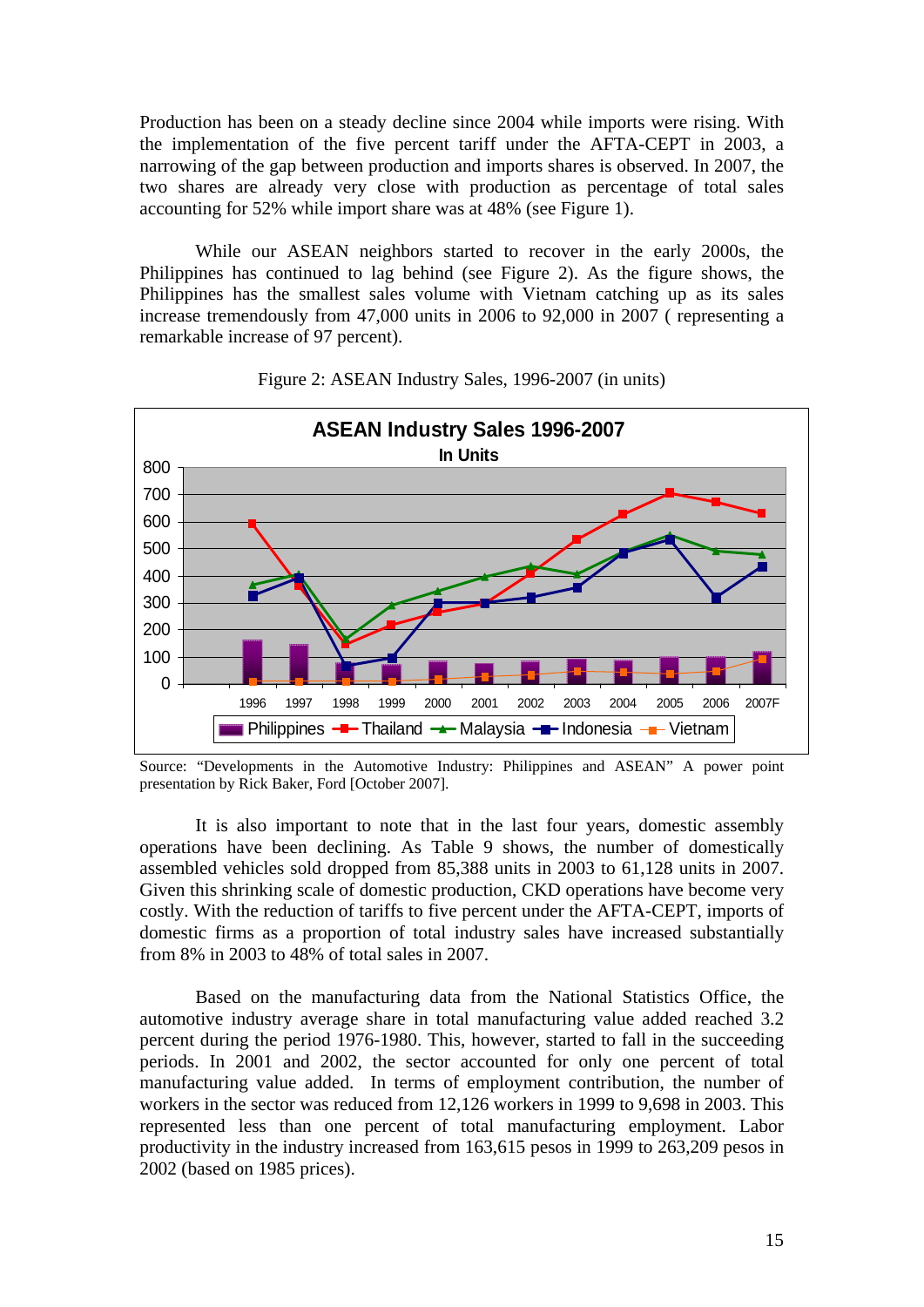The industry exports passenger cars which increased from 2,895 units to 12,147 units in 2002 and 2003, respectively. Mostly, the passenger car exports comprised of new cars with spark ignition combustion engine exceeding 1500 cc not 3000 cc to Thailand and Indonesia. These are mainly Ford's exports under the ASEAN Industrial Cooperation Scheme. Isuzu also exported 90 CBUs between 2000 to 2003 to South America and Honduras and CKD vehicles to Vietnam.

Given the country's 87 million population as of 2006 and approximately US\$13 billion annual OFW remittances (these are projected to rise to US\$15 billion in 2008), the auto industry's potentials remain. In its Country Report, the Economist Intelligence Unit (2005) indicated that the Philippine market for cars and automotive parts has great potentials. Passenger car sales in the medium term are considered good since the total sales of new cars still account for only around 3% of total registrations. The Report also considered the market for automotive parts as sizeable.

#### **B. Auto Parts and Components**

The parts and components segment of the automotive industry is composed of 256 companies<sup>5</sup> producing around 330 different parts and components made of metals, plastic, rubber and composite materials for both the OEM and replacement markets. Of the 256 automotive parts manufacturers, 124 are considered first-tier manufacturers who are directly supplying the needs of domestic automotive assemblers. The remaining 132 are mostly small and medium enterprises (SMEs) serving as second and third tier sub-contractors who supply the needs of the first-tier manufacturers (Tenorio and Lugo, 2002). By the end of 1999, total investments in the sector amounted to about P27 billion. In 2001, total investments increased to P28 billion. Total employment was 45,000 workers, although this declined to 33,000 workers in 2002.

The bulk of the industry is composed of small firms with capitalization ranging from P0.5 to P5 million. Most of these firms operate as mom and pop style suppliers with varying capabilities and some real quality problems. These firms failed to develop as they have insufficient capital and technology that are necessary to improve their products. The large firms with capitalization of more than P100 million account for only about seven percent of the industry. They comprise the major players of the industry and are the same companies manufacturing parts for OEM car assemblers and engaged in exporting activities.<sup>6</sup>

Total exports increased by 15 percent in 2002 and by 13 percent in 2003. These were valued at around US\$1.3 billion in 2002 and around USS1.5 billion in 2003. The bulk of total exports was accounted for by wiring harnesses which is a

1

<sup>5</sup> Motor Vehicle Parts Manufacturers of the Philippines ( MVPMAP)

<sup>6</sup> The major players in the automotive components manufacturing sector are Yazaki-Torres Manufacturing Corp., United Technologies Automotive Phils., Temic Automotive (Phils.) Inc., Asian Transmission Corp., Toyota Autoparts Phils., Fujitsu Ten Corp. of the Phils. and Aichi Forging Co., Inc.. Other manufacturers with proven track record in both OEM and replacement markets include International Wiring Systems Corp.; Honda Parts Manufacturing Corp., Isuzu Auto Parts Manufacturing Corp., Philippine Aluminum Wheels Inc., Enkei Phils. Inc., Kosei Inc., Roberts Automotive & Industrial Parts Manufacturing Corp., Goodyear Phils., Inc and Othsuka Poly-Tech Phils. Inc. (see Aldaba, 2007).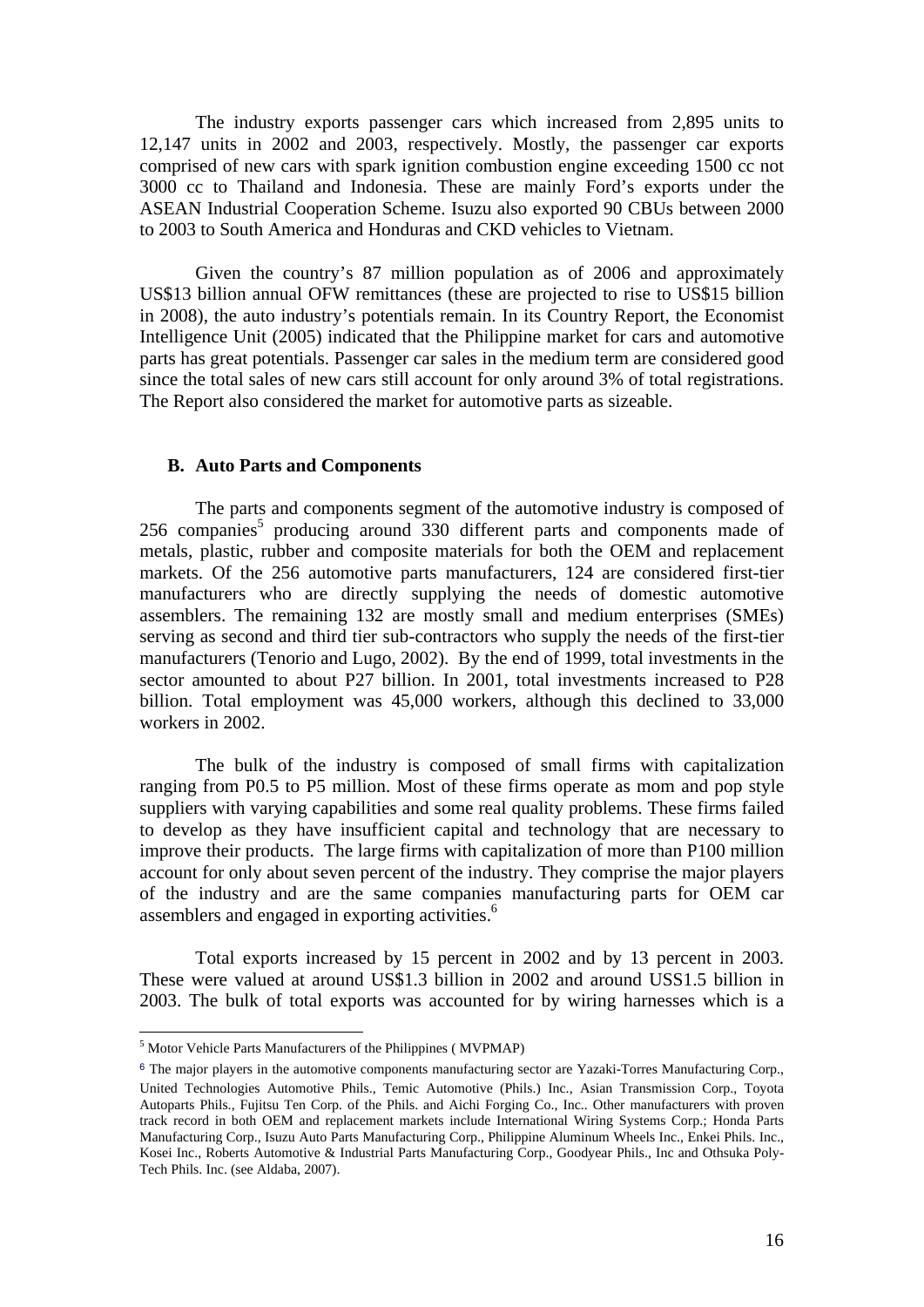labor-intensive component. In the past three years, however, the share of electrical wiring harnesses continuously declined from 41 percent in 2001 to 39 percent in 2002 and to 33 percent in 2003. The share of other parts and accessories, not elsewhere specified, increased from 21 percent in 2001 to 29 percent in 2002 and to 35 percent in 2003. The share of brakes and servo brakes exports fell from 19 percent in 2001 to 13 percent in 2003. Note that major components exports like transmissions and ABS controls are manufactured by Japanese vehicle assembly firms under the ASEAN AICO scheme. The industry's other major exports are steel belted auto tires with a share of 2.4 percent between 2001 and 2003.

#### **C. Competitiveness and weak domestic linkages**

Despite the imposition of high levels of tariff and non-tariff barriers for more than two decades, the local automotive industry has failed to develop as an efficient industry capable of competing internationally. Over the years, the government automotive policies and programs resulted in very limited localization as the automotive assemblers encountered difficulties in achieving the local content requirements set by the government.

At best, the local content program only had a limited impact on the growth and development of the parts and components industry. Very little parts and components are locally sourced with the domestic parts sector accounting for only 10 to 15 percent of the total number of parts and components needed by local assemblers. In contrast, the Thai auto industry sources close to 85-90 percent of their parts domestically.

Assessing the parts and components segment of the industry in 1994, Gimenez pointed out the following reasons why the government's local content program failed to develop the parts manufacturing sector as a world-class export sector:

- lack of locally manufactured raw materials, hence many of the raw materials used by components manufacturers are imported
- low productivity and lack of quality measures among small and medium parts makers
- old equipment and technology, many are using technologies that are more than 20 years behind
- lack of mold design technology, tool and die making.

While the local content regulation provided protection to domestic producers of parts, the effect was somewhat different on the assembly firms that must buy locally. The use of local components entailed a "cost penalty" among car assemblers who often must bear the high cost of local inputs, the inability of some local suppliers to meet product quality specifications, and the untimely delivery of some local suppliers. Moreover, the program required assemblers to put up their own parts manufacturing plants. Thus, Mitsubishi and Toyota invested in transmission plants, Honda and Ford constructed engine assembly plants, and Toyota and Nissan built stamping plants.

Table 10 presents the distribution of average production costs in vehicle assembly in 2007 based on a survey of major auto companies manufacturing different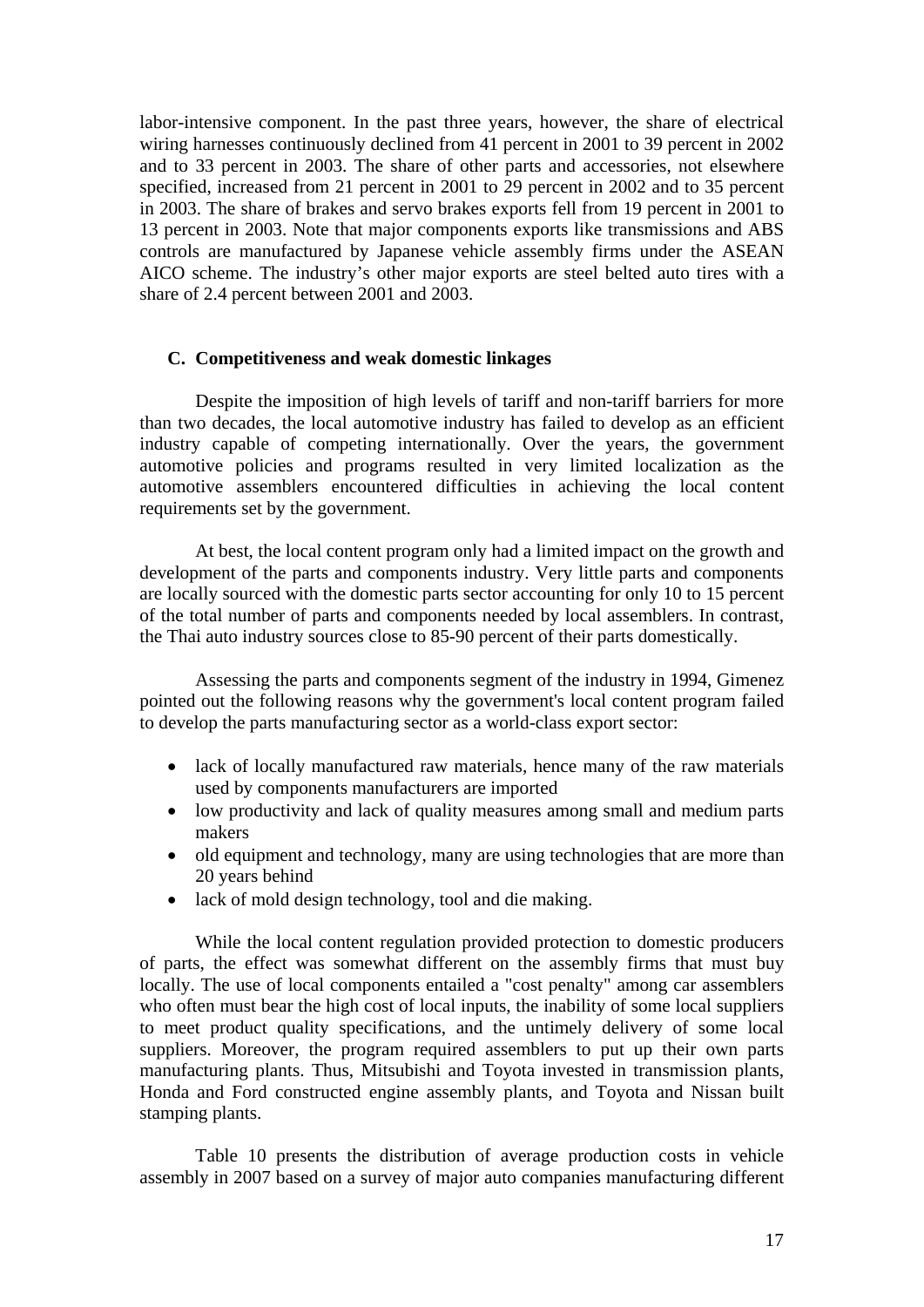vehicle types and models. Raw materials are the major elements in vehicle assembly accounting for an average of almost 85 percent of total production cost. The cost of local parts represented an average of 36 percent while the cost of imported parts accounted for an average share of 49 percent of total production cost. Direct labor accounted for an average of 1.6 percent of total cost while manufacturing overhead had an average share of 13.5 percent of total cost. Given the small scale of production of the industry, manufacturing overhead remains high. This negatively affects the firms' competitiveness. Based on the industry's seven car assemblers that are manufacturing eighteen models, the average production per model is only about 3,300 units.

| Item                                 | <b>Average Share</b> |
|--------------------------------------|----------------------|
| <b>Raw materials</b>                 | 84.9                 |
| Direct Raw Materials Used (local)    | 36.3                 |
| Direct Raw Materials Used (imported) | 48.6                 |
| <b>Direct Labor</b>                  | 1.6                  |
| <b>Manufacturing Overhead</b>        | 13.5                 |
| <b>Total unit cost</b>               |                      |

Table 10: Distribution of Average Production Cost (in percent), 2007

Source: Based on survey-interview of major automotive companies conducted by the author.

The non-availability of the necessary parts and components domestically and the high dependence of the industry on imported parts (almost 49% of the total production cost) have continued to add up to the assemblers' rising costs of production. Although there are some domestic producers of certain inputs, quality problems have remained. The industry's high cost structure has tended to price vehicles assembled in the country out of world markets. With weak competitiveness, the linkage of small and medium parts makers with multinational corporations has also failed to develop.

As earlier noted, auto parts are one of the country's top three exports. However, these are highly concentrated in a few products such as wiring harnesses and transmissions which are highly import-dependent and labor intensive. Auto parts exports are made by large MNCs like Toyota Auto Parts, Fujitsu Ten, Yazaki, IWS (Sumitomo Electric), PAC (Denso), AFC (Aichi Steel), JECO, TRP (Tokai Rika), HKR, and Technol Eight. Backward linkages are limited because these exports are labor-intensive and highly import-dependent. As such, the value added of these export activities has remained low and their linkage with the domestic economy has been limited.

There are risks in relying in this existing pattern of production, investment, and trade which depends largely on low-skilled, labor-intensive segment of the international production network of MNCs. Foreign investments in these activities are highly mobile and with the presence of competing locations offering relatively cheaper labor, the Philippines becomes less attractive.

For instance, the number of Japanese auto parts companies operating in the Philippines declined from 43 in 2001 to only 34 in 2005 while those located in our neighboring East Asian countries went up (Yamamoto, 2006). In 2001, Thailand was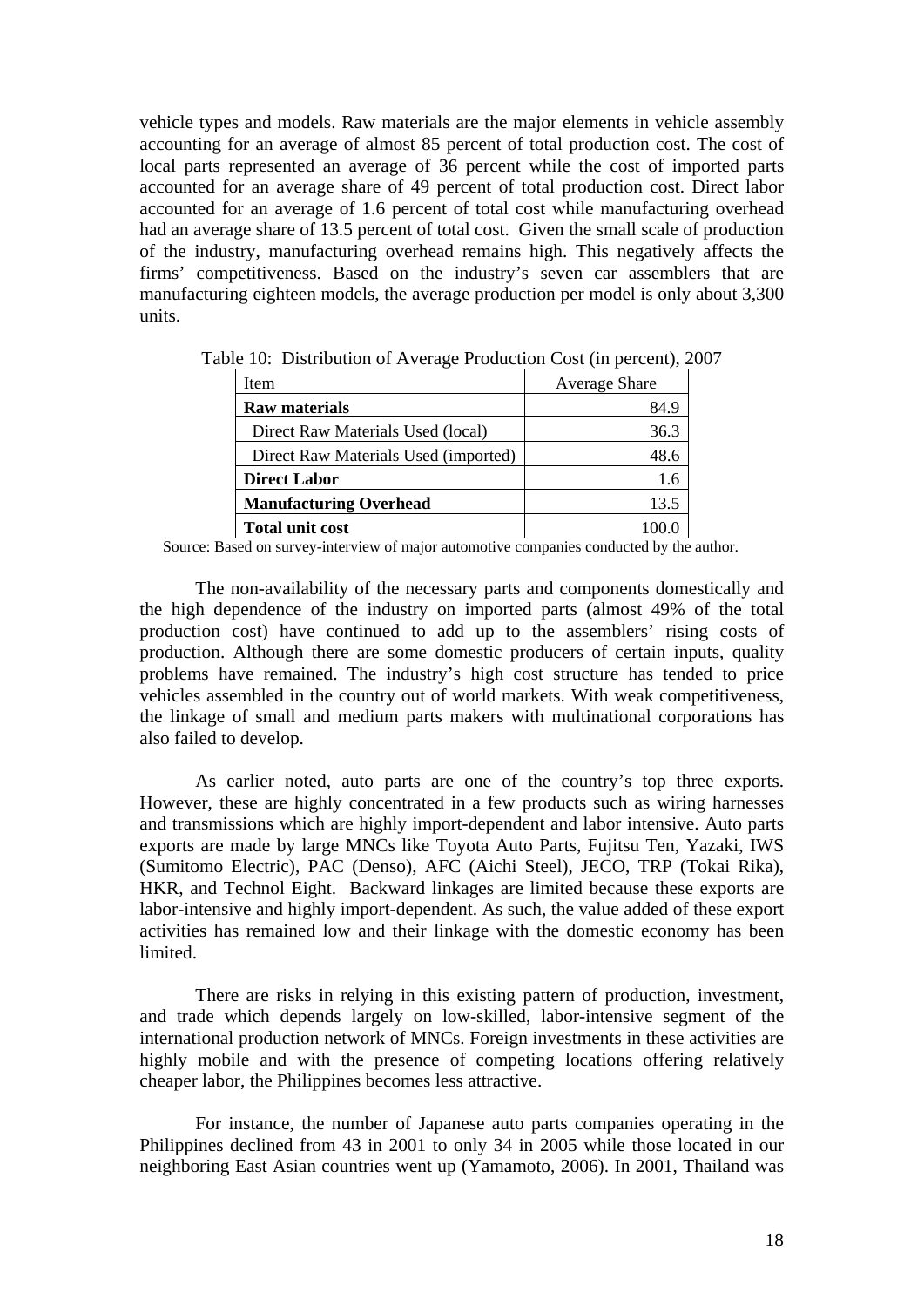the preferred supply base of Japanese companies, although this has changed in 2005 with the supply base shifting to China. The number of Japanese auto parts in China increased from 134 to 294 between 2001 and 2005; in Thailand this went up from 151 to 185 during the same years. In Indonesia, this rose from 75 to 84; in Malaysia, from 38 to 43 companies.

Subcontracting arrangements are seen as possible mechanisms to help improve the competitiveness of small and medium enterprises and ability to create and upgrade backward linkages. In subcontracting arrangements, larger companies provide subcontractors certain technologies through specific guidelines on the use of machines or production processes to follow. In the auto industry, the number of subcontractors fell from 71 enterprises in 1994 to only 22 enterprises in 2003. Total sub-contracted work as percentage of industry value of output sold also declined from 0.61 percent to 0.53 percent between 1994 and 2003 (Aldaba, 2008).

# **IV. A Comparison of the Philippines and Thailand**

Automotive is a highly global and a high-tech industry, it is capital intensive and requires economies of scale in order to make its operations profitable. To maintain their competitiveness, auto firms' cost, quality, reliability, and engineering must always be at par with global competitors. On the demand side, consumers always want a variety of models at reasonable prices.

With the rising globalization and economic integration trends, a new form of industrial organization known as global production network (GPN) has emerged in the industry. In order to become more efficient, MNCs are fragmenting their production process by separating the capital intensive segments from the laborintensive ones with the latter being transferred to developing countries that are characterized by large domestic markets. Toyota's Innovative Multi-Purpose Vehicle (IMV) Project is one example of a GPN (see Figure 3). Under the IMV Project, Toyota upgraded and expanded plants in Thailand (Toyota Motor Thailand or TMT), Indonesia (PT Toyota Motor Manufacturing Indonesia or TMMIN), Argentina and South Africa and turned them into assembly and export bases for a line of innovative IMVs. The Project also aims to increase imported components sourced from Toyota plants and suppliers in Asian and Latin America countries outside Japan.

 In 2005, Toyota designated the Philippines and India as assembly points of IMV models but only for the domestic market (Ichijo, 2005). It still remains to be seen how feasible this is in the Philippines considering that mass markets need to be created to justify the production overhead that this would entail. The model of manufacturing vehicles where the market is has worked well in North America and Europe due to their high sales volume.

The 1990s witnessed the emergence of Thailand as the regional hub not only of Toyota but by the world's other large automakers such as Mitsubishi, Honda, Auto Alliance (Ford and Mazda), GM, and Isuzu. As the export platform of these companies, Thailand's production increased markedly from 589,126 units in 1996 to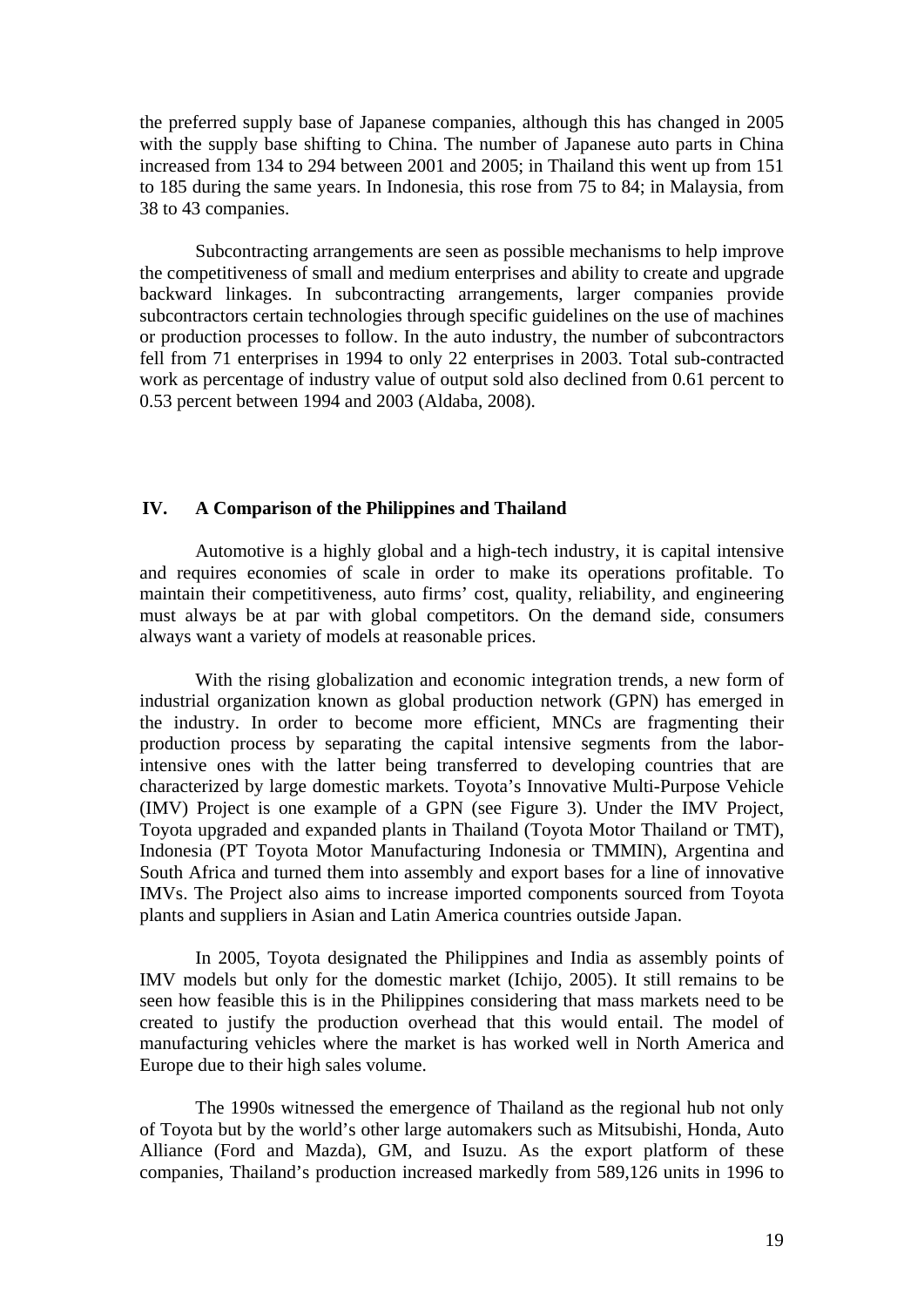1,176,840 in 2006. A total of 539,206 units were exported while 682,693 units represented domestic sales in 2006.



Figure 3: Toyota's IMV Project

As of 2002, Thailand had 1,800 locally based suppliers with 700 classified as tier 1 suppliers while the remainder consisted of tier 2 suppliers. This domestic supplier base provides engines, engine components, body parts, brake systems, steering systems, suspensions, transmissions and electronics. With a strong supplier base, Thai-based auto makers source almost 90 percent of their parts domestically. In 2005, the assembly and parts sectors contributed 42.4 percent of Thailand's total manufacturing value added.

In Toyota's IMV Project, TMT regarded as the key base and is expected to export 140,000 units of pick-up trucks and SUVs. Historically, Toyota established its R&D centers only in Japan and developed countries in the US and Western Europe. In 2005, Japan's first R&D center (Toyota Technical Center Asia Pacific Thailand Co. Ltd) in an emerging market was opened in Thailand. This operates like those in developed countries, taking platforms and models developed in Japan to suit the needs of different emerging markets. In March 2005, Toyota established an R&D center in Australia to gain better understanding of local needs in Asia and Oceania.

Aside from its stable macroeconomic environment, good infrastructure, relatively large domestic market and the presence of an extensive network of components manufacturers; Thailand's success in integrating with the GPNs of foreign auto companies is the product of its long years of policy reform. Like many developing countries, Thailand had import-substitution from 1970 up to the mid-1980s. It has managed its trade and industrial policy quite well; as such, Thailand was able to shift successfully from a highly protected industry towards an export-oriented one in the early 1990s.

Source: Toyota Motor Corporation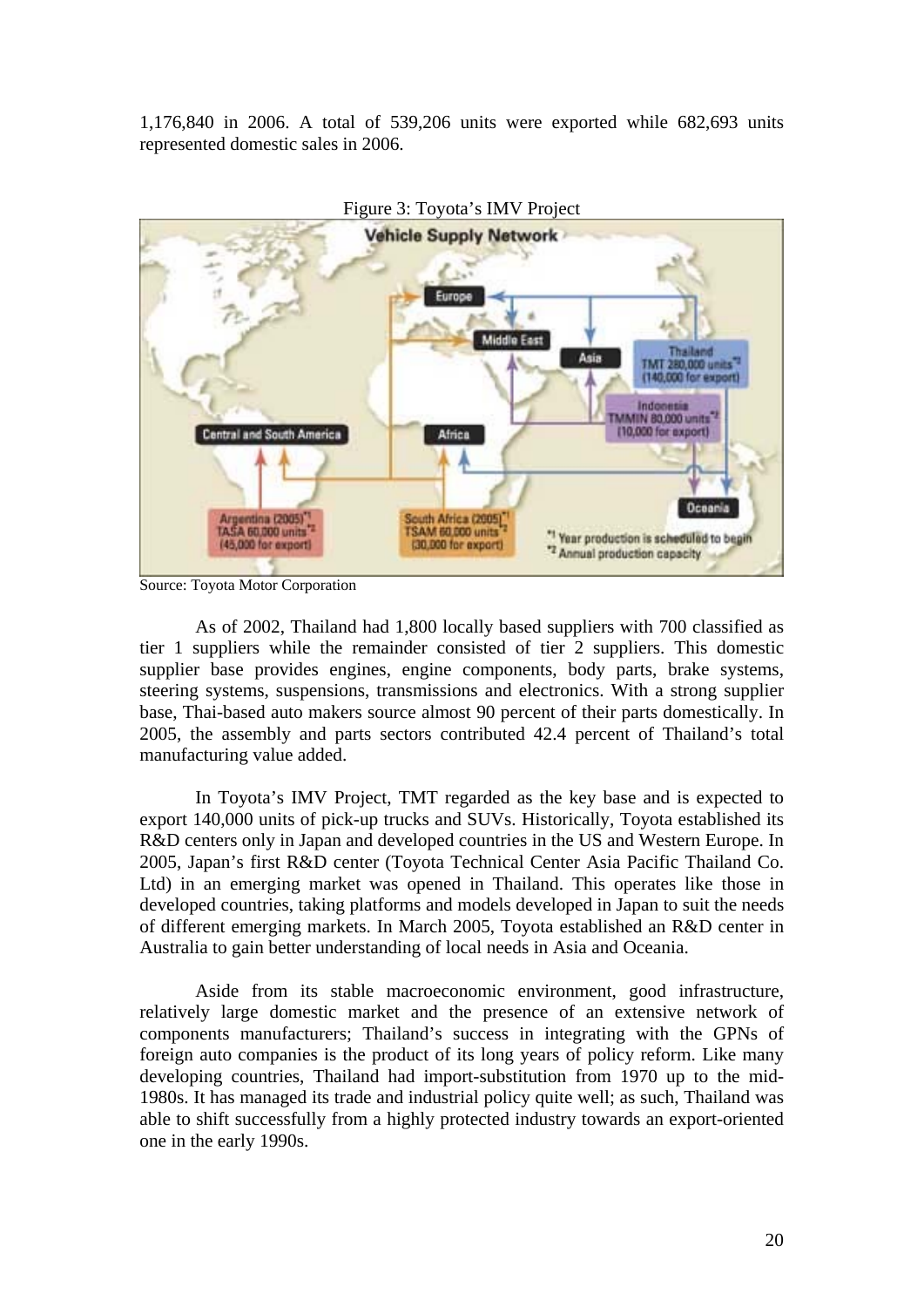After thirty years of protection, the 1990s witnessed the opening up of the Thai automotive market. Tariff rates on both CKD kits and CBU vehicles were reduced by more than 50 percent. For passenger cars with size over 2300 c.c., tariff rates were reduced from 300 percent to 100 percent while the rate on passenger cars with size 2300 c.c. and below was reduced from 180 percent to 60 percent. For CKD kits, the tariff rate was lowered from 112 percent to 20 percent. With the reduction in tariff on both CKD and CBU, the gap between domestic and the foreign automotive prices was narrowed down (Rangsan, 1993 as cited in Poapongsakorn and Wangdee, 2004).

In 1992, the government again reduced the tariff rates. Tariff on CBU with engine size of 2400 c.c. and below was reduced to 42 percent, and for CBU with engine size over 2400 c.c., tariff was lowered to 68.5 percent. The tariff reduction lowered domestic automotive prices and combined with economic expansion, auto sales rose during the period 1991-1996, reaching a peak level of 589,126 units. (Poapongsakorn and Wangdee, 2004).

Deregulation and liberalization along with the removal of local content policy in 2000 transformed the Thai automotive industry making it the regional hub of many foreign automakers and the world's largest production base for one-ton pick-ups. Thailand was able to use its trade and tax policy strategically in the promotion and development of its niche market, the one-ton pick- ups.

| CBU Type                     | Before 1992 | 1992  | 1999      | 2000-present |
|------------------------------|-------------|-------|-----------|--------------|
| Passenger cars over 2400 cc  |             |       |           |              |
| Tariff rate                  | 300         | 68.5  | 80        | 80           |
| Excise tax                   | 44-55       | 41.8  | $43 - 50$ | $41 - 48$    |
| Passenger cars under 2400 cc |             |       |           |              |
| Tariff rate                  | 180         | 42    | 80        | 80           |
| Excise tax                   | 44-55       | 35.75 | 41.25     | 38.5         |
| Pick-up truck                |             |       |           |              |
| Tariff rate                  | 120         | 60    | 60        | 80           |
| Excise tax                   | 9.9         | na    | 5.5       | 3.3          |

Table 11: Tariffs and Excise Taxes in the Thai CBUs

Source: Ministry of Finance as cited in Kohpaiboon (2006).

As Table 11 shows, pick-up trucks always received the lowest excise tax and tariff rates vehicles in the last three decades. Prior to 1992, pick-up trucks had an excise tax of 9.9 percent while passenger cars were imposed a rate that ranged from 44 to 55 percent. The tariff rate on pick-up trucks was 120 percent while those on passenger cars ranged from 180 to 300 percent.

Currently, pick-up trucks have an excise tax rate of 3.3 percent while passenger cars are imposed rates ranging from 38.5 to 48 percent. As a result, the relative price of pick-up trucks have been reduced tremendously. Doner et al (2004 as cited in Kohpaiboon, 2006) indicated that the price of one-ton pick-ups was around half that of a medium-size passenger car. Note also that the tariff rates on pick-up trucks declined from 120 percent before 1992 to 60 percent during most of the nineties, however, since 2000, the tariff rate on pick-up trucks has been increased to 80 percent in line with the tariffs on passenger cars.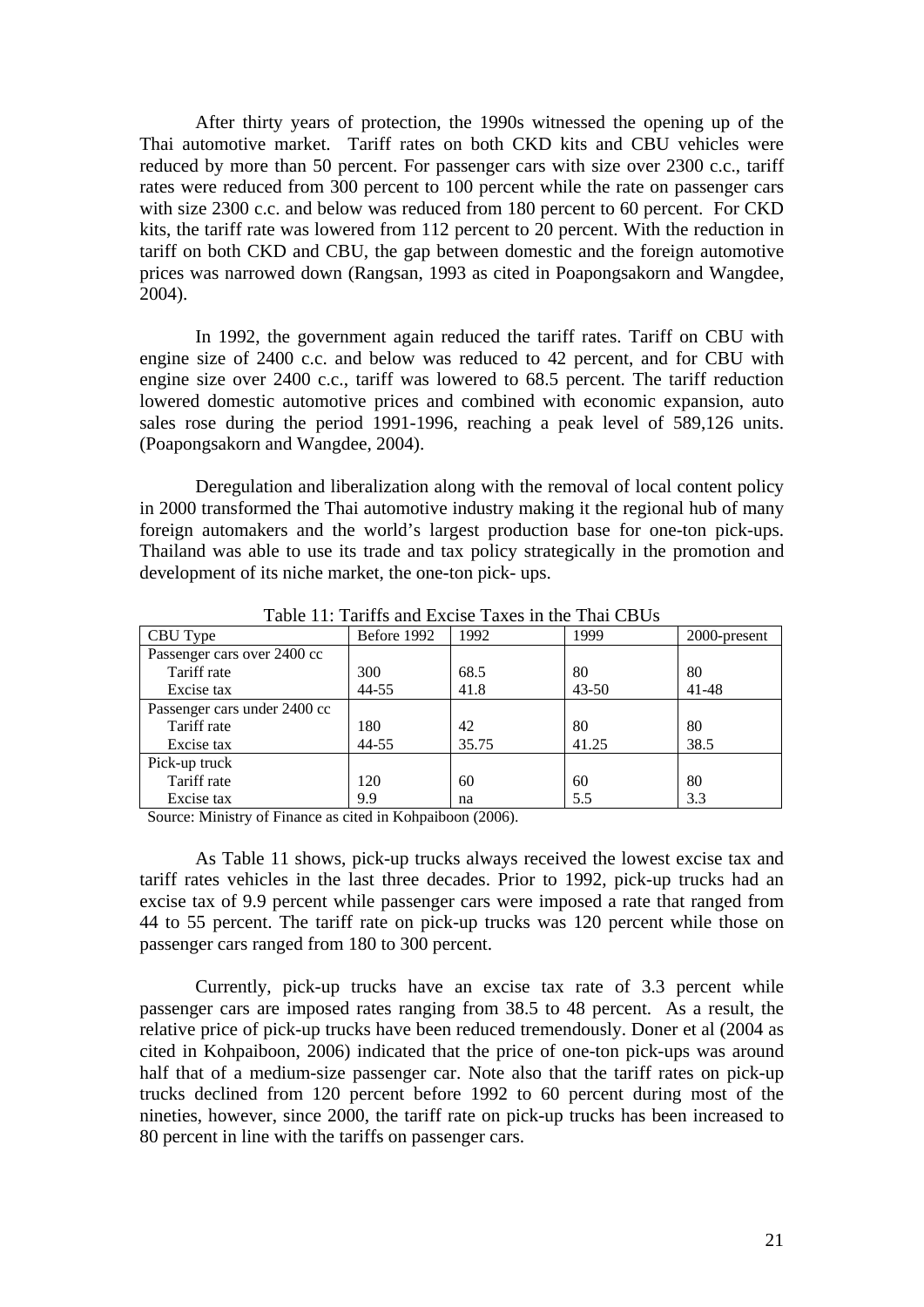Figure 4 compares the cost of assembly of comparable vehicles in the Philippines and Thailand. One can easily see the considerable differences in the cost of production between the two countries. Imported raw materials are made up of multi-supplied parts (MSP) manufactured in Thailand and supplied components from Japan. Imported raw materials account for only 20 percent of the total production cost in Thailand; in the Philippines, these comprise 61 percent. Assembly cost covers utility, labor, and tooling/jig amortization. Due to the Philippines' small level of operations, its assembly cost is 1.75 times higher than Thailand.



Evidently, vehicles assembled in the Philippines are more costly than those assembled in Thailand. With only 23 percent local content, production costs for the Philippines ran about 1.4 times higher than those in Thailand where local content accounted for about 67 percent of total production cost. The ratio declines to 1.2 if the vehicle is imported as a completely built unit to the Philippines which would now include import tariff of 5 percent and logistic costs. Note that with the removal of the local content program, the share of domestic parts and components fell from 40% in 1995 to the current percentage share of 23 percent while imports increased from 53 percent to 65 percent of total production cost. Overall, the share of parts and components to total cost declined from 93 percent to 84 percent between 1995 and the present year.

# *V.* **Globalization and the Need for Industry Adjustment Measures**

## *A. Fundamental issues and problems*

The cost differences and inefficiency of the vehicle assembly industry in the Philippines may be explained by two fundamental factors: *(i) low-volume production*,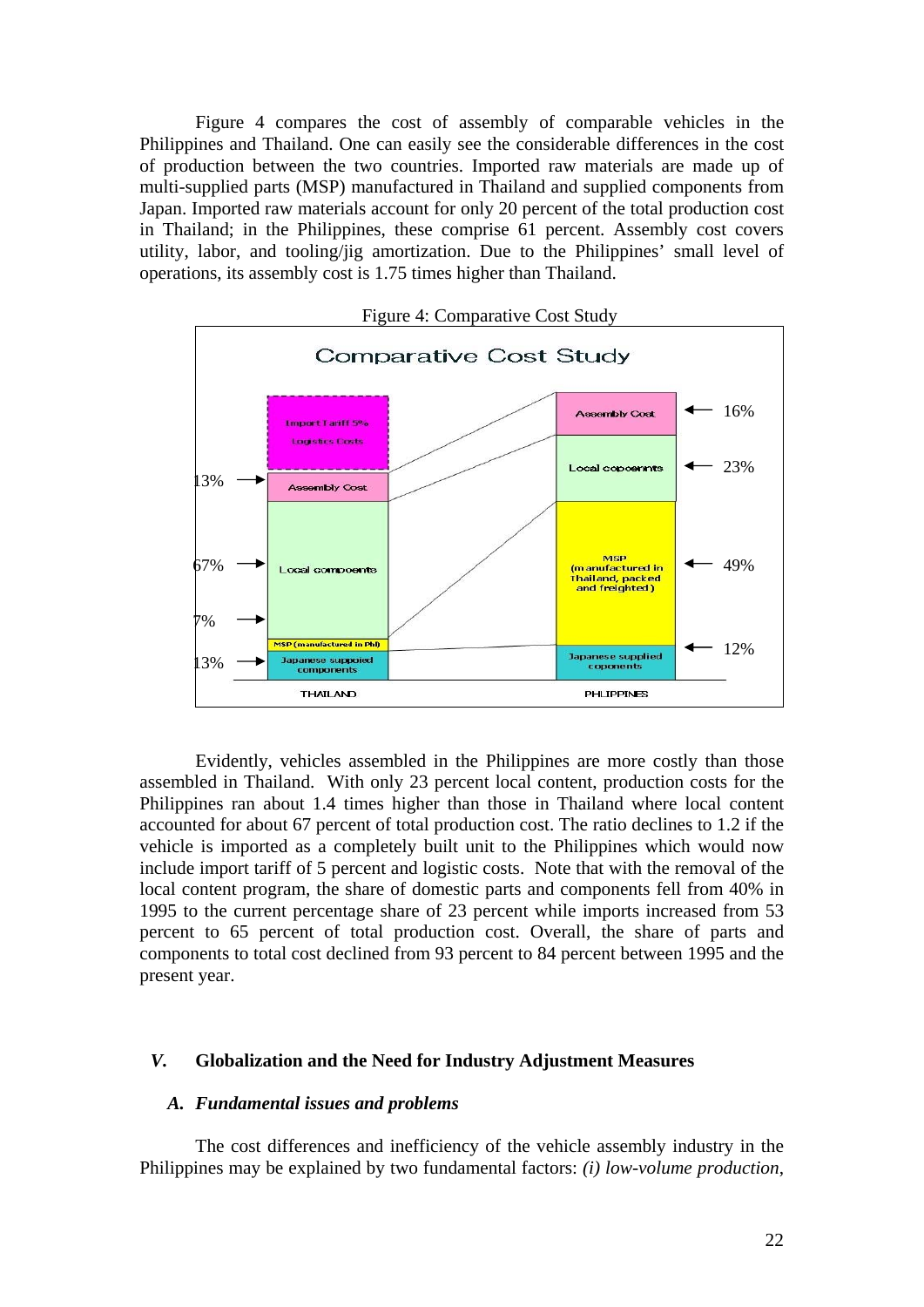i.e., assemblers are operating below the optimum size of production and *(ii) absence of a strong supplier base* in the Philippines.

Volume, particularly the current weak domestic demand, has remained a major internal problem in reducing firms' costs and improving their competitiveness. The small size of our domestic market is the major factor that explains the industry's lack of competitiveness. This has been exacerbated by the unfair competition from the entry of smuggled second vehicles in the Subic Bay Freeport and other special economic zone ports.

Table 12 compares **imports of used vehicles data** from the Land Transportation Office (LTO) and the National Statistics Office (NSO). NSO imports data are based on the import entries of used vehicles while the LTO data refer to newly registered used imported passenger cars, SUVs/UVs, trucks, and buses.

|               | 1998   | 1999   | 2000   | 2001   | 2002    | 2003    | Total   | Average |
|---------------|--------|--------|--------|--------|---------|---------|---------|---------|
| LTO newly     | 81,034 | 78.369 | 88,057 | 97.024 | 113,327 | 103,228 | 561,039 | 93,507  |
| registered    |        |        |        |        |         |         |         |         |
| imported used |        |        |        |        |         |         |         |         |
| vehicles      |        |        |        |        |         |         |         |         |
| NSO imports   | 4,480  | 5.112  | 46,384 | 22,071 | 20.967  | 31.726  | 130,740 | 21,790  |
| of used       |        |        |        |        |         |         |         |         |
| vehicles      |        |        |        |        |         |         |         |         |
| Difference    | 76.554 | 73.257 | 41,673 | 74.953 | 92,360  | 71,502  | 430.299 | 71,717  |

Table 12: Used Vehicle Imports: NSO Trade Data vs. LTO Registration Data

As the table shows, a substantial discrepancy is found between the NSO and LTO figures on used CBU imports. The NSO cumulative total of 130,740 represented only about one-fifth of the LTO new registration data for used cars whose cumulative total amounted to 561,039. On the average, the difference between the two data sets is around 71,700 vehicles between 1998 and 2003. This large data gap between the two data sets could indicate some under reporting in the case of NSO but more importantly, this figure could represent a rough estimate of smuggled vehicles. The under reporting at NSO could be attributed to the absence of import entries submitted to NSO.

|             |                                             |                |                 | <b>CIF</b>   | <b>AVERAGE</b> |
|-------------|---------------------------------------------|----------------|-----------------|--------------|----------------|
| <b>PSCC</b> |                                             | <b>COUNTRY</b> |                 | <b>VALUE</b> | PRICE IN       |
| <b>CODE</b> | <b>DESCRIPTION</b>                          | <b>SOURCE</b>  | <b>OUANTITY</b> | IN US\$      | US\$           |
| 7812022     | PASSENGER CARS W/ SPARK IGNITN COMBUSTN     |                |                 |              |                |
|             | ENGINE EXCEEDG $1,500$ NOT $3,000$ CC, USED | <b>JAPAN</b>   | 678             | 702,602      | 1,036          |
| 7812022     | PASSENGER CARS W/ SPARK IGNITN COMBUSTN     |                |                 |              |                |
|             | ENGINE EXCEEDG $1,500$ NOT $3,000$ CC, USED | <b>USA</b>     | 2,923           | 431.279      | 148            |
| 7812032     | PASSENGER CARS W/SPARK IGNITN NTERNL        |                |                 |              |                |
|             | COMBUSTN ENGINE, EXCEEDG 3,000 CC, USED     | <b>JAPAN</b>   |                 | 1,703        | 568            |
| 7812049     | OTH MOTOR VEHICLE W/COMPRESSION IGNITN      |                |                 |              |                |
|             | COMBUSTN ENGINE, 1,500CC/LESS, FOR PERSON   | <b>JAPAN</b>   | 25              | 10,933       | 437            |
| 7812066     | JEEP W/COMPRESN IGNITN NTERNL COMBUSTN      |                |                 |              |                |
|             | PISTON ENGINE, EXCEEDG 2,500 CC, USED       | <b>JAPAN</b>   | 9               | 3,357        | 373            |
| 7812066     | JEEP W/COMPRESN IGNITN NTERNL COMBUSTN      |                |                 |              |                |
|             | PISTON ENGINE, EXCEEDG 2,500 CC, USED       | <b>S.KOREA</b> | 73              | 40.334       | 553            |
| 7821902     | MOTOR VEHICLES [(INCLUDING VANS)] FOR THE   |                |                 |              |                |
|             | TRANSPORT OF GOODS (EXCLUDING               | JAPAN          | 4.692           | 4,355,318    | 928            |

Table 13: Average Price of Selected Used Vehicle Imports, 2002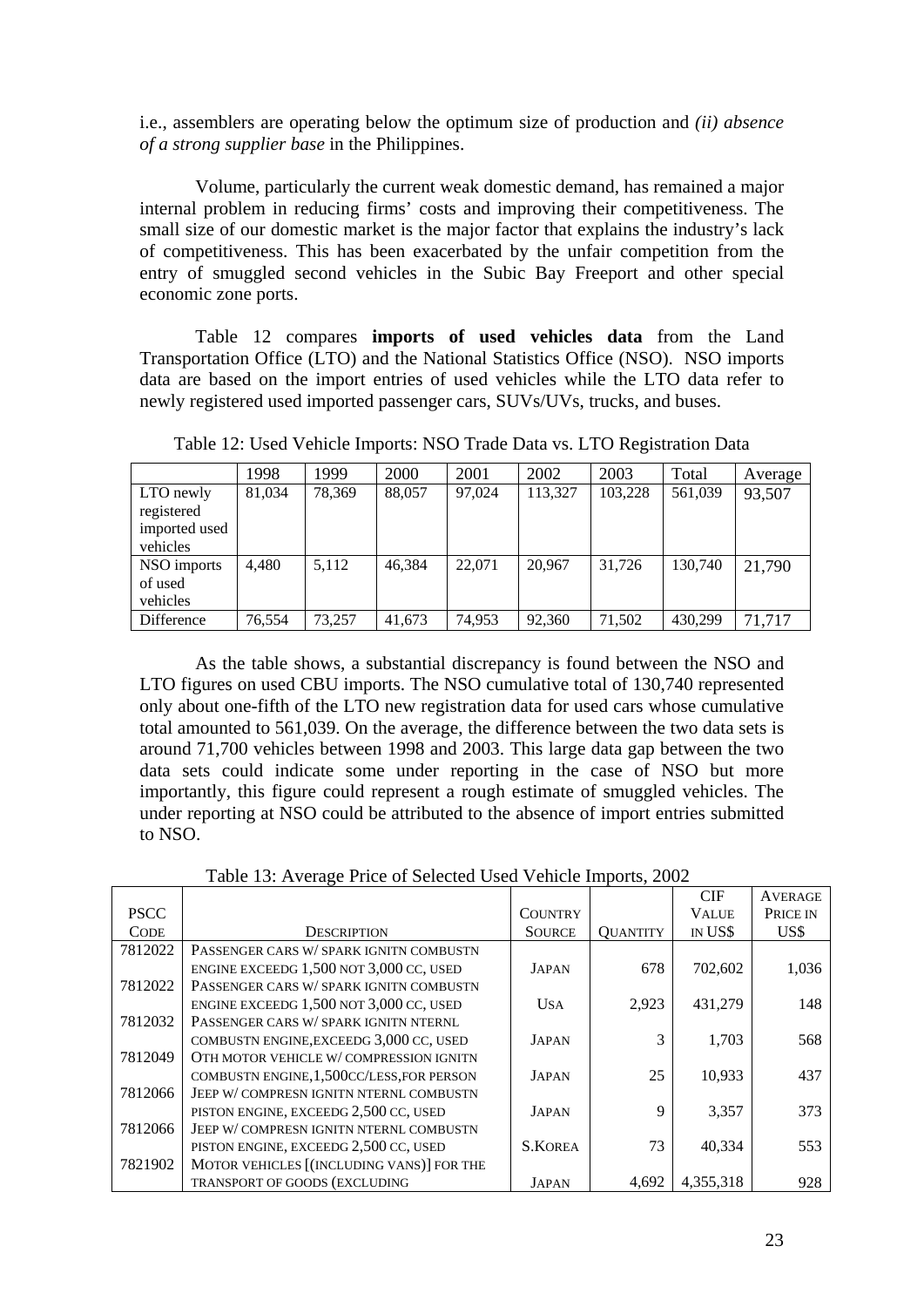|         | <b>REFRIGERATED VANS)</b>                 |                |     |         |       |
|---------|-------------------------------------------|----------------|-----|---------|-------|
| 7821902 | MOTOR VEHICLES [(INCLUDING VANS)] FOR THE |                |     |         |       |
|         | TRANSPORT OF GOODS (EXCLUDING             |                |     |         |       |
|         | REFRIGERATED VANS)                        | <b>S.KOREA</b> | 517 | 789.114 | 1,526 |
| 7821908 | MOTOR VEHICLES [(INCLUDING VANS)] FOR THE |                |     |         |       |
|         | TRANSPORT OF GOODS (EXCLUDING             |                |     |         |       |
|         | REFRIGERATED VANS)                        | JAPAN          |     | 5.965   | 497   |

Source: NSO Trade Data

The industry has been facing stiff competition from second-hand imported vehicles which are priced 30% to 50% lower than their new counterparts depending on vehicle model. Table 13 shows import information on used vehicle imports based on the NSO trade data. The table indicates that average prices for used vehicle imports coming from Japan, US, and South Korea ranged from US\$148 to US\$1,526 in 2002. In contrast, NSO CIF prices for brand new cars are as follows: low-price car (900-1299 cc) has an average price ranging from US\$7107 to US\$7996, compact car (1300-1799 cc) has an average price range of US\$10,039 to 10,128; family (1800- 2499 cc) has an average price range of US\$15,085 to 15814, while a deluxe car (2500 cc upwards) has an average price range of US\$ 124,578 to 195,451.

The shrinking domestically assembled CBU sales due to the unabated entry of smuggled second-hand vehicles and our weak supplier base have been preventing foreign automakers from seriously considering the Philippines for a more important role in their GPNs. In the early 2000s, Ford made the Philippines its regional hub for passenger cars. But, currently Auto Alliance (joint venture of Ford and Mazda) is expanding its Rayong plant in Thailand for the assembly of 100,000 units of passenger cars. Recently, the Supreme Court issued another ruling which turned down the second motion for reconsideration and confirmed that this decision is final and executory. Again, the issue now is the **effective enforcement of EO 156** to eliminate the smuggling of used vehicles.

It is important to note that for auto assembly to be viable, scale economies are necessary. Hence, production must be geared for both the domestic and export markets. The larger the domestic market, the more attractive a country becomes as a potential site for automakers' export platform. If we are able to stop smuggling and if our domestic sales will increase beyond the peak of 160,000 which we hit in 1996, these MNCs might take a second look at us and re-evaluate the role to be played by the Philippines in their regional production networks.

With the implementation of the AFTA-CEPT five percent tariff in 2005, the share of imports to total sales increased substantially from an average of 11 percent during the years 1999-2003 to 44 percent in 2006 and 48 percent in 2007 (see Table 14). Given the present condition of the automotive industry, the elimination of tariffs by 2010 under the AFTA-CEPT would pose extreme difficulties for the industry.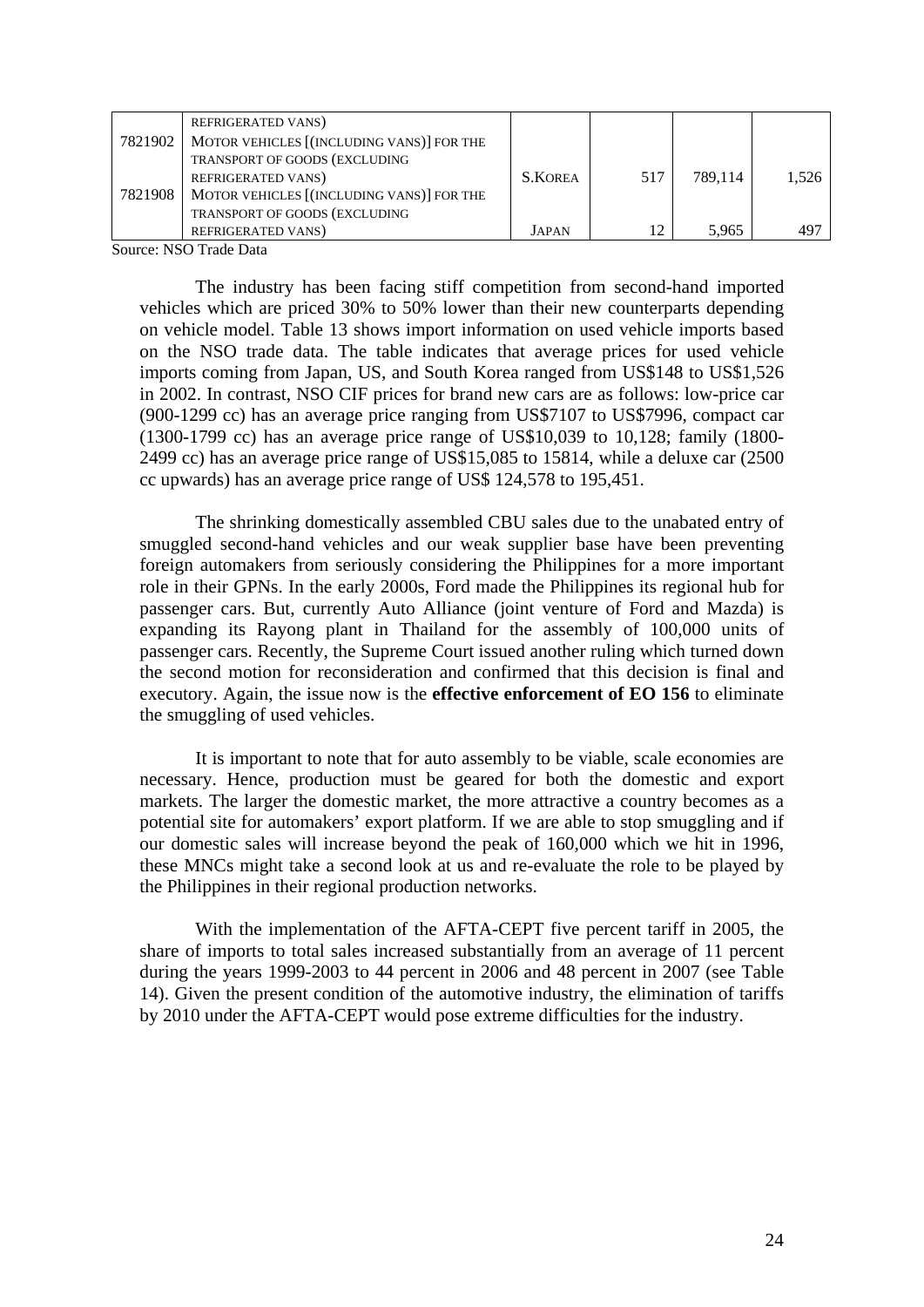| Year |            | <b>Tariff Rate</b> | Import               | Year |            |            | <b>Tariff Rate</b> |             | Import               |
|------|------------|--------------------|----------------------|------|------------|------------|--------------------|-------------|----------------------|
|      | <b>CKD</b> | <b>CBU</b>         | Penetration<br>Ratio |      | <b>MFN</b> |            |                    | <b>AFTA</b> | Penetration<br>Ratio |
|      |            |                    |                      |      | <b>CKD</b> | <b>CBU</b> | <b>CKD</b>         | <b>CBU</b>  |                      |
| 1990 | 30         | 50                 |                      | 2000 | 10         | 30         |                    |             | 4                    |
| 1991 | 30         | 50                 |                      | 2001 | 10         | 30         |                    |             | 15                   |
| 1992 | 30         | 50                 | $\overline{2}$       | 2002 | 10         | 30         |                    |             | 13                   |
| 1993 | 20         | 40                 | $\overline{2}$       | 2003 | 10         | 30         |                    |             | 8                    |
| 1994 | 20         | 40                 | $\overline{2}$       | 2004 | 5          | 30         | 3                  | 5           | 33                   |
| 1995 | 10         | 30                 | 4                    | 2005 | 5          | 30         | 3                  | 5           | 40                   |
| 1996 | 3          | 40                 |                      | 2006 | 5          | 30         | 3                  | 5           | 44                   |
| 1997 | 3          | 40                 | 15                   | 2007 | 5          | 30         | 3                  | 5           | 48                   |
| 1998 | 7          | 40                 | 15                   | 2008 |            | 30         | $\Omega$           | 5           |                      |
| 1999 | 10         | 40                 | 13                   | 2010 |            | 30         | $\theta$           | $\Omega$    |                      |

Table 14: Tariff Rates and Import Penetration Ratios (in %): Passenger Cars

Note: Import Penetration Ratio=CBU Imports by Assemblers/Domestic Sales

The large increase in the importation by the industry seems to signal towards this direction. Given the highly competitive global market in which they operate; Toyota, Ford and all the other assemblers will find it hard to justify their assembly operations in the country. Given its linkages with the auto parts and components industry, the demise of assemblers poses potential dangers for the parts and components sector. This may result in a tremendous negative impact on the metal, plastic, seat and trim, and other industry-related segments supplying the automotive industry. Toyota has 53 first tier suppliers, Ford has 42 while Isuzu has 82 suppliers of parts such as stamped parts; air con system; carpet and seat assembly; door trims; fuel and tank assembly; audio and other accessories; radiator; alternator; brackets, bolts, and nuts; battery; exhaust, wheel and tire assembly.

Unless strategic adjustment measures are designed and effectively implemented by the government, this trend of increasing CBU importation is expected to continue in the future as manufacturers shift their operations from domestic production to CBU imports.

#### *B. What should be done to move the industry forward*

The industry's lack of competitiveness, absence of economies of scale and a weak supply base are the fundamental issues that must be addressed in order to strengthen the industry and integrate it into the regional production networks of foreign automakers. The entry of cheap, smuggled second-hand vehicles has also put tremendous pressure on the industry.

Strong political will is needed to address the smuggling issue. The government must make a stronger, clearer position because smuggling is hurting the future of the industry. For the Supreme Court decision to be effectively implemented, the technical and regulatory capacity of the Bureau of Customs, Department of Environment and Natural Resources, Department of Trade and Industry-Bureau of Trade Regulations and Consumer Protection, and Land Transportation Office must be strengthened. These are the main agencies responsible for the implementation of the law banning second hand imports and regulating and monitoring safety, health, and environment standards for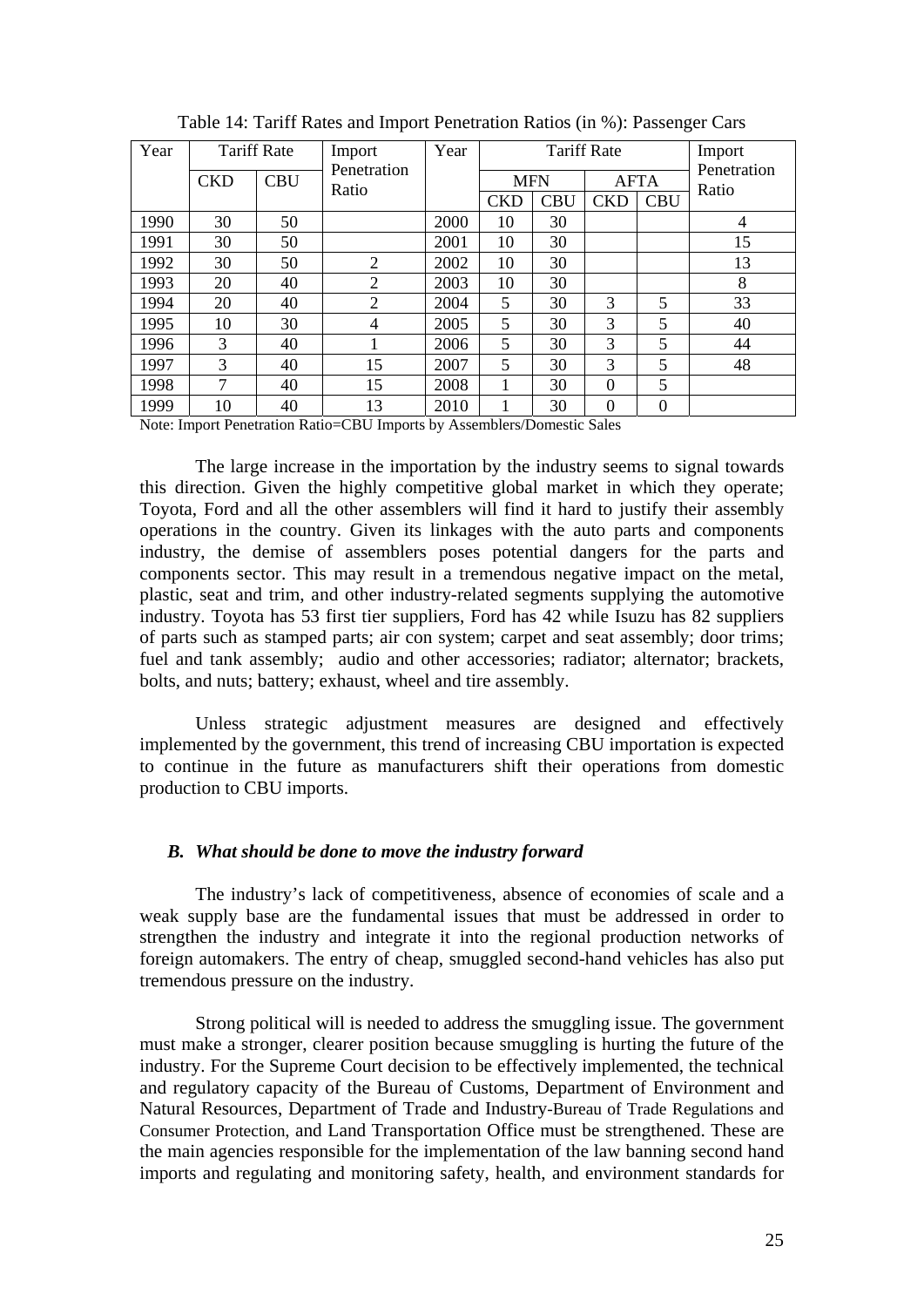the industry. Building the capacity of these agencies is extremely necessary for effective regulation and control of second-hand imports.

Aside from stopping smuggling, automakers and parts manufacturers need to prove their competitiveness in terms of price, quality, delivery, including engineering know how. To be chosen as partners of international auto companies, their competitiveness must be at par with that of competitors abroad. To benefit from the economic integration process, a lot depends on the response of global automotive companies and domestic firms. Their capacity to exploit the new market conditions and ability to seize the opportunities arising from regional arrangements such as AFTA and bilateral agreements like the JPEPA are important factors that will determine the gains from the integration process.

But at the same time, the government has an important role in order for the potential benefits to materialize. To strengthen the industry, support from all sectors is needed to formulate a more coherent set of policies and comprehensive strategy and program to enhance industry competitiveness. The government must cooperate with the private sector, workers, academe, and other concerned groups in moving the industry forward. Equally important is the need to encourage the industry to specialize and expand in market segments where it is closest to being internationally competitive.

**First**, temporary industry adjustment measures and incentives must be designed to improve performance and enable the industry to face competition arising from zero tariffs from AFTA by 2010. Globalization and liberalization have become an irreversible trend. In the medium to long-term, the industry faces the problem of how to survive the international competition that is expected to grow intensely especially with the increasing efforts to promote regional integration through AFTA and ASEAN+3 (Japan, South Korea, and China) and bilateral agreements through the JPEPA. Competition will force high cost producers to exit the market and lead to a reallocation of output from the less efficient firms to the most efficient ones. At the same time, competition will force firms to continuously apply measures to increase efficiency and improve productivity.

Given the country's current limited domestic market, individual brands and models cannot be produced in large quantities, thus preventing assemblers from reaping the benefits from mass production. However, the removal of tariff and non tariff barriers through AFTA is an important step in creating a market that is of sufficient size to allow economies of scale in production and provide incentives for investment. Foreign automakers will hesitate to source export vehicles from a country where the domestic market is very small. In the light of our current weak domestic demand, weak supplier base, absence of economies of scale and the associated high production costs, a period of industry adjustment is therefore necessary to enable firms to cope with a zero tariff environment by 2010. A carefully drafted program of enhancing the competitiveness of suppliers and parts makers is also required to enable the Philippines to maximize the benefits from the whole integration process.

To help firms in their restructuring, it is important to design an industrial adjustment program covering both domestic assemblers and the local suppliers of parts and components. The program will provide incentives to help the industry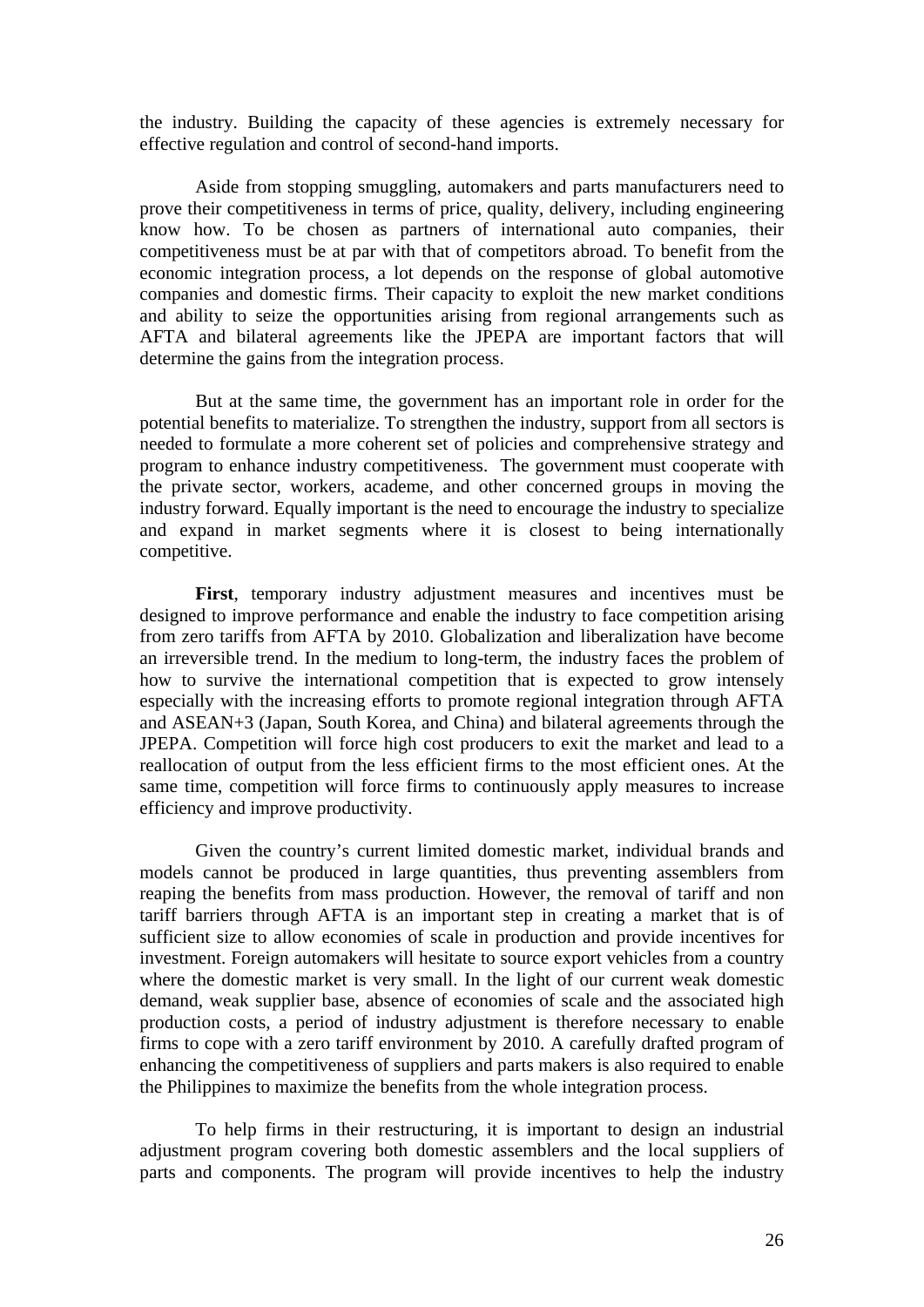gradually adapt to the changing external conditions characterized by increasing globalization and economic integration in East Asia. Through the program, existing capacity is expected to be utilized and productivity to be enhanced. The incentives are also expected to trigger private investments especially in the parts and components sector.

**Second**, a review of the current auto export program is needed to make it more responsive to recent global developments and in line with the industry adjustment and incentive program to be formulated. Currently, the government has an export incentive program (EO 312) for automotive assemblers with Ford being the only participant. According to Ford, the zero tariffs under JPEPA may erode the incentives under EO 312. For Japanese-owned assemblers, there is a need to redesign the Program to make it more compatible with zero tariffs under JPEPA. Thus, an evaluation of the Program should be carried out and identify changes necessary to improve and broaden participation. A similar program for exporters of parts and components should also be crafted.

**Third**, a complete package of technical, financial, marketing, and human resource development for the auto parts sector which are mainly small and medium enterprises and programs to strengthen and link our local parts and components with MNCs. The government support to SMEs should not be through increased tariff protection but through the provision of access to capital and technology which are at the root of their underdevelopment. Given the parts suppliers' limited technology and R&D capability, finding technologically fit foreign partners will be important. Active participation of the industry association will be needed in matchmaking or linking domestic firms with MNCs.

Programs linking domestic parts suppliers not only with domestic assemblers but also with MNCs and their production networks will also be crucial. One way to develop internal and external linkages is through the development of clusters in the industry. Clusters are important in improving firm competitiveness and broadening the local supply base. Currently, the industry is implementing "ECOP-Big Enterprise, Small Enterprise" (EBESE) Program with Toyota Motor Philippines Corporation taking the lead in strengthening the capacities of its suppliers. Increased involvement and commitment from other industry members along with allocation of sufficient government funds for the Program to make it more sustainable is necessary.

Other policy measures that must be pursued are:

- **Removal of tariff distortions that allow inputs to parts manufacturing to have** higher tariffs than outputs since this contribute to high production costs and lack of competitiveness of the industry.
- Identification of gaps in the value added chain that will guide investors and encourage the localization of these parts. While auto parts are among the country's major exports, these are largely concentrated in a few products. Moreover, there is a need to address the lack of raw materials in the country.
- Reform the excise tax structure in such a way that market demand is stimulated.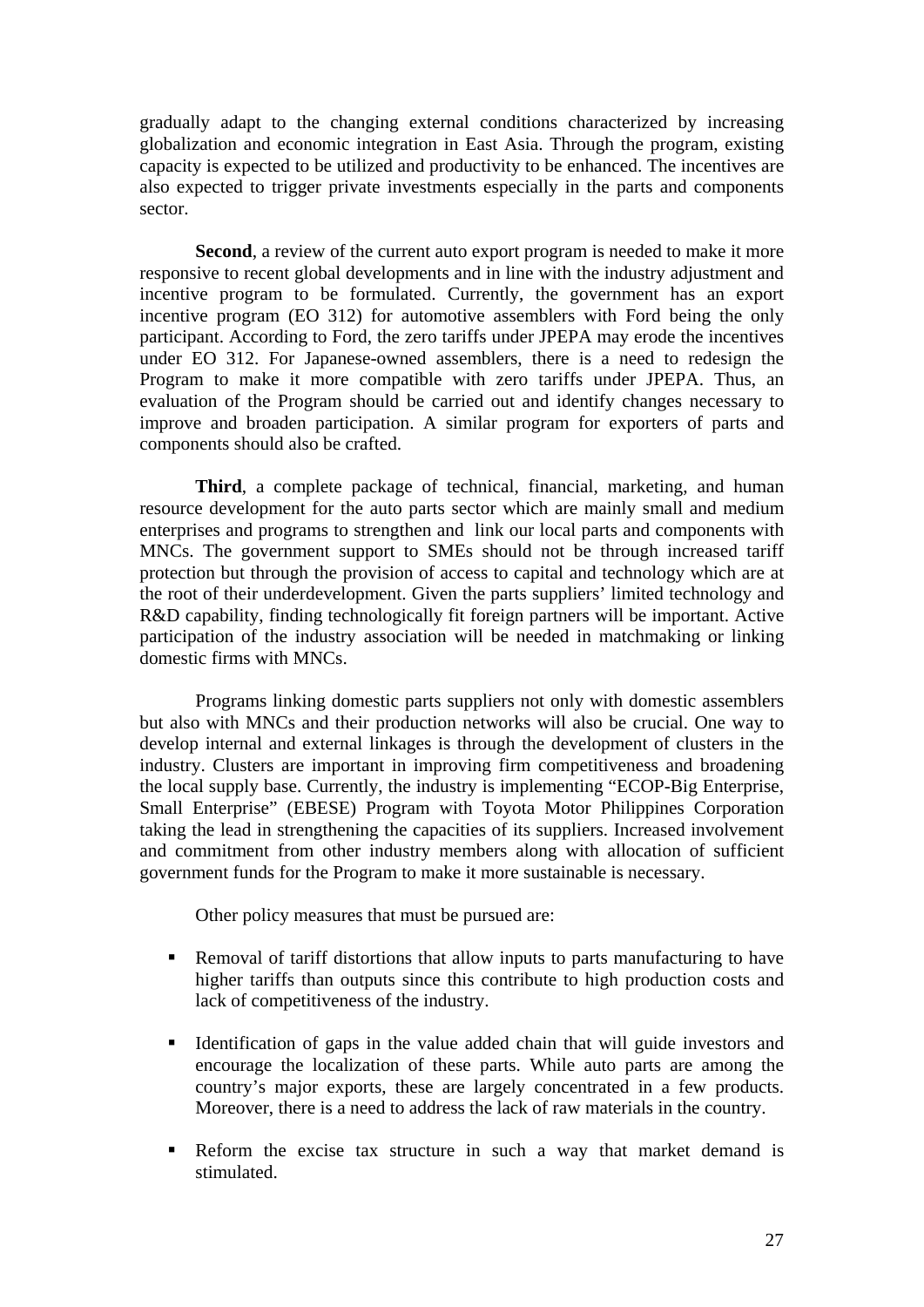- Other market expansion programs include cooperatives engaging in transport services by pooling together OFW resources and arranging tie-ups with domestic assemblers.
- Improvement of infrastructure provision in the country particularly utilities like power and ports operation to help firms bring down their operating/overhead costs.

All these broad steps are necessary to strengthen the industry and enable it to take advantage of the opportunities arising from the AFTA and JPEPA. This may be the industry's last chance; but there is hope that with the correct strategy and its effective implementation, the Philippines can still make it.

## *C. Automotive Industry Adjustment Scheme*

An adjustment program is necessary to strengthen the viability and international competitiveness of the automotive industry and facilitate its integration into the regional/global production networks of foreign automakers. Since tariff protection levels are already low, vehicle assemblers are expected to rationalize and increase their production volumes through exports in order to bring down their unit costs. It is important to note that the assignment of vehicle exports is determined not only by firm competitiveness but also by the global strategy of the parent company. The decision of the parent company to assign the manufacture of an export vehicle model to a country will also depend on the policy regime prevailing in the country. If the country's sales volumes are high, the parent company can be in a better position to exercise leverage over first tier component suppliers to locate in the country. It is also important to note that with higher volumes, the localization of components can be economically attained.

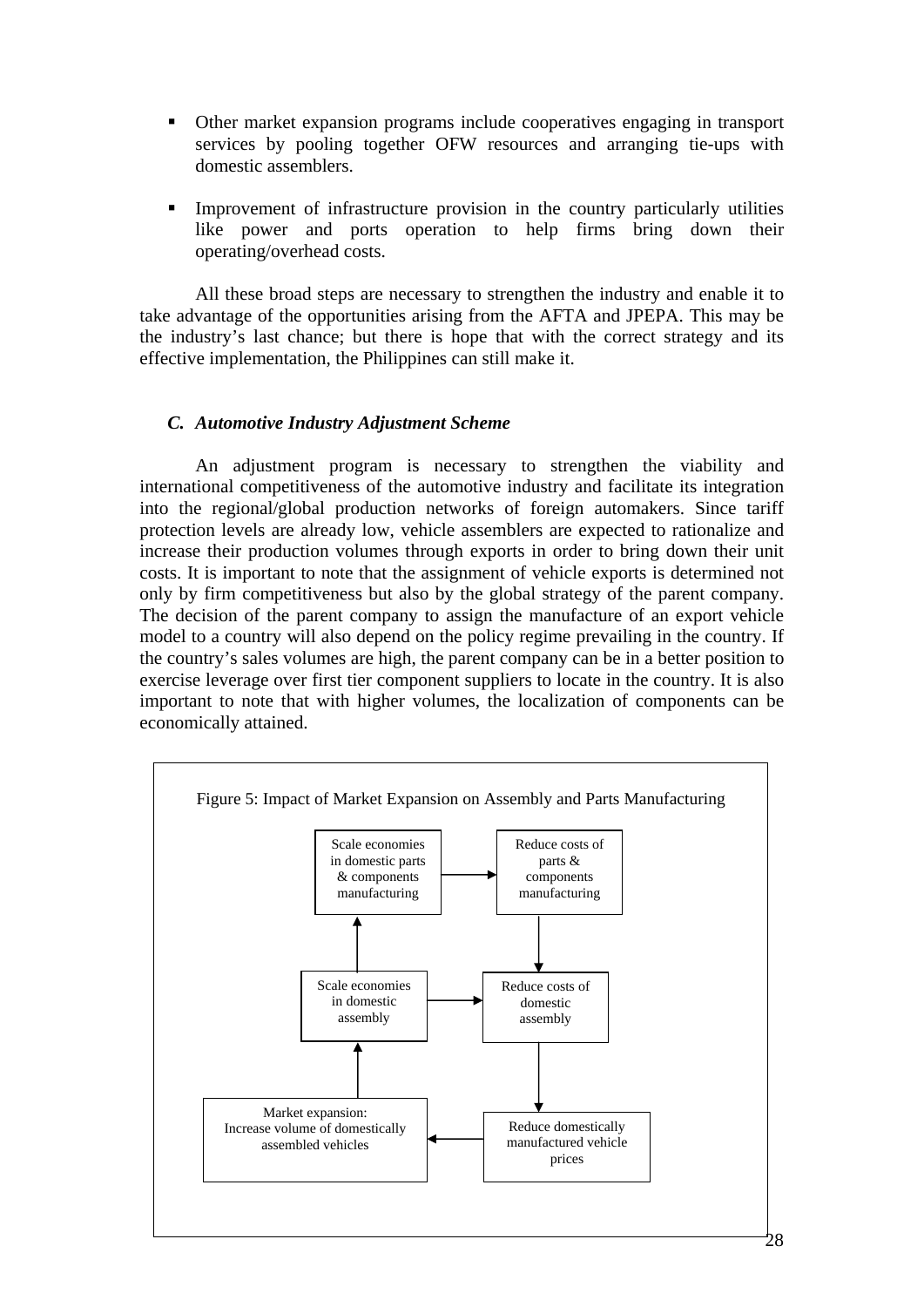Figure 5 presents the effects of higher vehicle volumes on both assemblers and parts and components manufacturers. Higher volumes through both domestic and export market expansion will allow both assemblers and parts and components manufacturers to attain scale economies. For parts makers, higher volumes will lead to lower costs enabling parts localization to be economically efficient. In turn, this would reduce assembly costs further. To achieve this, the industry has to be gradually integrated into the global automotive industry.

To achieve the goal of integrating with the global auto industry, adjustment measures during the transition period are necessary. During the adjustment period, government support is crucial to aid firms as they restructure their operations. The government can assist the industry by providing adjustment measures and incentives to encourage the industry's participation in global production networks. These measures should provide enough time for industry restructuring, make the industry more competitive, reduce unemployment losses in the short-run, and keep the prices of motor vehicles at affordable levels.

To change the behavior of firms, the adjustment program should have credible incentives. One way would be to introduce incentives that would encourage the firms to increase their production volume. The experiences of Australia and South Africa have shown that this could be achieved through an import-export complementation scheme.

# *The Experience of Australia*

The Australian government crafted an assistance package for the automotive industry as its policy direction changed from protection towards export-orientation. The initial assistance package consisted of three elements (Industry Commission, 1997):

- **Tariff assistance**
- Automatic duty free (ADF) entitlement for vehicle producers
- Export facilitation scheme (EFS).

Tariffs on the automotive industry were, in general, substantially higher than most manufacturing industries. To assist automakers, three separate tariff rates were designed: (i) a 22.5% tariff on passenger motor vehicles (PMVs) and PMV derivatives and OE components for these vehicles, scheduled to decline by 2.5% each year to 15% by January 2000; (ii) a 15% tariff on replacement components for PMVs and their derivatives scheduled to remain at this level until January 2000; and (iii) a 5% tariff on LCVs and 4WD and all components for these vehicles, scheduled to stay at this level until January 2000. These tariffs also applied to second-hand vehicle imports plus an additional specific tariff of \$12,000. This was introduced in July 1991 in response to industry concerns that high volume importation of second hand vehicles from Japan would exert significant competitive pressure on the local industry.

After the abolition of the local content requirement in 1989, vehicle producers continued to be entitled to duty free importation worth 15% of their value of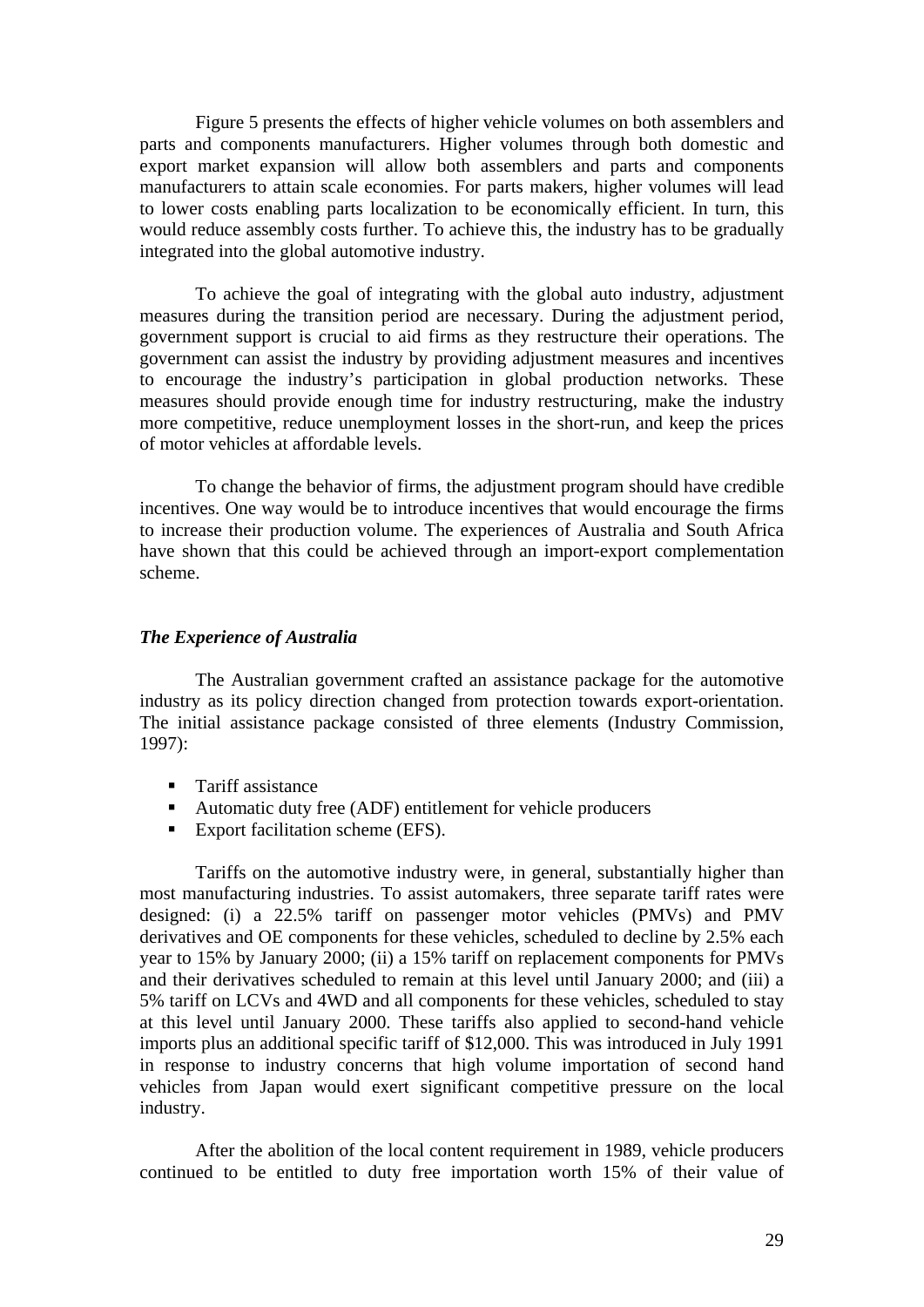production, provided they produce at least 30,000 units per model annually. This volume requirement was abolished in 1996. The **value of production is the value of PMVs produced for domestic sale**. Producers may also include the value of their vehicle exports in their value of production, however, they would be unable to earn export credits for their exported vehicles. Vehicle producers can use their duty free entitlement to import PMVs or OE components, but not replacement components.

The EFS allowed vehicle and component producers to earn export credits in return for automotive exports and to use these credits to offset the duty on imports. Export credits were earned at a rate of one dollar for every dollar of "**Australian automotive value added" in exports**. One dollar of export credit provided a duty reduction of one dollar multiplied by the tariff rate for PMVs.

 Export credits could only be earned on "eligible exports". Generally these included PMVs, OE components for PMVs, automotive machine tools, automotive tooling and automotive design, development and production services and emerging automotive technology. Export credits could be freely traded among participants and carried forward for use in future years if necessary. In Australia, most export credits were earned on OE component exports.

 Export credits could only be used to offset duty on "eligible imports". Generally, these included PMVs, LCVs and 4WDs, replacement components for these vehicles and OE components for LCVs and 4WDs. Most export credits were used to offset the duty on imported PMVs. Export credits could also be used by PMV producers to offset duty payable on their imports of PMVs or OE components above 15% duty free entitlement.

Currently, the Australian Automotive Competitiveness and Investment Scheme (ACIS) provides subsidies to Australian manufacturers of vehicles, components, including service providers in order to encourage innovation and investment in the industry (see Box 1). Participating motor vehicle manufacturers are given duty credits for their local and export production as well as engines and engine components manufactured. They are also able to obtain credits for their new investments and R&D expenditures. For component producers, auto machine tool manufacturers and service providers, duty credits are given for their new investments and R&D expenditures.

#### *The Case of South Africa*

In South African, there were three government support schemes applied at a time when tariffs for both CBUs and components were gradually reduced along with the removal of their local content program (Franse, 2006):

- motor vehicle development program (MIDP)
- duty free allowance (DFA)
- $\blacksquare$  small vehicle incentive scheme (SVI)

Under the MIDP, export credits can be earned by exporting and these can be used to offset import duty payments for imported components. One Rand of credit is earned for every one Rand local value added.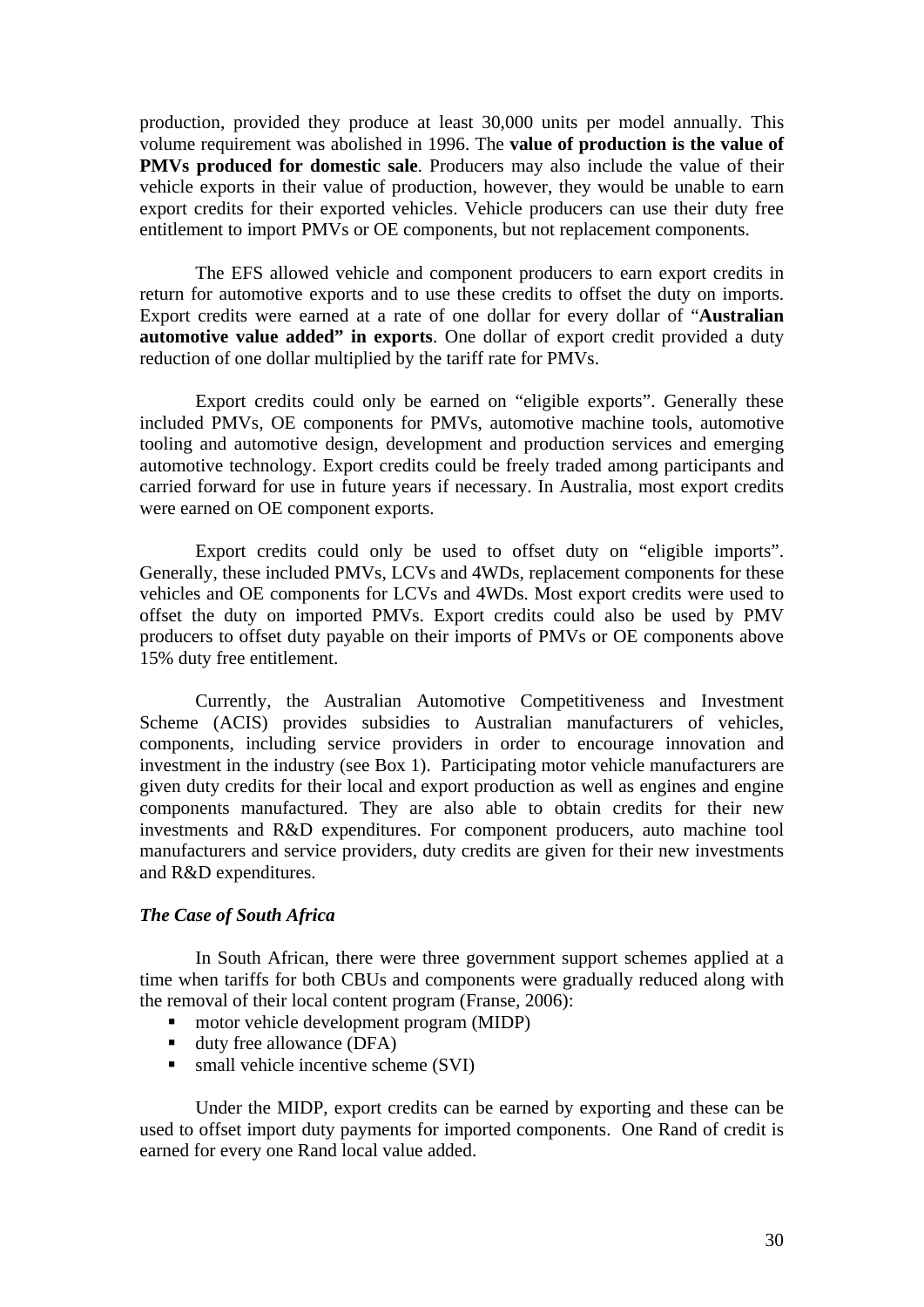#### **Box 1 Australia's Automotive Competitiveness and Investment Scheme**

As its automotive tariffs fell from 15% to 10% in 2005 (scheduled to decline further to 5% by 2010), the Australian Government introduced the "Automotive Competitiveness and Investment Scheme" (ACIS) to support the development of Australian automotive industry. ACIS aims specifically to encourage investment and innovation in the industry using production and investment incentives. Its first stage which started on January 1, 2001 ended in December 2005 with a ceiling for incentives limited at \$2 billion. Stage 2 began in January 1006 and will end in December 2010. It includes capped incentives up to \$2 billion; uncapped production credits; and a \$150 million Motor Vehicle Producer Research and Development (MVPR&D). Stage 3 is scheduled from 2011 till 2015 and covers capped incentives up to \$1 billion and uncapped production credits.

Australian producers under the following four groups are eligible to apply for ACIS registration:

- *Motor Vehicle Producers (MVPs):* producers of at least 30,000 motor vehicles or engines per year
- *Automotive Component Producers (ACPs):* producers of at least \$500,000 of one kind of automotive component annually for use as original equipment in at least 30,000 vehicles or 30,000 engines OR producers of at least \$500,000 of original equipment components annually, where that production represents at least 50% of the total value of a producer's automotive component production
- *Automotive Machine Tool or Automotive Tooling Producers (AMTPs):* producers of at least \$500,000 of automotive machine tools or automotive tooling annually, where at least 50% of that production is used to produce original equipment
- *Automotive Service Providers (ASPs):* providers of at least \$500,000 of automotive services annually, where at least 50% of those services relate to the production of motor vehicles or original equipment.

MVPs will be able to obtain duty credits for production of motor vehicles for local and export markets, engines & engine components and for 10% of the value of new investment in Plant and Equipment (P&E). In circumstances where MVPs produce automotive components for a third party, they will be qualified for the 25% P&E investment incentive and 45% R&D incentive. In addition, they are also eligible to claim 45 cents for every dollar spent on R&D provided that MVPs successfully applies for funding under the MVP R&D Scheme. On the other hand, ACPs, AMTPs and ASPs will be able to get duty credit equivalent to 25% of the value of new investment in P&E and 45% of the value of investment in R&D.

There are two types of credits available under ACIS, the production credits and investment credits. The former can be earned only by MVPs and may be capped or uncapped. The latter on the other hand are based on investment in P&E and R&D and can be earned by all the groups mentioned above subject to \$2 billion cap.

The ACIS Administration Act allows the transfer of duty credits to another party. It can also be applied to importation of certain eligible imports and can be offset against an unearned credit liability.

Source: AusIndustry [Nov 2006], Automotive Competitiveness and Investment Scheme Customer Guidelines.

The DFA is equal to 27 percent of a vehicle's wholesale price. This can be rebated against the duty payable on imported components used in the production of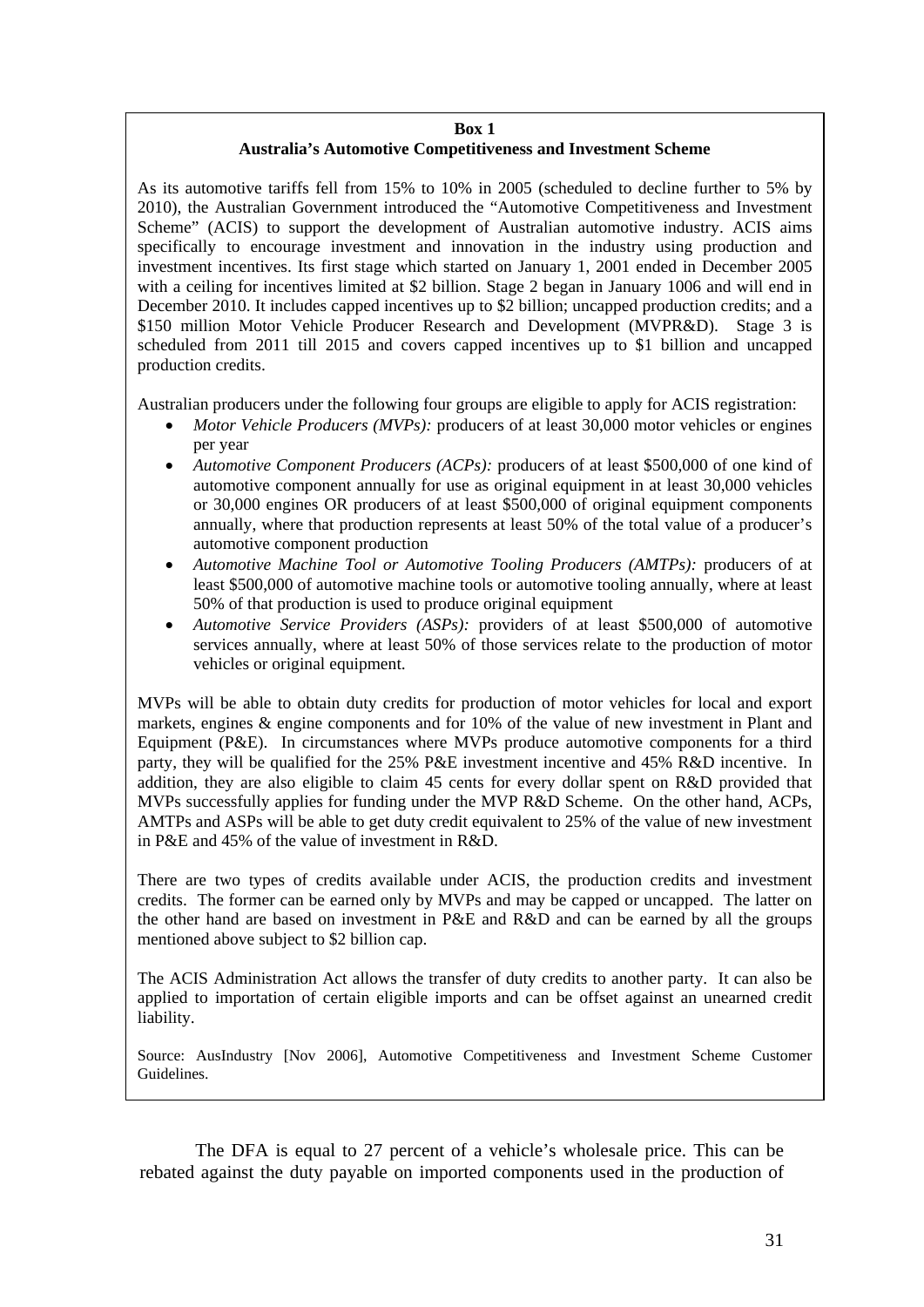vehicles for the domestic market. The DFA is a subsidy for domestically assembled vehicles.

The SVI is an allowance equal to 3 percent for every R1000 below the qualifying value of R40,000 offered to vehicle manufacturers of small vehicles. Due to rising vehicle price inflation, there was no benefit derived from this scheme.

The Motor Industry Development Program has created substantial incentives to invest and to produce for export and for the domestic market in both assembly and parts industries. It has led to increased exports and investments in the sector, though employment has not grown rapidly. The Program has been reviewed and extended twice. It now is scheduled to continue until 2012 and has been expanded to include a direct investment subsidy in the form of a "Productive Asset Allowance" that provides import duty credits equal to 20 percent of the value of qualifying investments. In terms of cost, however, the subsidies are considered to be substantially large. Hence, there are now calls for the elimination of the incentives after 2012 due to the large transfers and rents that accrued to auto producers.

#### *The Case of the Philippines*

A more stable policy environment and serious commitment from the industry to restructure operations are necessary to strengthen the industry. At present, a common industry position is yet to be defined. Some players view that the direction should be towards the promotion of both domestic and export markets. Some believe that the future of the industry lies in the production of parts and components along with assembly operations geared towards the domestic market provided a sufficient volume is present. Others think that the production of end-of-life vehicle models should be pursued by the industry while some have been pushing for the promotion of a national car known as PhUV.

Developing parts and components and focusing on the manufacture of vehicles for both the domestic and export markets seem to be the best way to integrate the industry into the global automotive industry and link domestic auto parts companies especially the small and medium enterprises with regional production networks. It must be noted that given the limited resources of the government, the adoption of a diverse strategy would be very costly. Hence, industry members must carefully evaluate their positions and arrive at a consensus on how to improve industry competitiveness and enable its integration into the global automotive industry. The implementation of zero tariffs under AFTA-CEPT Program in 2010 might lead to a further deterioration of the domestic industry. To complement the zero tariff environment, an adjustment scheme is necessary to:

- improve industry competitiveness
- encourage investments
- expand domestic market and encourage exports
- allow the industry to create a niche in the global market and actively participate in the production networks of foreign automakers.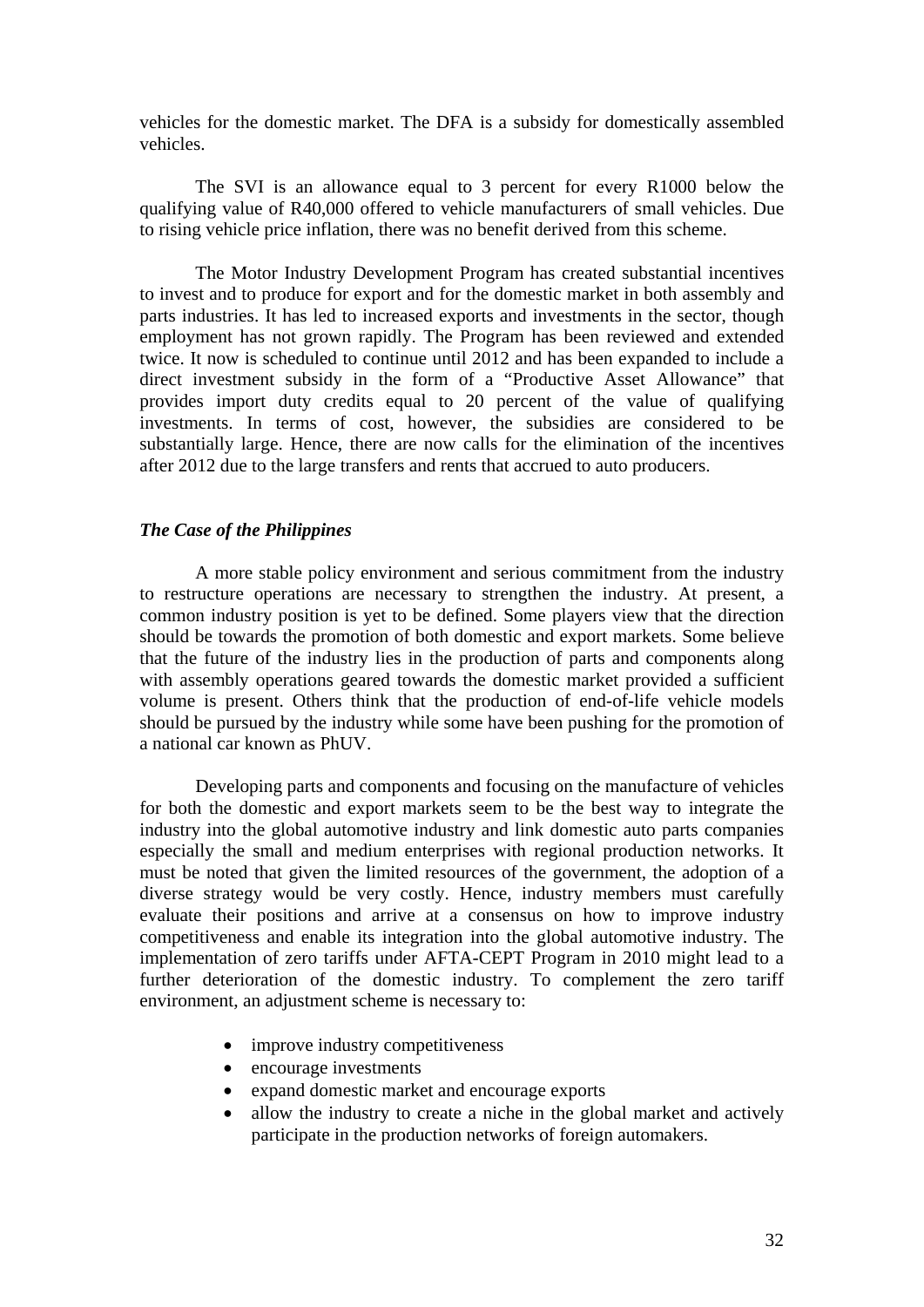In designing adjustment schemes such as the ACIS and MIDP, the government should be guided by following principles:

First, incentives should be provided **only to potentially viable domestic manufacturing firms.** The incentives should be for a limited time only to ensure that only the most efficient firms will be given temporary support.

Second, it is important that a strong and capable institution performs monitoring and regular evaluation to assess the effectiveness of the scheme. In Thailand, for instance, they have an institute that focuses solely on the industry (the Thailand Automotive Institute or TAI). It performs a coordinative function to ensure that industry development is attained as well as conducts research to formulate suitable policies along with an industry master plan. As Techakanont (2007) pointed out, TAI has played an important role in promoting, cooperating and coordinating industry development with both government and private sector as well as with local and international agencies.

Third, the incentives can also be used to promote and develop other manufacturing activities in the automotive industry:

- motor vehicle and parts exports
- fuel efficient vehicles
- inexpensive vehicles for the C and D markets
- improvement of scale economies with additional incentives given for firms that are able to reach or surpass a certain scale or volume
- introduction of new technology

Currently, motor vehicles have a tariff rate of 5% under the AFTA-CEPT scheme and this is scheduled to be eliminated by 2010. CKD tariff rate are already zero. There are seven car assemblers manufacturing eighteen models at a total of around 60,000 units. The average production per model is around 3,300 units which is very small. With this scale of production, it would be difficult to compete in a zero tariff environment. Hence, it is important that a temporary adjustment scheme be devised to help firms adjust and restructure their operations in the light of zero tariffs.

As illustrated by the cases of Australia and South Africa, the adjustment program can use incentives based on tariffs. However, this would seem to be lowpowered given our prevailing low tariffs and their scheduled elimination two years from now. An alternative would be to apply an excise tax based incentive, which is relatively more high-powered than one that is duty based. In here, excise tax revenues may be used to support the industry adjustment scheme. This excise tax based incentives could be used to expand the market and encourage firms to increase their production for both the domestic and export markets through excise tax concessions.

The country's existing auto export program is based on an import-export complementation scheme except that it can only be applied to CBUs and does not include parts and components. So far, the scheme has attracted only one participant, Ford Motors. It is proposed that the program be expanded to allow both vehicle and component producers to earn export credits. Credits can only be earned on **"eligible**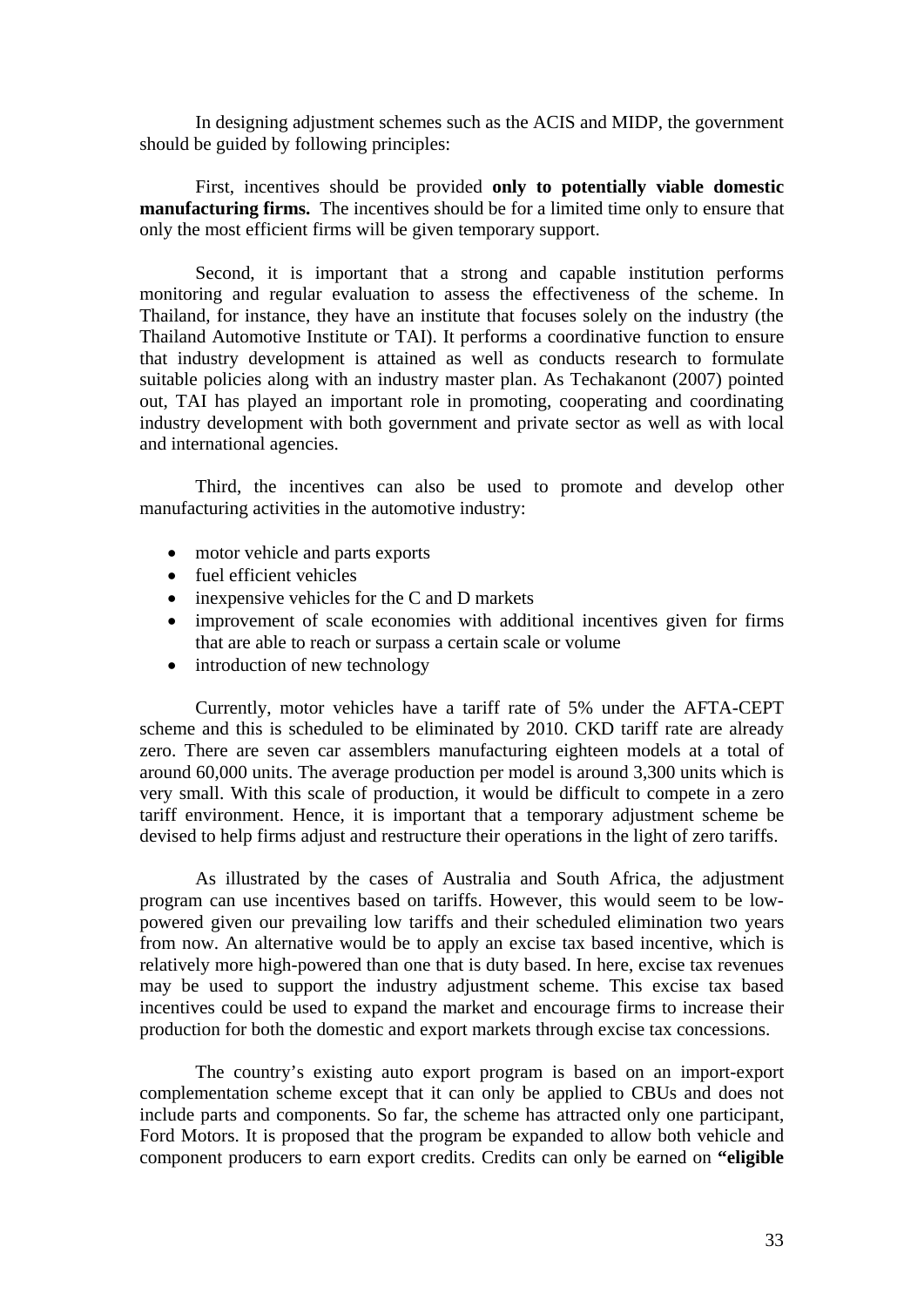**vehicles and parts".** These credits can be freely traded among participants and carried forward for use in future years if necessary.

Another measure directed to consumers would be to issue **tax credits to buyers of domestically manufactured vehicles** for a temporary period in order to stimulate demand for domestically assembled vehicles.

# **VI. Conclusions**

The industry is under considerable pressure given the following: (i) presence of cheap smuggled second-hand vehicles; (ii) tariff reduction from 30 percent to 5 percent under the AFTA-CEPT scheme since 2004; and (iii) complete elimination of tariffs by 2010 within AFTA. The industry's current lack of competitiveness, absence of economies of scale and a weak supply base are the fundamental issues that must be addressed in order to strengthen the firms and integrate them into the regional production networks of foreign automakers.

With rising globalization & economic integration, competition has become tougher. With the emergence of regional and global production networks, countries must compete not only against their competitors in the same industry but also, within the same network, where they need to compete against other subsidiaries of their mother companies located in other countries. Toyota has designated the Philippines as assembly point of IMV models Vios and Innova but only for the domestic market. Given the absence of critical mass, this entails high production overhead. Without a large domestic market, this model of "manufacturing vehicles where the market is" will be difficult to justify. This model is feasible in North America and Europe due to their high sales volume. In the case of Ford, the Philippines has been designated as its regional hub for small and medium passenger cars in the early 2000s while Thailand has been its hub for one-ton pickup trucks. Its Thai plant, Auto Alliance, is currently being expanded to produce and export 100,000 units of passenger cars.

The Philippines, at present, has seven car assemblers manufacturing eighteen models at a total of around 60,000 units. The average production per model is 3,300 units which is very small. With this small scale of production, it would be difficult to compete with other subsidiaries within the same network as well as with other auto makers in an environment where tariffs are already zero. Government action is crucial as firms adjust toward a zero tariff environment. Strong political will is needed to curb smuggling. Without resolving the smuggling issue and the formulation of the necessary adjustment program to help the industry during the transition process, the possibility is high that existing assemblers might shift towards CBU trading. This poses potential dangers of further eroding our manufacturing base.

Economics tells us that subsidies can distort markets and the competitive process; however, subsidies cannot be completely prohibited as there are some circumstances where their application is justified. In the case of the automotive industry, economies of scale are crucial for the survival and future viability of the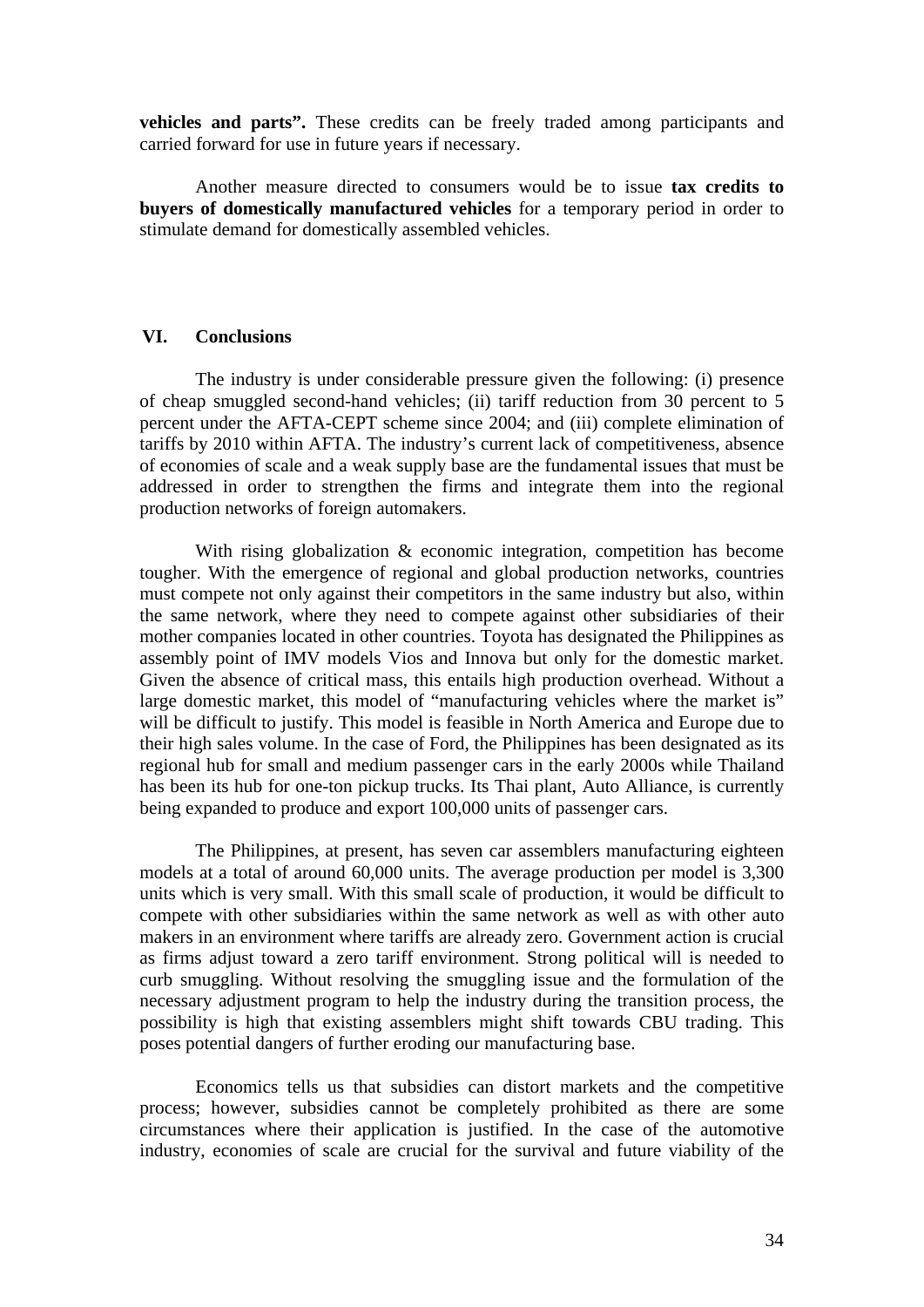industry. A temporary adjustment scheme is necessary to complement the zero tariff environment in order to:

- improve industry competitiveness
- encourage investments
- expand domestic market and encourage exports in market segments where we are closest to being internationally competitive
- allow the industry to create a niche in the global market and actively participate in the production networks of foreign automakers.

In designing adjustment schemes, the government should be guided by the above principles. Incentives should be provided **only to potentially viable domestic manufacturing firms** that are deemed capable of adjusting.

Aside from an incentive adjustment scheme, a complete package of technical, financial, marketing, and human resource development for the auto parts sector which are mainly small and medium enterprises and programs to strengthen and link our local parts and components with MNCs. Government support to SMEs should not be through increased tariff protection but through the provision of access to capital and technology which are at the root of their underdevelopment. Given the parts suppliers' limited technology and R&D capability, finding technologically fit foreign partners will be important. Active participation of the industry association will be needed in matchmaking or linking domestic firms with MNCs.

Programs linking domestic parts suppliers not only with domestic assemblers but also with MNCs and their production networks will also be crucial. One way to develop internal and external linkages is through the development of clusters in the industry. Clusters are important in improving firm competitiveness and broadening the local supply base. Increased involvement and commitment from both the government and other industry members in the "ECOP-Big Enterprise, Small Enterprise" (EBESE) Program will be needed to make it more sustainable.

These comprehensive measures are necessary to strengthen the automotive assembly and parts industry and enable it to take advantage of the opportunities arising from globalization in general and the AFTA in particular. Since the zero tariff under the AFTA-CEPT is barely two years away, implementing these adjustment measures at the earliest time is extremely important. With the correct strategy and its effective implementation along with serious industry commitment to rationalize operations, the Philippine automotive industry can be strengthened. Once developed, the industry can create spill-over effects on the manufacturing industry and improve its backward linkages with many other sectors.

To realize all these, a strong and capable government unit that will implement a more coherent and well-coordinated set of policies for the industry is a necessary condition. Strengthening and building the capacity of the BOI's motor vehicle division would be one important step in this direction.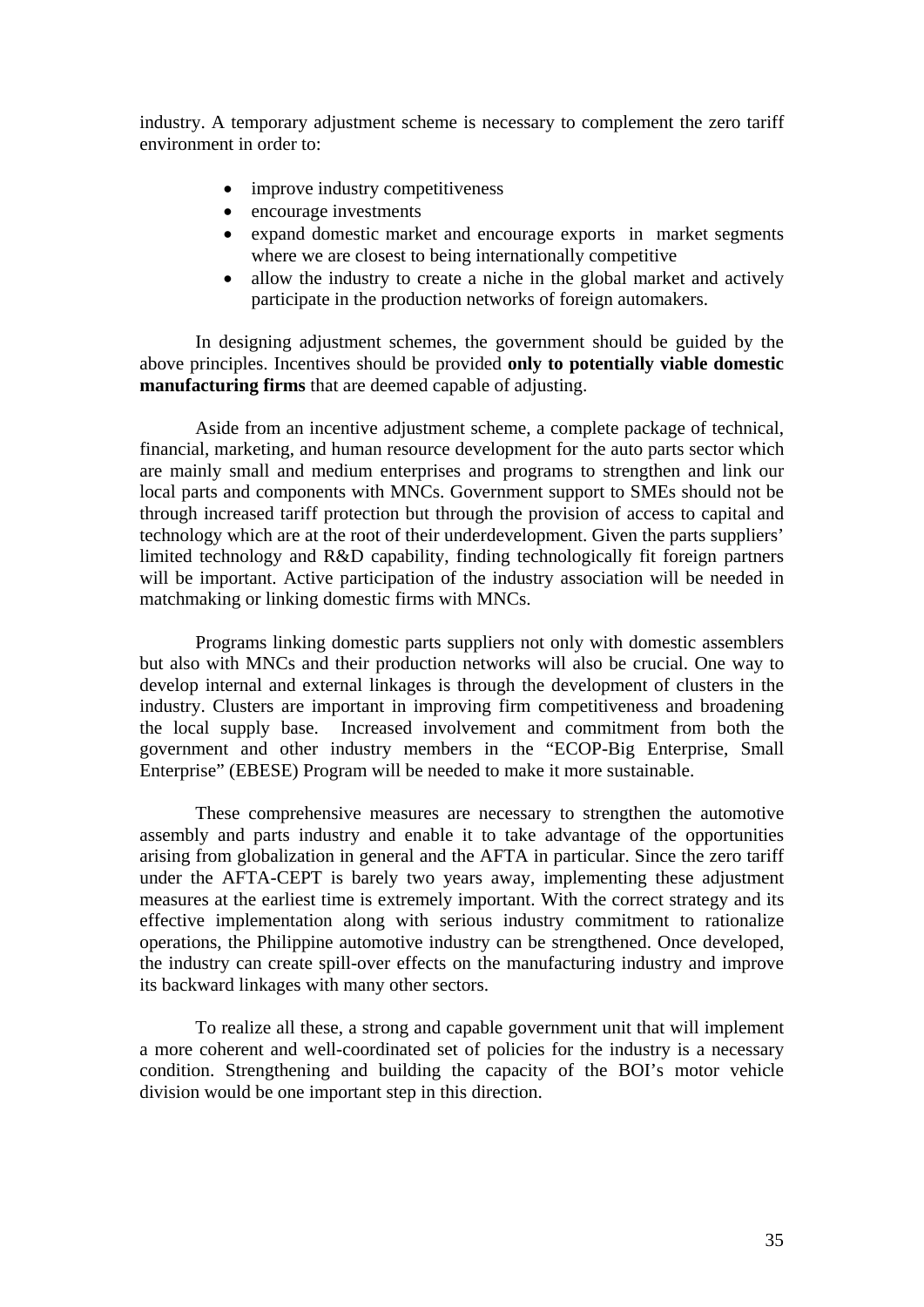#### **References**

- Aldaba, R. (2008) "SMEs in the Philippine Manufacturing Industry and Globalization: Meeting the Development Challenges", Chapter 8 in ERIA Research Project Report 2007 No. 5, *Asian SMEs and Globalization* edited by Hank Lim, March 2008 IDE-JETRO, Japan.
	- \_\_\_\_\_\_\_\_. (2007) "Assessing the Competitiveness of the Philippine Auto Parts Industry", Philippine Institute for Development Studies (PIDS) Discussion Paper 2007-14.
- Franse, Ricardo (2006) "The Response of an Original Equipment Manufacturer to the Motor Industry Development Programme: A Case Study" Masters thesis, Rhodes University, South Africa.
- Gimenez, A. (1994) "An Assessment of the Automotive Parts Manufacturing Industry in the Philippines" an unpublished report.
- Manuzon, Maricar T. (2002), "No Two Ways About It The country needs to harmonize rules on used vehicle imports" Philippine Business Magazine: Volume 9 No. 6.
- Kohpaiboon, A.(2006), "Thai Automotive Industry: Multinational Enterprise and Global Integration", paper submitted to the World Bank Office (Thailand).
- Poapongsakorn, N and Chayanit Wangdee (2004), "The Thailand Automotive Industry", Thailand Development Research Institute, Bangkok.
- Tenorio, A. and L. Lugo (August 1, 2002), "Automotive Parts Making: A Dying Industry", Business World.
- Techakanont, K. (2007) "Development of Supporting Industries and Agglomeration of Automotive Cluster in Thailand", a paper presented at the JBIC International Symposium on "Promoting Regional Linkage to Enhance Asia's Competitiveness and Dynamism", Jakarta, Indonesia, 30-31 August 2007.
- The Economist Intelligence Unit (2005), "Country Outlook", February, 2005.
- The Industry Commission (1997), "The Automotive Industry" Volume 1: Report and Volume II: Appendices, Melbourne, Australia.
- Yamamoto (2006) "Benchmark Survey Project Competitiveness of ASEAN vs. China vs. India on Auto Parts Industry." Powerpoint Presentation.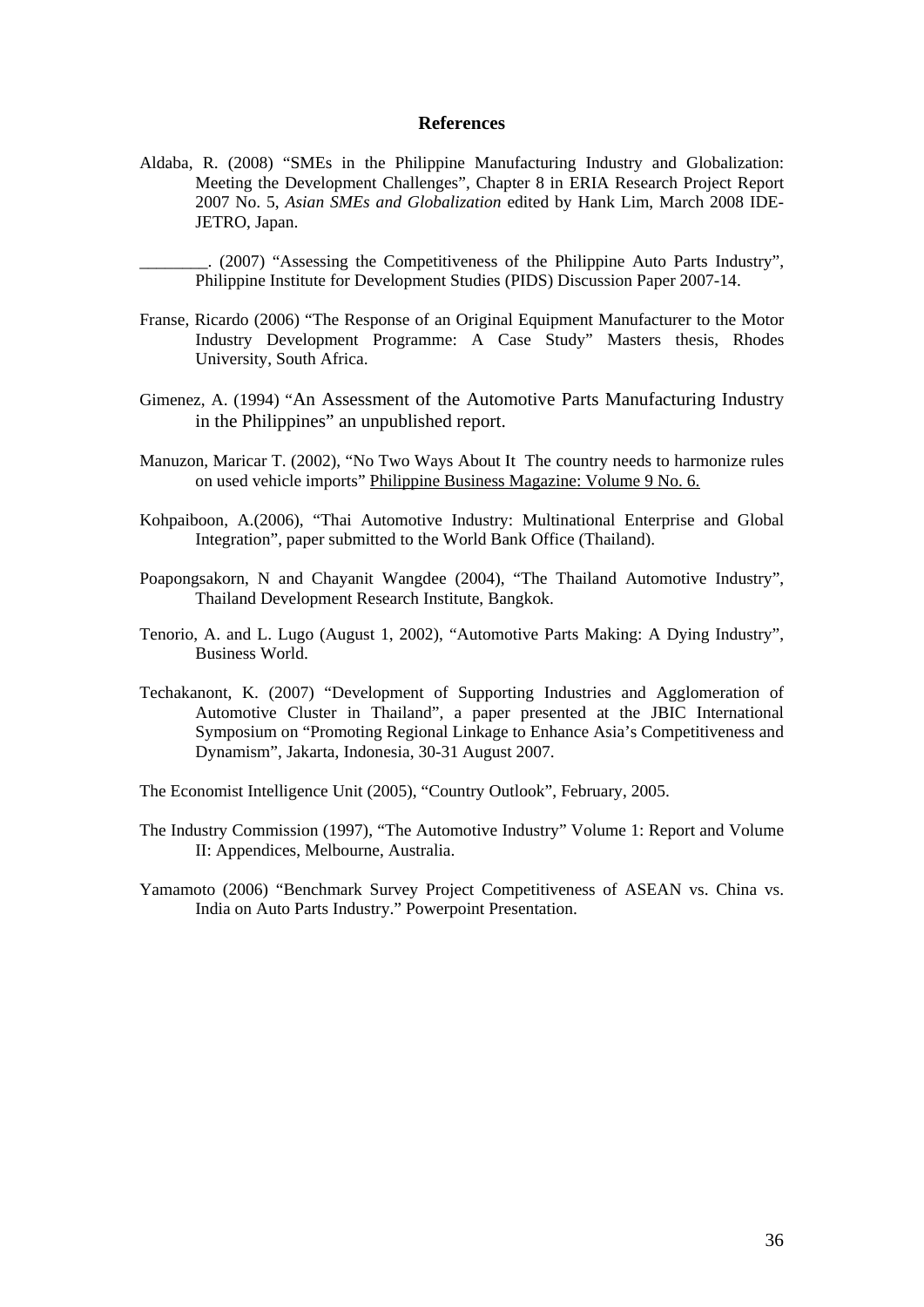#### **JPEPA Tariff Rates**

A: customs duty eliminated as from the date of entry into force of Agreement

S: customs duties shall be as provided for in the terms and conditions set out in the note

Note 3: (a) Philippines may apply import duties specified in Annex A of EO 418 (imposed a specific duty of P500,000 in addition to the ad valorem duty on used vehicle imports), as may be amended, on used vehicles in addition to customs duties as indicated in column 4. (b) The Philippines shall follow its normal domestic procedures in any amendment of EO 418, and shall notify Japan of the amendment of EO 418 in 60 days advance of its publication. (c) on the request of either party, the parties shall negotiate on issue such as market access conditions on used motor vehicles.

Note 4: (a) (i) the customs duty for the originating goods which are not specified for the application of import duties in EO 262 shall be eliminated as from the date of entry into force of the Agreement. (ii) the customs duty for the originating goods which are specified for the application of import duties in EO 262 shall be eliminated as follows:

(aa) the MFN applied rate at the time of importation in accordance with EO 262 as from the date of entry into force of the Agreement.

(bb) free as from Jan 1, 2010.

Notwithstanding the above provisions of this subparagraph, on the request of the importing party, the parties shall negotiate on the delay of the elimination of the customs duty on the originating goods and agree on a schedule of such elimination. The negotiation shall be requested and initiated in 2009.In no case shall the date of elimination be later than Jan 1, 2013.

Note 6: The rate of customs duty shall be reduced as follows:

- (i) 29% as from date of entry into force of Agreement
- (ii) 26% as from Jan 1, 2007
- (iii) 23% as from Jan 1, 2008
- (iv) 20% as from Jan 1, 2009.

The parties shall negotiate on further reduction or elimination of the customs duty on the originating goods and agree on a schedule of such. The negotiation shall be initiated in 2009.

Note 7: (a) the customs duty shall be eliminated as follows:

- (i) 30% as from the date of entry into force of Agreement
- (ii) Free as from Jan 1, 2010

Notwithstanding the above provisions of this subparagraph, on the request of the importing party, the parties shall negotiate on the delay of the elimination of the customs duty on the originating goods and agree on a schedule of such elimination. The negotiation shall be requested and initiated in 2009.In no case shall the date of elimination be later than Jan 1, 2013.

The request referred to in subparagraph (a) above shall be made on condition that investments for new commercial operations in the Phils in the segment of passenger vehicles of a cylinder capacity exceeding 3000 cc are actually made within the period from Dec 31, 2005 to the time of such request in any of the following forms:

- (i) production expansion
- (ii) introduction of a new model, or
- (iii) introduction of a new production line.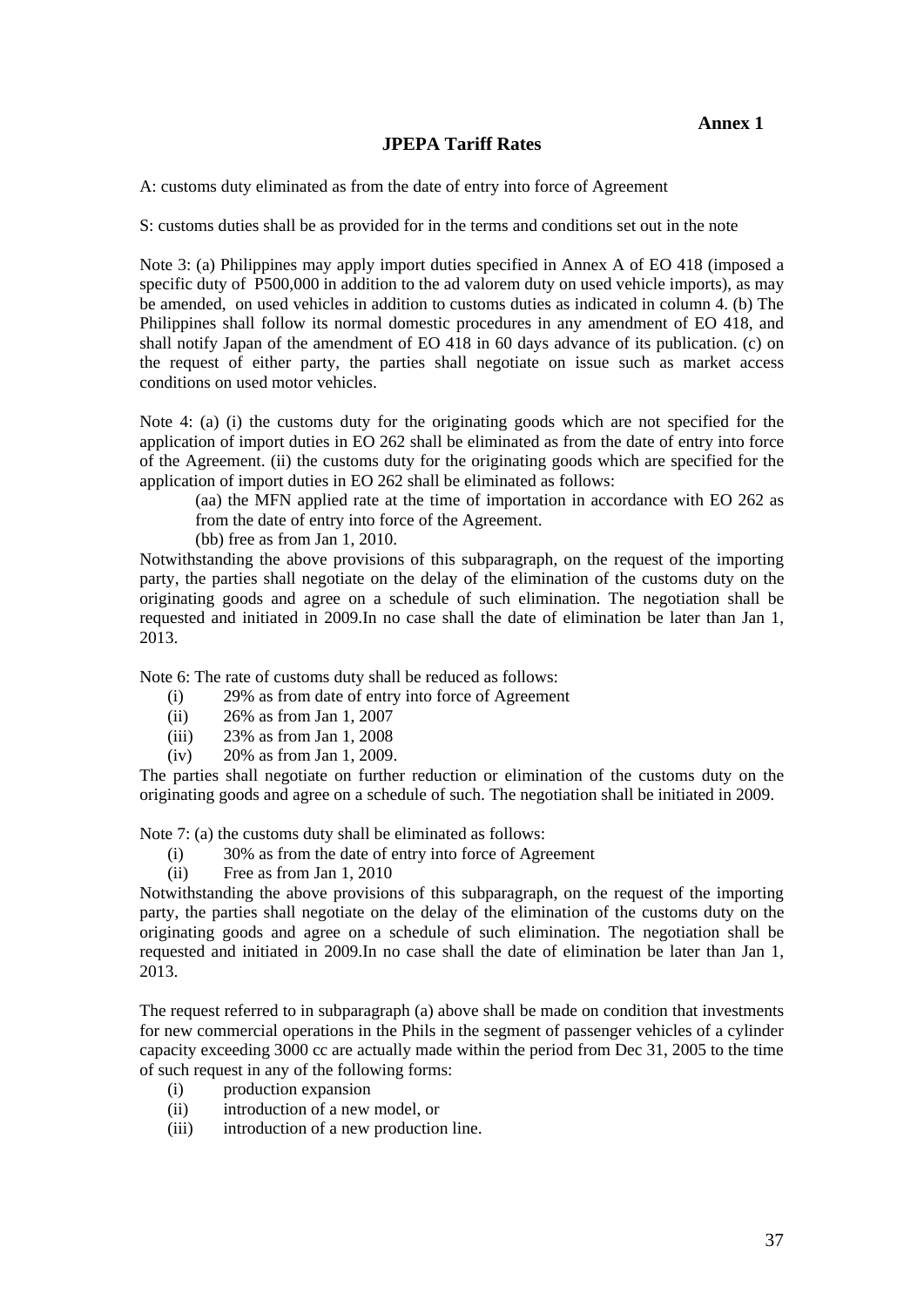Note 8: The rate of customs duty shall be reduced as follows:

- (i) 29% as from date of entry into force of Agreement
- (ii) 26% as from Jan 1, 2007
- (iii) 23% as from Jan 1, 2008
- (iv) 20% as from Jan 1, 2009
- (v) free as from Jan 1, 2010

Notwithstanding the above provisions of this note, on the request of the importing party, the parties shall negotiate on the delay of the elimination of the customs duty on the originating goods and agree on a schedule of such elimination. The negotiation shall be requested and initiated in 2009.In no case shall the date of elimination be later than Jan 1, 2013.

Note 9: The rate of customs duty shall be reduced as follows:

- (i) 19% as from date of entry into force of Agreement
- (ii) 18% as from Jan 1, 2007
- (iii) 17% as from Jan 1, 2008
- (iv) 15% as from Jan 1, 2009
- (v) free as from Jan 1, 2010

Notwithstanding the above provisions of this note, on the request of the importing party, the parties shall negotiate on the delay of the elimination of the customs duty on the originating goods and agree on a schedule of such elimination. The negotiation shall be requested and initiated in 2009.In no case shall the date of elimination be later than Jan 1, 2013.

Note 10: The rate of customs duty shall be reduced as follows:

- (i) 14% as from date of entry into force of Agreement
- (ii) 13% as from Jan 1, 2007
- (iii) 12% as from Jan 1, 2008
- (iv) 10% as from Jan 1, 2009
- (v) free as from Jan 1, 2010

Notwithstanding the above provisions of this note, on the request of the importing party, the parties shall negotiate on the delay of the elimination of the customs duty on the originating goods and agree on a schedule of such elimination. The negotiation shall be requested and initiated in 2009.In no case shall the date of elimination be later than Jan 1, 2013.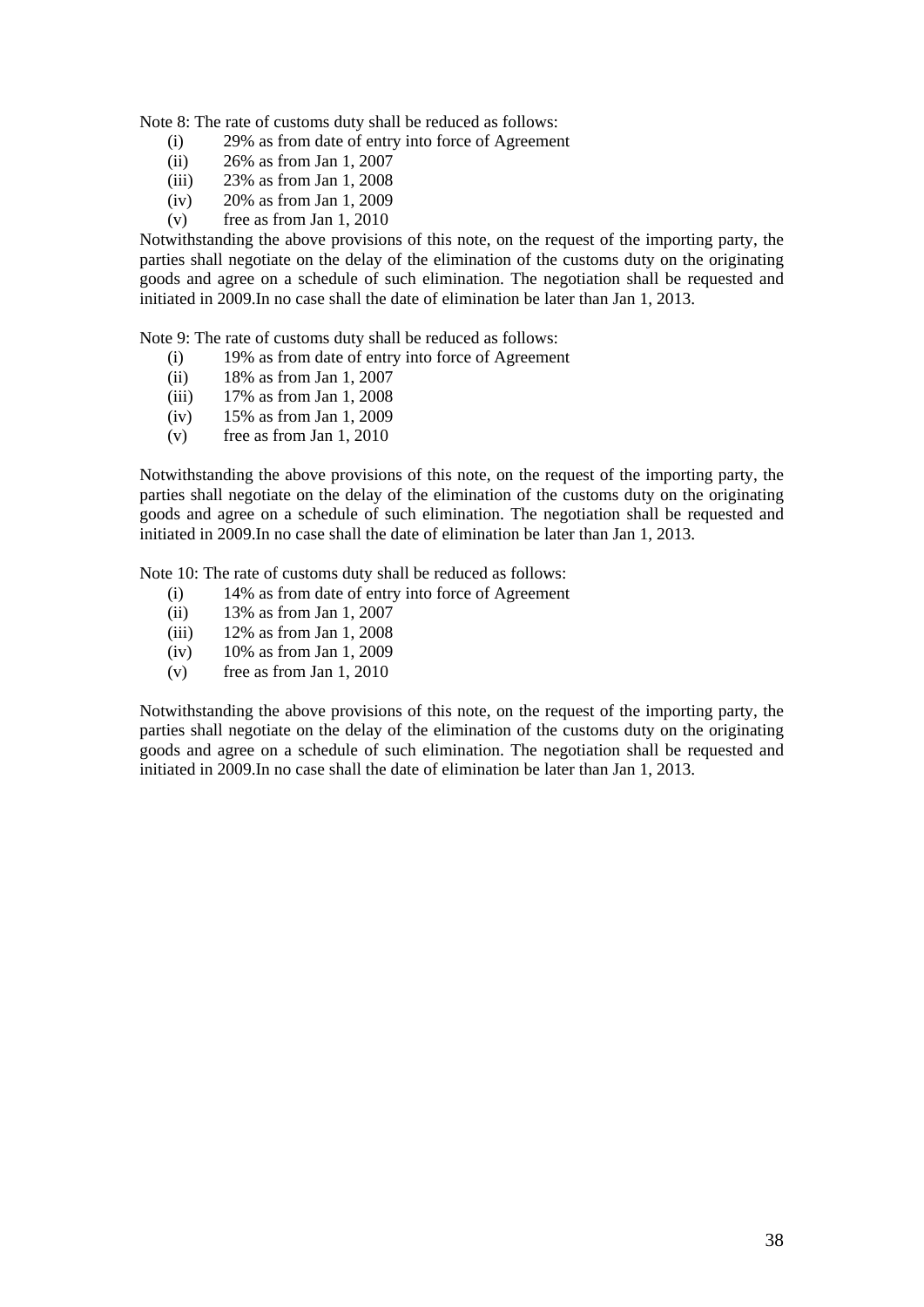## **Annex 2**

# **List of Persons Met/Interviewed for the Paper**

|                                  | <u>Necturies/Frant Four</u> at Foyota Motor Finippines Corporation |
|----------------------------------|--------------------------------------------------------------------|
| Names of Persons Met             | Company Name                                                       |
| Mr. Hiroshi Ito                  | President                                                          |
|                                  | <b>Toyota Motor Philippines Corporation</b>                        |
| Dr. David Go                     | Director, Senior Executive Vice President, Treasurer               |
|                                  | Treasury Division Manager & General Administration                 |
|                                  | <b>Division Manager</b>                                            |
| <b>Attorney Rommel Gutierrez</b> | Vice President                                                     |
|                                  | Management Services Office and Corporate Planning Group            |
| Mr. Jose Maria Aligada           | <b>First Vice President</b>                                        |
|                                  | General Administration and Manufacturing Division                  |
| Mr. Leodivigis Gilbuena          | Vice President                                                     |
|                                  | Information and Systems Department and Corporate                   |
|                                  | <b>Planning Group</b>                                              |
| Mr. Joseph Matthew Sobrevega     | <b>Industrial Relations Manager</b>                                |

#### 1) Meetings/Plant Tour at Toyota Motor Philippines Corporation

## 2) Meetings/Plant Tour at Ford Group Philippines

| $1.1.0.00111 \pm 0.00111$ $1.0.0011$ $1.0011$ $1.0011$ $1.0011$ $1.0011$ $1.0011$ |                                  |
|-----------------------------------------------------------------------------------|----------------------------------|
| Names of Persons Met                                                              | Company Name                     |
| Mr. Henry Co                                                                      | Chairman                         |
|                                                                                   | <b>Ford Group Philippines</b>    |
| Ms. Florina Vistal                                                                | Vice President                   |
|                                                                                   | Corporate and Government Affairs |

# 3) Meetings/Plant Tour at Honda Cars Philippines, Inc.

| Names of Persons Met    | Company Name               |
|-------------------------|----------------------------|
| Mr. Alfredo Magpayo     | SVP and Treasurer          |
| Ms. Armenia Ballesteros | Department Head            |
|                         | <b>Management Services</b> |

#### 4) Other Industry Executives

| Names of Persons Met | Company Name                         |
|----------------------|--------------------------------------|
| Mr. Melchor Dizon    | Vice President                       |
| Mr. Kazuhiko Sho     | <b>Executive Vice-President</b>      |
|                      | <b>Isuzu Philippines Corporation</b> |
| Ms. Richard Baker    | President                            |
|                      | <b>Ford Group Philippines</b>        |

# 5) Meetings/Plant Tours in Thailand

Meeting at the Thailand Automotive Institute, Samutprakarn (15 November 2007)

| Name of Person Met    | $\sim$ ompany $\sim$<br>Name |
|-----------------------|------------------------------|
| Vallop Tiasiri<br>Mr. | President                    |

Meeting and Plant Tour at Toyota Motor Thailand in Samut Prakarn (15 November 2007)

| Names of Persons Met | Company Name           |
|----------------------|------------------------|
| Mr. Shuji Eguchi     | <b>General Manager</b> |